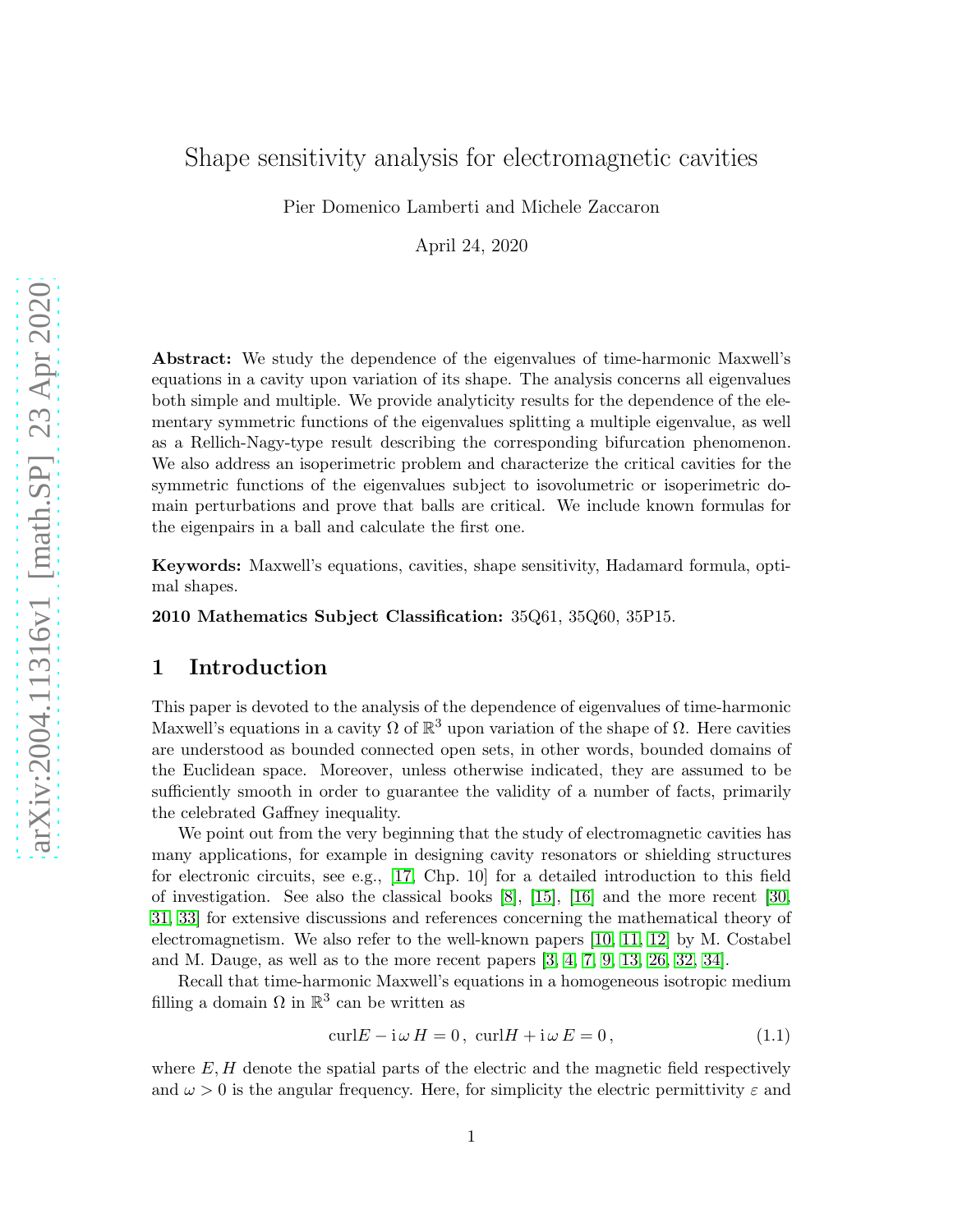the magnetic permeability  $\mu$  of the medium have been normalized by setting  $\epsilon = \mu = 1$ . Note that the solutions  $E$ ,  $H$  to  $(1.1)$  are divergence-free.

As far as the boundary conditions are concerned, we consider those of a perfect conductor, hence we require that

$$
\nu \times E = 0 \quad \text{and} \quad H \cdot \nu = 0,\tag{1.2}
$$

where  $\nu$  denotes the unit outer normal to the boundary  $\partial\Omega$  of  $\Omega$ .

Operating by curl in each of the equations [\(1.1\)](#page-0-0) and setting  $\lambda = \omega^2$ , one obtains the following well-known boundary value problems

<span id="page-1-0"></span>
$$
\begin{cases}\n\text{curl}^2 E = \lambda E, & \text{in } \Omega, \\
\nu \times E = 0, & \text{in } \partial \Omega,\n\end{cases}
$$
\n(1.3)

and

<span id="page-1-1"></span>
$$
\begin{cases}\n\text{curl}^2 H = \lambda H, & \text{in } \Omega, \\
H \cdot \nu = 0, & \text{in } \partial \Omega, \\
\nu \times \text{curl} H = 0, & \text{in } \partial \Omega.\n\end{cases}
$$
\n(1.4)

Note that the solutions to [\(1.3\)](#page-1-0) automatically satisfy the boundary condition curlE  $\nu$  = 0, on ∂Ω, see Lemma [2.3.](#page-5-0) As it is natural, each of the two problems provide the same eigenvalues (cf., [\[36\]](#page-28-6)) which can be represented by an increasing, divergent sequence

$$
0 < \lambda_1[\Omega] \leq \lambda_2[\Omega] \leq \ldots \leq \lambda_n[\Omega] \leq \ldots
$$

where each eigenvalue is repeated according to its multiplicity (that is, the dimension of the corresponding eigenspace), which is finite. Note that, in fact, the corresponding resolvent operators are compact and self-adjoint.

In this paper, we study the dependence of  $\lambda_n[\Omega]$  on  $\Omega$  and we aim at proving analyticity results for all eigenvalues, both simple and multiple, and addressing an optimization problem concerning the role of balls in isovolumetric or isoperimetric domain perturbations.

Despite the importance of problem [\(1.1\)](#page-0-0), these issues are not much discussed in the literature and we are aware only of the paper [\[21\]](#page-27-8) by S. Jimbo which provides a Hadamard-type formula for the shape derivatives of simple eigenvalues and quotes the book [\[20\]](#page-27-9) by K. Hirakawa where an analogous but different formula is provided on the base of heuristic computations. In particular, we note that the formula in [\[20,](#page-27-9) (4-88), p. 92] agrees with our Hadamard formula [\(1.8\)](#page-3-0) below.

On the contrary, analogous stability and optimization issues for problems arising in elasticity theory have been largely investigated in the literature and many results are available, see e.g., the classical monograph [\[19\]](#page-27-10) by D. Henry. See also [\[5,](#page-26-4) [18\]](#page-27-11) for more information about the variational approach, and the forthcoming monograph [\[14\]](#page-27-12) for a functional analytic approach to stability problems. In particular, it appears that for classical boundary value problems involving rotational invariant operators, a kind of principle holds, namely, all simple eigenvalues and the elementary symmetric functions of multiple eigenvalues depend real analytically on the domain, and balls are corresponding critical domains with respect to isovolumetric and isoperimetric domain perturbations, see [\[6\]](#page-26-5). In this paper, we prove that the eigenvalue problem  $(1.1)$  obeys this principle. In particular, in Theorem [4.5](#page-13-0) we provide the analyticity result with the appropriate Hadamard formula, and in Theorem [5.10](#page-21-0) we prove that an open set  $\Omega$  is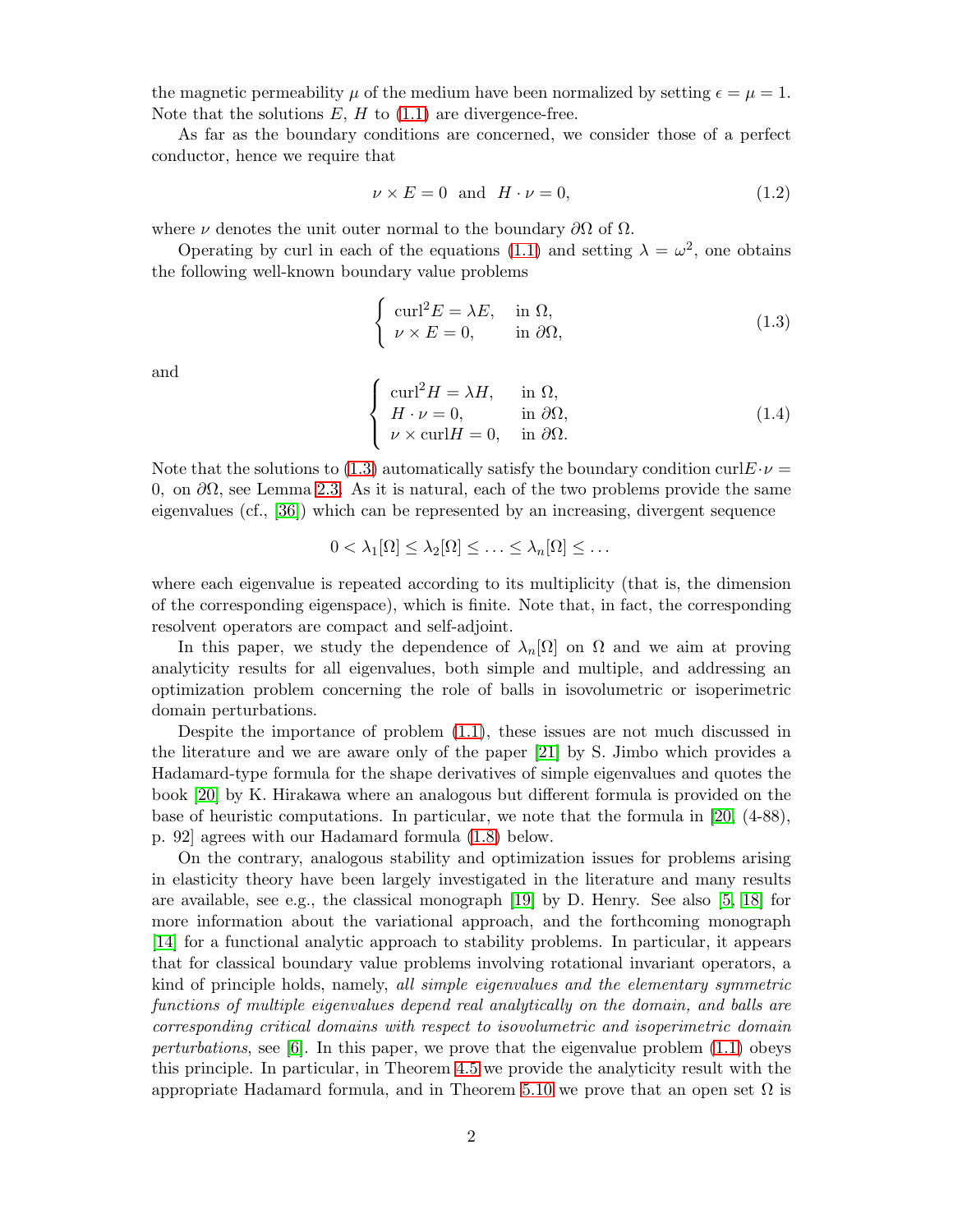a critical domain, under the volume constraint  $Vol(\Omega) = constant$ , for the elementary symmetric functions of the eigenvalues bifurcating from an eigenvalue  $\lambda$  of multiplicity  $m$  if and only if the following extra boundary condition is satisfied:

<span id="page-2-0"></span>
$$
\sum_{k=1}^{m} \left( |E^{(i)}|^2 - |H^{(i)}|^2 \right) = c \quad \text{on } \partial\Omega,
$$
\n(1.5)

where c is a constant,  $E^{(i)}$ ,  $i = 1,..., m$ , is an orthonormal basis in  $(L^2(\Omega))^3$  of the (electric) eigenspace associated with  $\lambda$ , and  $H^{(i)} = -i \text{ curl } E^{(i)} / \sqrt{\lambda}$  is the magnetic field associated with  $E^{(i)}$  as in [\(1.1\)](#page-0-0). Then, in Theorem [5.13](#page-22-0) we prove that condition [\(1.5\)](#page-2-0) is satisfied if  $\Omega$  is a ball. Similarly, in the case of isoperimetric domain perturbations and perimeter constraint  $\text{Per}(\Omega) = \text{constant}$ , the extra boundary condition reads

$$
\sum_{k=1}^{m} \left( |E^{(i)}|^2 - |H^{(i)}|^2 \right) = c\mathcal{H} \quad \text{on } \partial\Omega,
$$
\n(1.6)

where c is a constant and H is the mean curvature of  $\partial\Omega$  (the sum of the principal curvatures).

It would be interesting to characterise all domains for which the above conditions are satisfied.

We note that using the elementary symmetric functions of multiple eigenvalue, rather than the eigenvalues themselves, is quite natural since domain perturbations typically split the multiplicities of the eigenvalues and produce bifurcation phenomena responsible for corner points in the corresponding diagrams. Moreover, we believe that in the specific case of Maxwell equations, being able to deal with multiple eigenvalues is quite important since all eigenvalues of the Maxwell system in a ball are multiple (in particular, the first eigenvalue has multiplicity equal to three, see Theorem [6.4\)](#page-25-0).

In order to discuss the behaviour of the eigenvalues  $\lambda_n[\Omega]$ , it is clearly equivalent to study either problem [\(1.3\)](#page-1-0) or problem [\(1.4\)](#page-1-1). We have decided to choose the first one.

Our method is based on the theoretical results obtained in [\[25\]](#page-28-7) which concerns the case of general families of compact self-adjoint operators in Hilbert space with variable scalar product. Here we consider a class of open sets  $\Phi(\Omega)$  identified by a class of diffeomorphisms  $\Phi$  defined on a fixed reference domain  $\Omega$ . Then our problem is set on  $\Phi(\Omega)$  and pulled-back to  $\Omega$  by means of the covariant Piola transform associated with  $\Phi$ . This allows to recast the problem on  $\Omega$  and to reduce it to the study of a curl-div problem with parameters depending on  $\Phi$ , the eigenvalues of which are exactly  $\lambda_n[\Phi(\Omega)]$ . Then, passing to the analysis of the corresponding resolvents defined in  $(L^2(\Omega))^3$  (with an appropriate equivalent scalar product depending on  $\Phi$ ) we can prove our analyticity results for the maps  $\Phi \mapsto \lambda_n[\Phi(\Omega)]$  and study their critical points under volume constraint  $Vol(\Phi(\Omega)) = \text{const.}$  or perimeter constraint  $|Per \Phi(\Omega)| = \text{const.}$ 

We note that the families of compact self-adjoint operators under consideration are obtained by following the method of [\[11\]](#page-27-4) which consists in adding the penalty term  $-\tau\nabla$  div E in the equation [\(1.3\)](#page-1-0), depending on an arbitrary positive number  $\tau$ . Then it is enough to observe that the eigenvalues of the penalized problem are given by the union of the eigenvalues of problem [\(1.3\)](#page-1-0) and the eigenvalues of the Dirichlet Laplacian  $-\Delta$  in  $\Omega$ , multiplied by  $\tau$ , see [\[12,](#page-27-5) Theorem 1.1], Lemma [2.11](#page-6-0) and Remark [2.13.](#page-6-1) In particular, it follows that the analyticity result stated in the first part of our Theorem [4.5](#page-13-0) below yields (in the case of regular domains) also the analyticity result proved in [\[25\]](#page-28-7) for the eigenvalues of the Dirichlet Laplacian.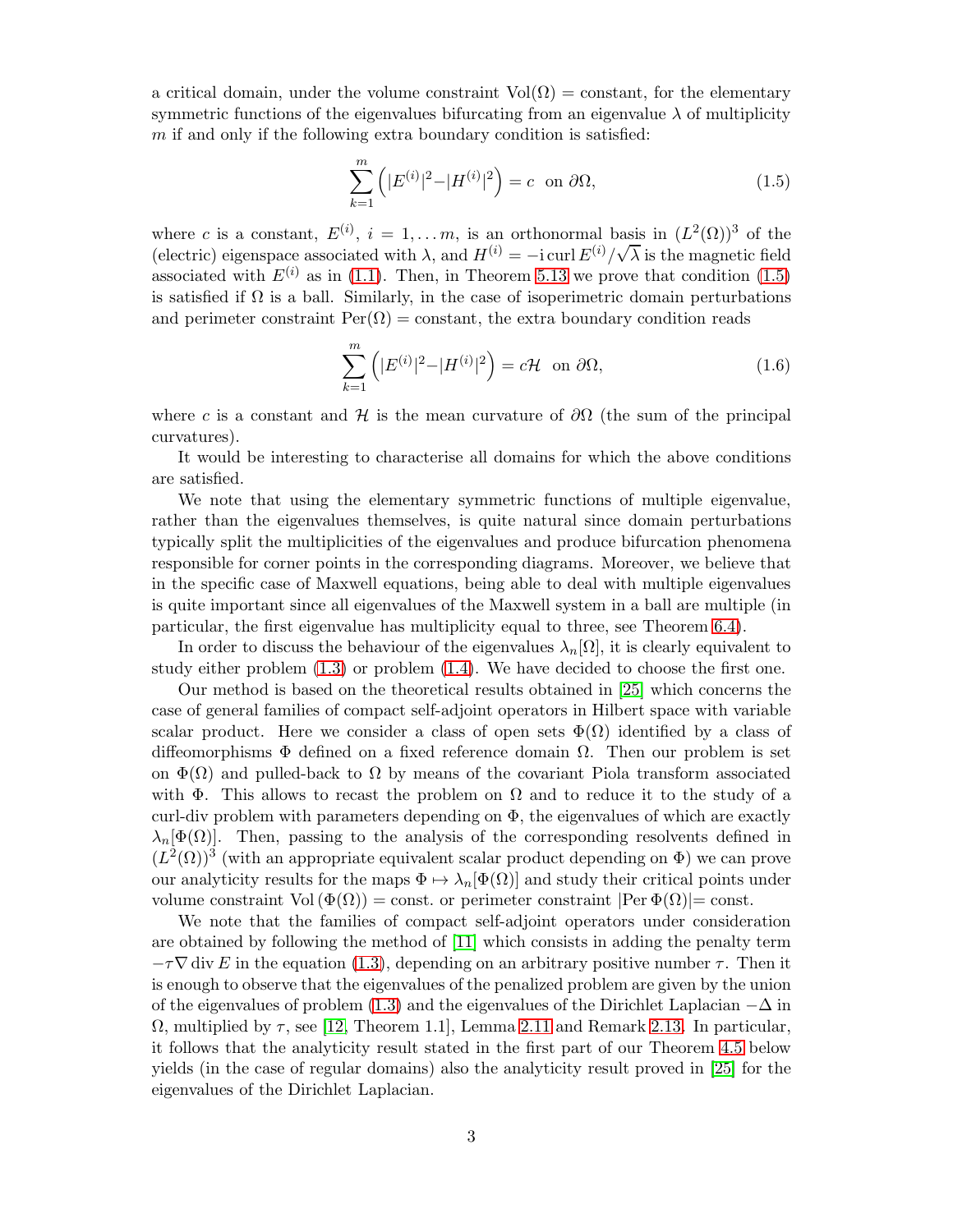Besides the results described above, we would like to highlight two by-pass products of our analysis. First, we prove a Rellich-Nagy-type result describing the bifurcation phenomenon mentioned above. Namely, given an eigenvalue  $\lambda$  of multiplicity m, say  $\lambda = \lambda_n = \cdots = \lambda_{n+m-1}$ , and a perturbation of  $\Omega$  of the form  $\Phi_{\epsilon}(\Omega)$  with  $\Phi_{\epsilon}(x)$  $x + \epsilon V(x)$  for all  $x \in \Omega$  where V is a  $\mathcal{C}^{1,1}$  vector field defined on  $\overline{\Omega}$ , we prove that the set of right derivatives at  $\epsilon = 0$  of  $\lambda_{n+k}[\Phi_{\epsilon}(\Omega)]$  for all  $k = 0, \ldots, m-1$  (which coincides with the set of left derivatives, although each right and left derivative may be different) are given by the eigenvalues of the matrix  $(M_{i,j})_{i,j=1,\dots,m}$  where

$$
M_{i,j} = \int_{\partial\Omega} \left( \lambda E^{(i)} \cdot E^{(j)} - \operatorname{curl} E^{(i)} \cdot \operatorname{curl} E^{(j)} \right) V \cdot \nu \, d\sigma , \qquad (1.7)
$$

and  $E^{(i)}$ ,  $i = 1,..., m$ , is a (real) orthonormal basis in  $(L^2(\Omega))^3$  of the (electric) eigenspace associated with  $\lambda$ . In particular, if  $\lambda_n$  is a simple eigenvalue we get the Hadamard formula

<span id="page-3-0"></span>
$$
\frac{d}{d\epsilon}\lambda_n[\Phi_\epsilon(\Omega)]\bigg|_{\epsilon=0} = \int_{\partial\Omega} \left(\lambda |E|^2 - |\text{curl }E|^2\right) V \cdot \nu \, d\sigma = \lambda \int_{\partial\Omega} \left(|E|^2 - |H|^2\right) V \cdot \nu \, d\sigma \,, \tag{1.8}
$$

where E is an eigenvector normalized in  $(L^2(\Omega))^3$  and  $H = -i \operatorname{curl} E/\sqrt{\lambda}$  as above.

Second, by using these formulas we prove a Rellich-Pohozaev formula for the Maxwell eigenvalues, namely any eigenvalue  $\lambda$  can be represented by the formula

$$
\lambda = \int_{\partial \Omega} \left( |\operatorname{curl} E|^2 - |\operatorname{curl} H|^2 \right) x \cdot \nu \, d\sigma \,, \tag{1.9}
$$

where E is any (electric) eigenvector associated with  $\lambda$  normalized in  $(L^2(\Omega))^3$  and  $H = -i \text{ curl } E/\sqrt{\lambda}$ . In particular, we have the identity

$$
\int_{\partial\Omega} \left( |H|^2 - |E|^2 \right) x \cdot \nu \, d\sigma = 1. \tag{1.10}
$$

We note that our formulas are proved under the assumption that the eigenvectors under consideration are of class  $H^2$  (which means that they have square summable derivatives up to the second order) and that this assumption is satisfied if the corresponding domain is sufficiently regular, for example of class  $C^{2,1}$ , see Remark [4.4.](#page-13-1)

This paper is organized as follows. Section [2](#page-3-1) is devoted to a number of preliminary results on the function spaces involved and to the variational formulations of the eigenvalue problems under consideration. In Section [3](#page-7-0) we formulate the domain perturbation problem and the corresponding domain transplantation process. In Section [4](#page-13-2) we prove our main analyticity results, while in Section [5](#page-20-0) we address the optimization problem, we characterize the critical domains by means of appropriate overdetermined problems and prove that balls are critical domains. In Appendix, for the convenience of the reader, we include a few known facts about the eigenvalue problem in a ball and we compute the first eigenpair.

# <span id="page-3-1"></span>2 Preliminaries on the eigenvalue problem

In this paper, the vectors of  $\mathbb{R}^3$  are understood as row vectors. The transpose of a matrix A is denoted by  $A^T$ , hence if  $a \in \mathbb{R}^3$ , then  $a^T$  is a column vector. If  $a, b \in \mathbb{R}^3$ are two vectors, we denote by  $\cdot$  the usual scalar product, that is  $a \cdot b = ab^T$ .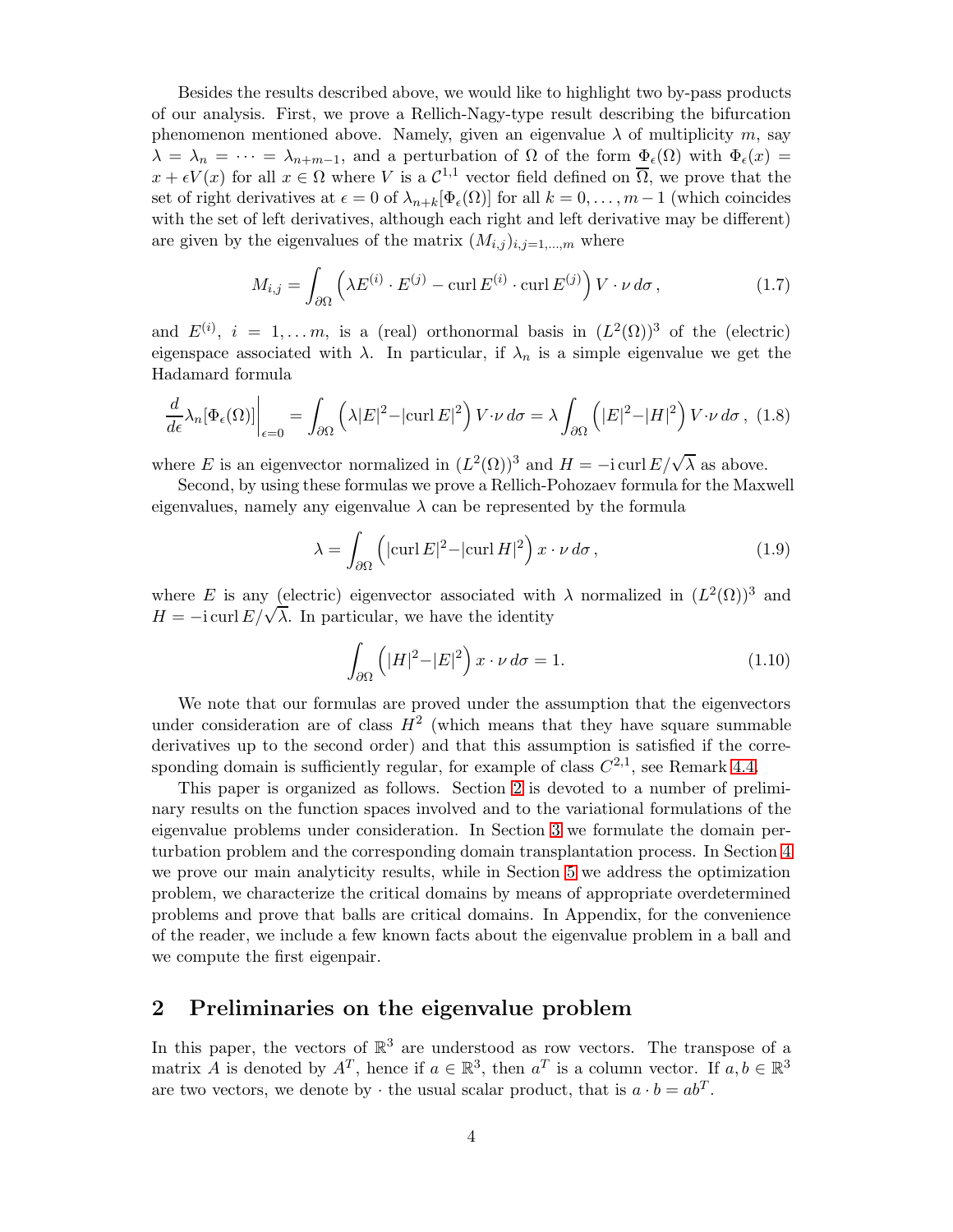Let  $\Omega$  be a bounded open set in  $\mathbb{R}^3$ . Since problems [\(1.3\)](#page-1-0) and [\(1.4\)](#page-1-1) are associated with self-adjoint operators, for the sake of simplicity and without any loss of generality, the space  $L^2(\Omega)$  is understood as a space of real-valued functions. In particular, the usual scalar product of two vector fields  $u, v \in (L^2(\Omega))^3$  is given by  $\int_{\Omega} u \cdot v dx = \int_{\Omega} uv^T dx$ .  $\int_{\Omega} uv^T dx.$ 

We denote by  $H(\text{curl}, \Omega)$  the space of vector fields  $u \in (L^2(\Omega))^3$  with distributional curl in  $(L^2(\Omega))^3$ , endowed with the norm

$$
||u||_{H(\text{curl},\Omega)} = (||u||_{L^2(\Omega)}^2 + ||\text{curl}u||_{L^2(\Omega)}^2)^{1/2}.
$$

We denote by  $H_0(\text{curl}, \Omega)$  the closure in  $H(\text{curl}, \Omega)$  of the space of  $\mathcal{C}^{\infty}$ -functions with compact support in  $\Omega$ . Similarly, we denote by  $H(\text{div}, \Omega)$  the space of vector fields  $u \in (L^2(\Omega))^3$  with distributional divergence in  $(L^2(\Omega))^3$ , endowed with the norm

$$
||u||_{H(\text{div},\Omega)} = \left(||u||_{L^2(\Omega)}^2 + ||\text{div}u||_{L^2(\Omega)}^2\right)^{1/2}.
$$

Moreover, we consider the space

$$
X_{\rm N}(\Omega)=H_0(\text{curl},\Omega)\cap H(\text{div},\Omega)
$$

and we endow it with the norm defined by

$$
||u||_{X_{\mathcal{N}}(\Omega)} = (||u||^2_{L^2(\Omega)} + ||\operatorname{curl} u||^2_{L^2(\Omega)} + ||\operatorname{div} u||^2_{L^2(\Omega)})^{1/2},
$$

for all  $u \in X_{\mathbb{N}}(\Omega)$ . Finally, we set

$$
X_{\mathcal{N}}(\text{div } 0, \Omega) = \{ u \in X_{\mathcal{N}}(\Omega) : \text{div} u = 0 \text{ in } \Omega \}.
$$

For details on these operators and spaces we refer to [\[8\]](#page-26-0), [\[15\]](#page-27-1), [\[16\]](#page-27-2), [\[33\]](#page-28-2).

If  $\Omega$  is sufficiently regular, say of class  $\mathcal{C}^{1,1}$ , the space  $X_N(\Omega)$  is continuously embedded into the space  $(H^1(\Omega))^3$  of vector fields with components in the standard Sobolev space  $H^1(\Omega)$  of functions in  $L^2(\Omega)$  with first order weak derivatives in  $L^2(\Omega)$ . On the other hand, since  $H^1(\Omega)$  is compactly embedded into  $L^2(\Omega)$ , it follows that also  $X_N(\Omega)$ is compactly embedded into  $(L^2(\Omega))^3$ . We note that the compactness of this embedding holds also under weaker assumptions on the regularity of  $\Omega$ . More precisely, we have the the following theorem the proof of which can be found in [\[16,](#page-27-2) Lemma 3.4, Theorem 3.7].

Theorem 2.1. The following statements hold.

(i) If  $\Omega$  is a bounded, simply connected open set in  $\mathbb{R}^3$  of class  $\mathcal{C}^{0,1}$  and  $\partial\Omega$  has only one connected component then there exists  $c > 0$  such that

$$
||u||_{L^2(\Omega)} \le c ||\operatorname{curl} u||_{L^2(\Omega)},
$$

for all  $u \in X_{\rm N}(\text{div } 0, \Omega)$ , and

$$
||u||_{L^2(\Omega)} \leq c \left( ||\operatorname{curl} u||_{L^2(\Omega)} + ||\operatorname{div} u||_{L^2(\Omega)} \right),
$$

for all  $u \in X_{\mathbb{N}}(\Omega)$ . Moreover, the embedding  $X_{\mathbb{N}}(\Omega) \subset (L^2(\Omega))^3$  is compact.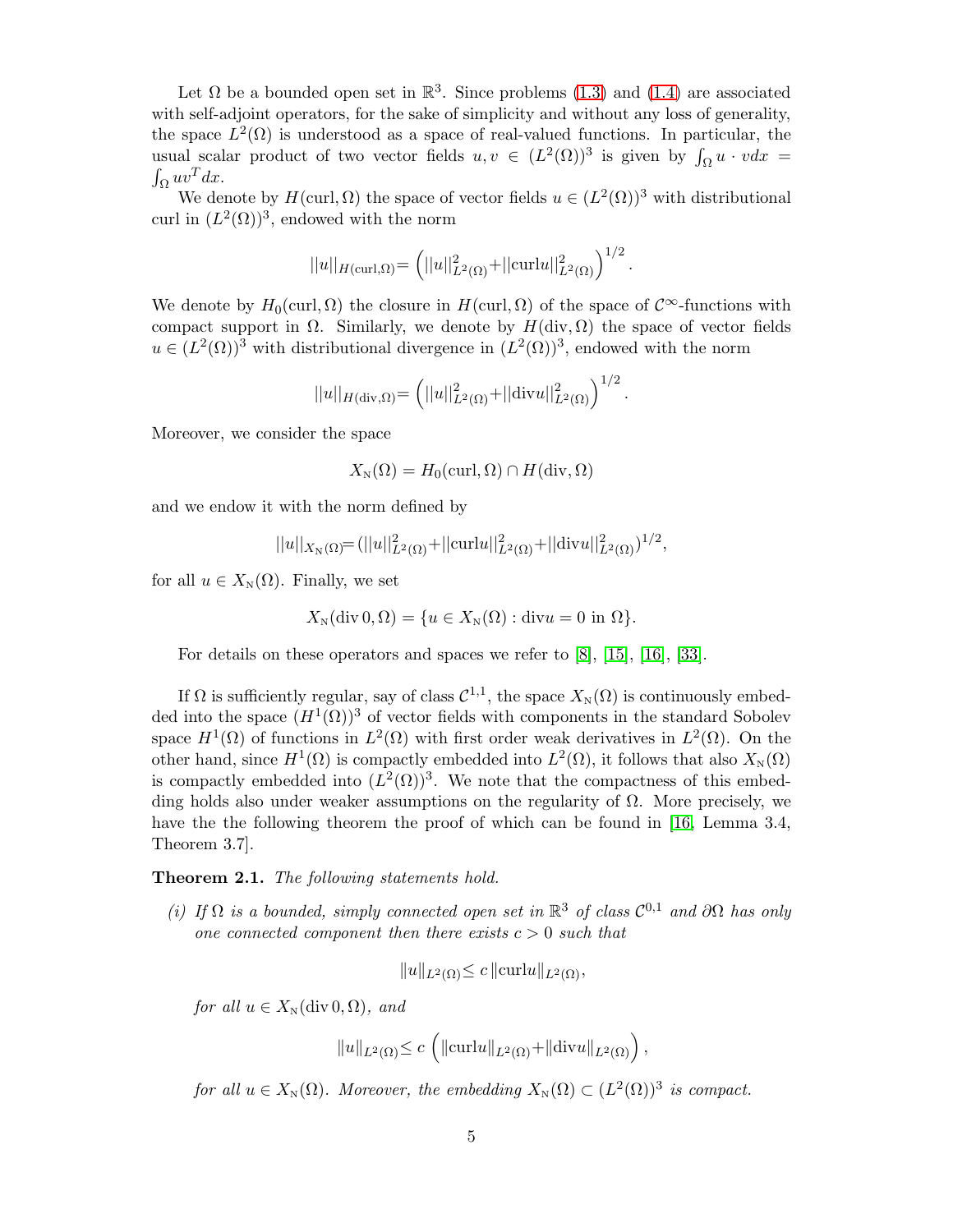(ii) If  $\Omega$  is a bounded open set in  $\mathbb{R}^3$  of class  $\mathcal{C}^{1,1}$  then  $X_{\mathbb{N}}(\Omega)$  is continuously embedded into  $(H^1(\Omega))^3$ , and there exists  $c > 0$  such that the Gaffney inequality

$$
||u||_{(H^1(\Omega))^3} \le c \left( ||u||_{L^2(\Omega)} + ||\text{curl}u||_{L^2(\Omega)} + ||\text{div}u||_{L^2(\Omega)} \right),
$$
 (2.2)

holds for all  $u \in X_{\mathbb{N}}(\Omega)$ . In particular, the embedding  $X_{\mathbb{N}}(\Omega) \subset (L^2(\Omega))^3$  is compact.

At some point, we shall also need the following

<span id="page-5-0"></span>**Lemma 2.3.** Let  $\Omega$  be a bounded open set in  $\mathbb{R}^3$  of class  $\mathcal{C}^{0,1}$ . Then

<span id="page-5-1"></span>
$$
\operatorname{curl} u \cdot \nu = 0 \quad \text{on } \partial \Omega,\tag{2.4}
$$

for all  $u \in H_0(\text{curl}, \Omega)$  such that  $\text{curl } u \in H^1(\Omega)$ .

Proof. By integrating by parts and using the well-known formula

$$
\int_{\Omega} \operatorname{curl} u \cdot F \, dx = \int_{\Omega} u \cdot \operatorname{curl} F \, dx + \int_{\partial \Omega} (\nu \times u) \cdot F \, d\sigma \,, \tag{2.5}
$$

we get

$$
\int_{\partial\Omega} (\operatorname{curl} u \cdot \nu) \varphi \, d\sigma = \int_{\partial\Omega} (\operatorname{curl} u \cdot \nu) \varphi \, d\sigma - \int_{\Omega} \operatorname{div} \operatorname{curl} u \varphi \, dx
$$
\n
$$
= \int_{\Omega} \operatorname{curl} u \cdot \nabla \varphi \, dx = \int_{\Omega} u \cdot \operatorname{curl} \nabla \varphi \, dx + \int_{\partial\Omega} (\nu \times u) \cdot \nabla \varphi \, d\sigma = 0,
$$

for all  $\varphi \in H^2(\Omega)$ , hence by a standard approximation argument, we deduce that

$$
\int_{\partial\Omega} (\operatorname{curl} u \cdot \nu) \varphi \, d\sigma = 0
$$

for all  $\varphi \in H^1(\Omega)$ , which allows to prove the validity of [\(2.4\)](#page-5-1) by the Fundamental Lemma of the Calculus of Variations.  $\Box$ 

Recall that the electric problem under consideration is

<span id="page-5-2"></span>
$$
\begin{cases}\n\text{curl curl } u = \lambda u, & \text{in } \Omega, \\
\text{div } u = 0, & \text{in } \Omega, \\
\nu \times u = 0, & \text{on } \partial\Omega,\n\end{cases}
$$
\n(2.6)

which is nothing but problem  $(1.3)$  with the precise indication that the vector field u is divergent free.

It is not difficult to see that the weak formulation of [\(2.6\)](#page-5-2) can be written as

<span id="page-5-4"></span>
$$
\int_{\Omega} \operatorname{curl} u \cdot \operatorname{curl} \varphi \, dx = \lambda \int_{\Omega} u \cdot \varphi \, dx, \text{ for all } \varphi \in X_{\mathcal{N}}(\operatorname{div} 0, \Omega), \tag{2.7}
$$

in the unknowns  $u \in X_N(\text{div } 0, \Omega)$  and  $\lambda \in \mathbb{R}$ .

Since for our purposes we prefer to work in the space  $X_N(\Omega)$  rather than in the space  $X_N(\text{div } 0, \Omega)$ , following [\[12,](#page-27-5) [11\]](#page-27-4), we introduce a penalty term in the equation and we replace problem [\(2.6\)](#page-5-2) by the problem

<span id="page-5-3"></span>
$$
\begin{cases}\n\text{curl curl } u - \tau \nabla \text{div } u = \lambda u, & \text{in } \Omega, \\
\nu \times u = 0, & \text{on } \partial \Omega,\n\end{cases}
$$
\n(2.8)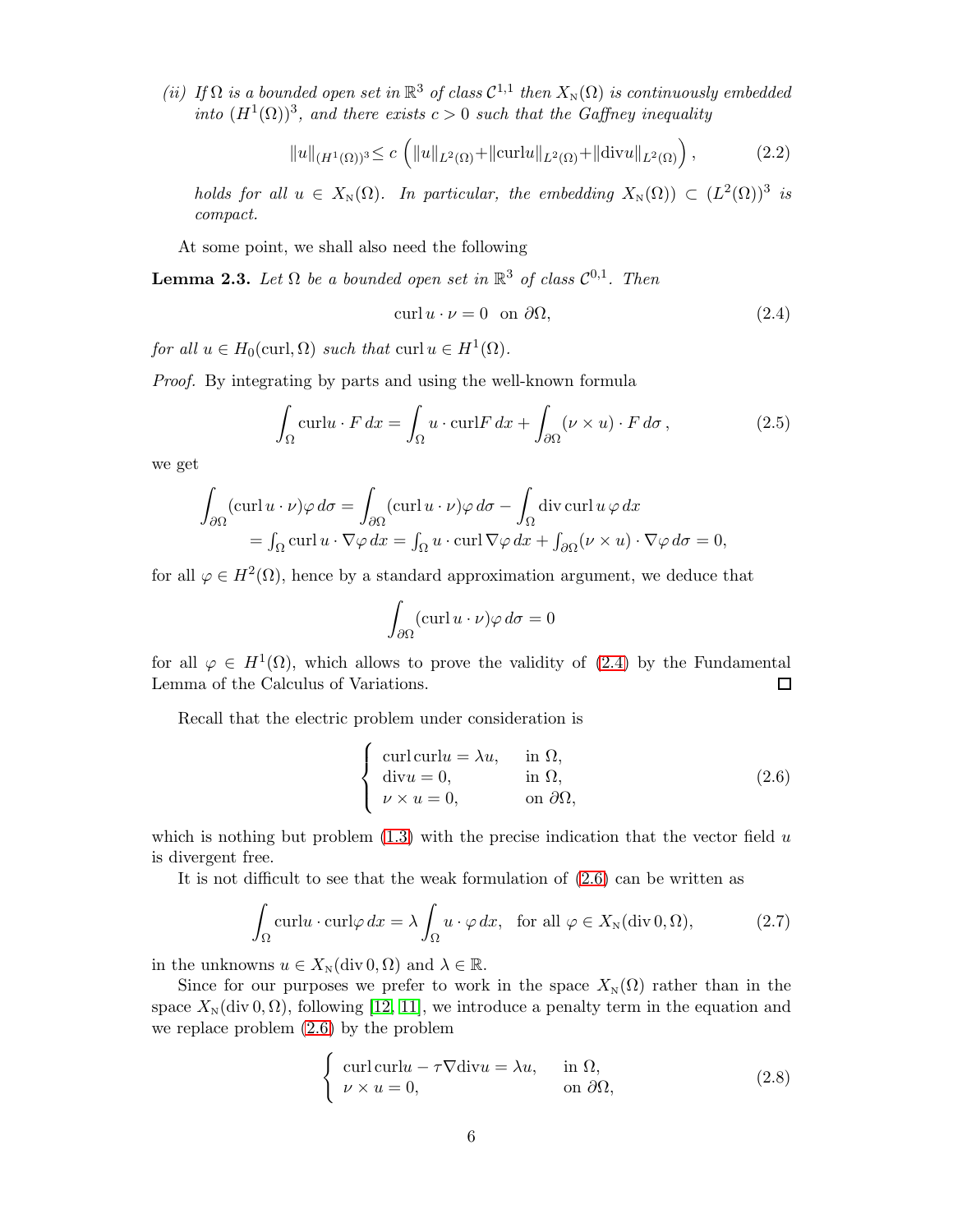where  $\tau$  is any fixed positive real number. Problem [\(2.8\)](#page-5-3) is understood in the weak sense as follows:

<span id="page-6-2"></span>
$$
\int_{\Omega} \operatorname{curl} u \cdot \operatorname{curl} \varphi \, dx + \tau \int_{\Omega} \operatorname{div} u \operatorname{div} \varphi \, dx = \lambda \int_{\Omega} u \cdot \varphi \, dx, \text{ for all } \varphi \in X_{\mathcal{N}}(\Omega), \qquad (2.9)
$$

in the unknowns  $u \in X_{\mathbb{N}}(\Omega)$  and  $\lambda \in \mathbb{R}$ .

It is obvious that the solutions of problem [\(2.7\)](#page-5-4) are the divergence free solutions of [\(2.9\)](#page-6-2). On the other hand, it is also not difficult to see that the solutions of problem [\(2.9\)](#page-6-2) which are not divergence free are given by the vector fields  $u = \nabla f$  of the gradients of the solutions f to the Helmohltz equation with Dirichlet boundary conditions, that is

<span id="page-6-3"></span>
$$
\begin{cases}\n-\Delta f = \frac{\lambda}{\tau} f, & \text{in } \Omega, \\
f = 0, & \text{on } \partial \Omega.\n\end{cases}
$$
\n(2.10)

In fact, we have the following result from [\[12\]](#page-27-5)

<span id="page-6-0"></span>**Lemma 2.11.** Let  $\Omega$  be a bounded domain in  $\mathbb{R}^3$  of class  $\mathcal{C}^{0,1}$ . A vector field  $u \in X_{\mathbb{N}}(\Omega)$ is a solution of problem [\(2.8\)](#page-5-3) with divu = 0 if and only if  $u \in X_{\text{N}}(\text{div } 0, \Omega)$  is a solution of problem [\(2.7\)](#page-5-4). Moreover, a vector field  $u \in X_{\text{N}}(\Omega)$  with divu  $\neq 0$  is a solution of problem [\(2.8\)](#page-5-3) if and only if  $u = \nabla f$  where  $f \in H_0^1(\Omega)$  is a solution of problem [\(2.10\)](#page-6-3). In particular, the set of eigenvalues of problem [\(2.8\)](#page-5-3) are given by the union of the set of eigenvalues of problem [\(2.7\)](#page-5-4) and the set of eigenvalues of the Dirichlet Laplacian in  $\Omega$  multiplied by  $\tau$ .

In view of the previous lemma, in order to distinguish the solutions arising from the original Maxwell system from the spurious solutions associated with the Helmohltz equation, we give the following definition.

**Definition 2.12.** We say that a couple  $(u, \lambda)$  in  $X_N(\Omega) \times \mathbb{R}$  is a (electric) Maxwell eigenpair if  $(u, \lambda)$  is an eigenpair of equation [\(2.9\)](#page-6-2) with div  $u = 0$  in  $\Omega$ , in which case u is called a (electric) Maxwell eigenvector and  $\lambda$  a Maxwell eigenvalue.

<span id="page-6-1"></span>**Remark 2.13.** In this paper, it will be understood that the value of  $\tau$  in [\(2.8\)](#page-5-3) is fixed. It is important to note that in applying our results one is free to choose  $\tau > 0$  in order to avoid the overlapping of Maxwell and Helmholtz eigenvalues. In fact, since the set of eigenvalues of problem [\(2.8\)](#page-5-3) are given by the union of the set of eigenvalues of problem [\(2.7\)](#page-5-4) and the set of eigenvalues of the Dirichlet Laplacian in  $\Omega$  multiplied by  $\tau$ , one cannot exclude that a Maxwell eigenvalue could coincide with an eigenvalue of the Dirichlet Laplacian multiplied by some  $\tau \in ]0,\infty[$ . However, if  $\lambda$  is a fixed Maxwell eigenvalue it is possible to choose  $\tau \in ]0,\infty[$  such that  $\lambda \neq \tau \vartheta$  for all eigenvalues  $\vartheta$  of the Dirichlet Laplacian, in other words one can choose  $\tau$  in order to avoid 'resonance'. It is also useful to recall that the eigenvalues of the Dirichlet Laplacian depend with continuity upon sufficiently regular perturbations of  $\Omega$ , as those considered in this paper (see e.g.,  $(25)$ ), hence it is possible to avoid 'resonance' around a fixed Maxwell eigenvalue  $\lambda(\Omega)$ , possibly multiple, and all those eigenvalues bifurcating from it when  $\Omega$  is slightly perturbed.

We now describe a standard procedure that allows us to recast the eigenvalue problem [\(2.9\)](#page-6-2) as an eigenvalue problem for a compact self-adjoint operator in Hilbert space. We consider the operator T from  $X_N(\Omega)$  to its dual  $(X_N(\Omega))'$  defined by the pairing

$$
\langle Tu, \varphi \rangle = \int_{\Omega} \operatorname{curl} u \cdot \operatorname{curl} \varphi \, dx + \tau \int_{\Omega} \operatorname{div} u \operatorname{div} \varphi \, dx,\tag{2.14}
$$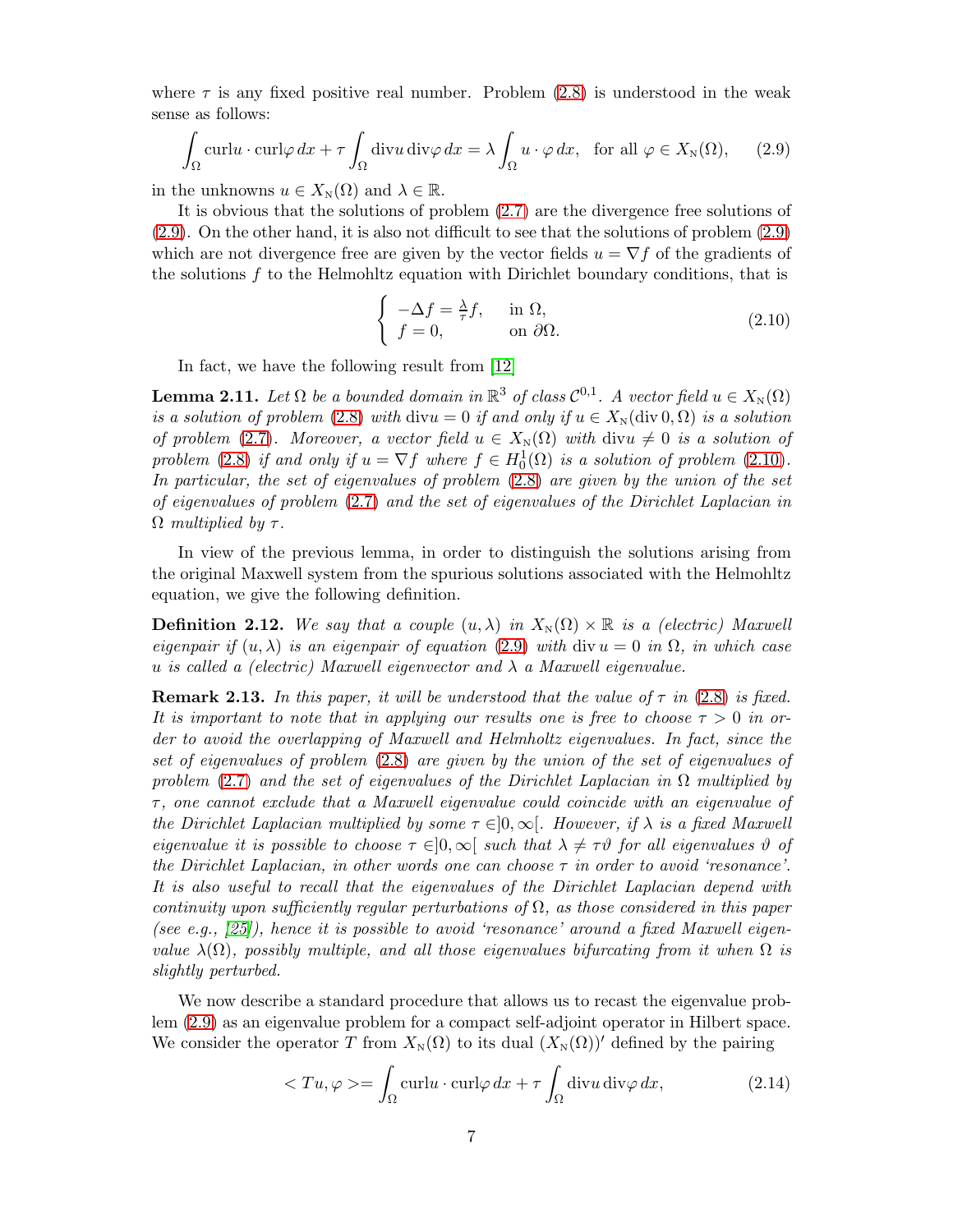for all  $u, \varphi \in X_{\mathbb{N}}(\Omega)$ . Then, we consider the map J from  $(L^2(\Omega))^3$  to  $(X_{\mathbb{N}}(\Omega))'$  defined by the pairing

$$
\langle Ju, \varphi \rangle = \int_{\Omega} u \cdot \varphi \, dx,
$$

for all  $u \in (L^2(\Omega))^3$  and  $\varphi \in X_{\mathbb{N}}(\Omega)$ . By the Riesz Theorem, the operator  $T + J$  is a homeomorphism from  $X_N(\Omega)$  to its dual.

**Lemma 2.15.** Let  $\Omega$  be a bounded open set in  $\mathbb{R}^3$ . The operator S from  $(L^2(\Omega))^3$  to itself defined by

$$
Su = \iota \circ (T + J)^{-1} \circ J
$$

where  $\iota$  denotes the embedding of  $X_{\mathcal{N}}(\Omega)$  into  $(L^2(\Omega))^3$  is a non-negative self-adjoint operator in  $(L^2(\Omega))^3$ . Moreover,  $\lambda$  is an eigenvalue of problem [\(2.9\)](#page-6-2) if and only if  $\mu = (\lambda + 1)^{-1}$  is an eigenvalue of the operator S, the eigenfunctions being the same.

If the space  $X_{\text{N}}(\Omega)$  is compactly embedded into  $(L^2(\Omega))^3$ , that is,  $\iota$  is a compact map, then the operator S is compact, hence the spectrum  $\sigma(S)$  of S can be represented as  $\sigma(S) = \{0\} \cup {\{\mu_n(\Omega)\}}_{n \in \mathbb{N}}$  where  $\mu_n(\Omega)$ ,  $n \in \mathbb{N}$  is a decreasing sequence of positive eigenvalues of finite multiplicity, which converges to zero. Accordingly, the eigenvalues of problem [\(2.9\)](#page-6-2) are given by the sequence  $\lambda_n(\Omega)$ ,  $n \in \mathbb{N}$  defined by  $\lambda_n(\Omega) = \mu_n^{-1}(\Omega) - 1$ . As customary, we agree to repeat each eigenvalue in the sequence as many times as its multiplicity. Thus, we have the following result where formula [\(2.17\)](#page-7-1) can be proved by applying the classical Min-Max Principle to the operator S.

**Theorem 2.16.** Let  $\Omega$  be a bounded open set such that the embedding  $X_N(\Omega) \subset$  $(L^2(\Omega))^3$  is compact. The eigenvalues of problem [\(2.9\)](#page-6-2) have finite multiplicity and are given by a divergent sequence  $\lambda_n(\Omega)$ ,  $n \in \mathbb{N}$  which can be represented by means of the following min-max formula:

<span id="page-7-1"></span>
$$
\lambda_n(\Omega) = \min_{\substack{V \subset X_N(\Omega) \\ \dim V = n}} \max_{u \in V \setminus \{0\}} \frac{\int_{\Omega} |\text{curl} u|^2 + \tau |\text{div} u|^2 dx}{\int_{\Omega} |u|^2 dx}.
$$
\n(2.17)

#### <span id="page-7-0"></span>3 Domain transplantation

Given a bounded domain (i.e., a bounded connected open set)  $\Omega$  in  $\mathbb{R}^3$ , we consider problem [\(2.9\)](#page-6-2) on a class of domains  $\Phi(\Omega)$  obtained as diffeomorphic images of  $\Omega$ . Namely, we consider the family of diffeomorphisms

$$
\mathcal{A}_{\Omega} = \left\{ \Phi \in \mathcal{C}^{1,1}(\overline{\Omega}, \mathbb{R}^3) : \Phi \text{ is injective, } \det D \Phi(x) \neq 0 \,\,\forall x \in \overline{\Omega} \right\},
$$

where  $C^{1,1}(\overline{\Omega}, \mathbb{R}^3)$  is the space of  $C^{1,1}$  functions from  $\overline{\Omega}$  to  $\mathbb{R}^3$  endowed with its standard norm defined by  $\|\Phi\|_{\mathcal{C}^{1,1}} = \|\Phi\|_{\infty} + \|\nabla\Phi\|_{\infty} + |\nabla\Phi|_{0,1}$  for all  $\Phi \in \mathcal{C}^{1,1}(\overline{\Omega}, \mathbb{R}^3)$ , where  $|\cdot|_{0,1}$ denotes the Lipschitz seminorm. We note that if  $\Phi \in \mathcal{A}_{\Omega}$  then  $\Phi(\Omega)$  is a bounded domain in  $\mathbb{R}^3$ ,  $\partial \Phi(\overline{\Omega}) = \Phi(\partial \Omega) = \partial \Phi(\Omega)$ , and  $\Phi(\Omega)$  is the interior of  $\Phi(\overline{\Omega})$ . The map  $\Phi$ is a homeomorphism of  $\overline{\Omega}$  onto  $\overline{\Phi(\Omega)}$ . Moreover, if  $\Omega$  is of class  $\mathcal{C}^{1,1}$  then  $\Phi(\Omega)$  is also of class  $C^{1,1}$ . Finally, we recall that if  $\Omega$  is sufficiently regular, say of class  $C^1$ , then  $\mathcal{A}_{\Omega}$ is an open set in  $\mathcal{C}^{1,1}(\overline{\Omega}, \mathbb{R}^3)$ . See [\[24\]](#page-27-13) and [\[27\]](#page-28-8) for details.

In order to study problem [\(2.9\)](#page-6-2) on  $\Phi(\Omega)$ , it is convenient to pull it back to  $\Omega$  by means of a change of variables. As is known, in order to transform the curl in a natural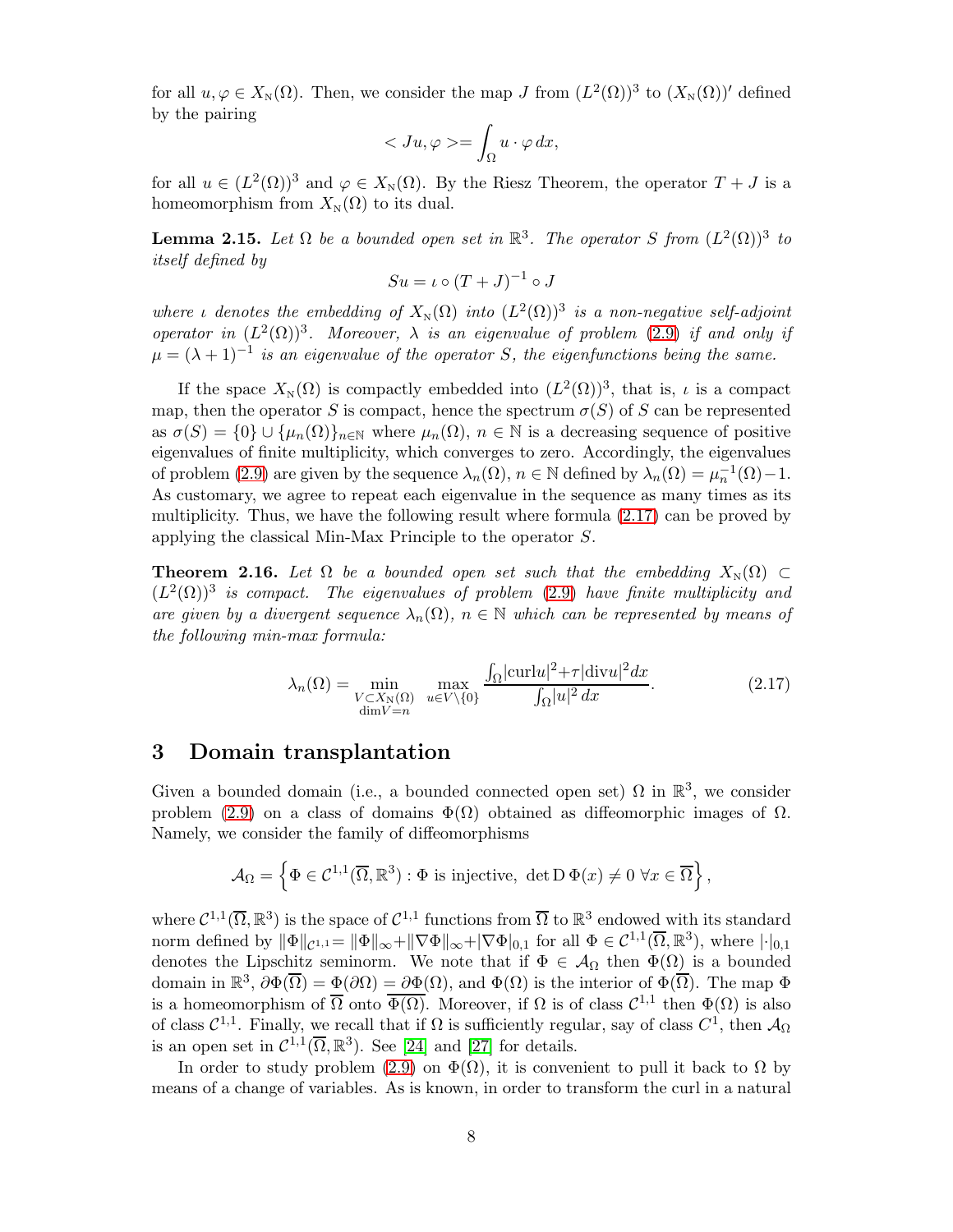way and preserve our boundary conditions, it is necessary to pull back any vector field v defined on  $\Phi(\Omega)$  to the vector field u defined on  $\Omega$  by means of the covariant Piola transform defined by

<span id="page-8-0"></span>
$$
u(x) = ((v \circ \Phi) D \Phi) (x), \text{ for all } x \in \Omega.
$$
 (3.1)

By setting

$$
y = \Phi(x), \text{ for all } x \in \Omega,
$$

equality [\(3.1\)](#page-8-0) can be rewritten in the form

$$
v(y) = \left(u(\mathbf{D}\,\Phi)^{-1}\right)\circ\Phi^{(-1)}(y) = \left(u\circ\Phi^{(-1)}\right)\mathbf{D}(\Phi^{(-1)})(y), \quad y \in \Phi(\Omega). \tag{3.2}
$$

Note that in the sequel we shall often use the following notation

$$
\partial_j u_i(x) = \frac{\partial u_i}{\partial x_j}(x)
$$
 and  $\partial'_a v_b(y) = \frac{\partial v_b}{\partial y_a}(y)$ .

Then we have the following known result, which can be found for example in [\[30,](#page-28-0) Corollary 3.58]. For the convenience of the reader, we include a proof (which differs from that of [\[30,](#page-28-0) Corollary 3.58]). Note that the assumption  $\Phi \in C^{1,1}$  can be relaxed, but some care is required, see Remark [3.8.](#page-10-0)

<span id="page-8-2"></span>**Theorem 3.3** (Change of variables for curl). Let  $\Omega$  be a bounded domain in  $\mathbb{R}^3$  and  $\Phi \in$  $\mathcal{A}_{\Omega}$ . Then a function v belongs to  $H(\text{curl}, \Phi(\Omega))$  (H<sub>0</sub>(curl,  $\Phi(\Omega)$ ), respectively), if and only if the function u defined by [\(3.1\)](#page-8-0) belongs to  $H(\text{curl}, \Omega)$  ( $H_0(\text{curl}, \Omega)$ , respectively), in which case  $\overline{f}$ 

<span id="page-8-1"></span>
$$
(\operatorname{curl}_y v(y)) \circ \Phi = \frac{\operatorname{curl}_x u(x) \left( \mathcal{D} \Phi(x) \right)^T}{\det \left( \mathcal{D} \Phi(x) \right)}.
$$
\n(3.4)

**Proof.** Assume for the time being that u is a vector field of class  $\mathcal{C}^{0,1}$ . The chain rule yields

$$
\frac{\partial v_b}{\partial y_a}(y) = \frac{\partial [(u_i \circ \Phi^{(-1)}) \partial'_b \Phi_i^{(-1)}]}{\partial y_a}(y)
$$
  
= 
$$
\frac{\partial u_i}{\partial x_j}(\Phi^{(-1)}(y)) \frac{\partial \Phi_j^{(-1)}}{\partial y_a}(y) \frac{\partial \Phi_i^{(-1)}}{\partial y_b}(y) + u_i(\Phi^{(-1)}(y)) \frac{\partial^2 \Phi_i^{(-1)}}{\partial y_a \partial y_b}(y).
$$

Note that summation symbols are omitted here and in the sequel. Recall that the  $c$ -component of the curl of  $v$  is given by

$$
\left[\operatorname{curl}_y v(y)\right]_c = \partial_a' v_b(y) \, \xi_{abc} \,,
$$

where  $\xi_{abc}$  is the Levi-Civita symbol defined by

$$
\xi_{abc} = \begin{cases}\n+1 & \text{if } (a, b, c) \text{ is an even permutation of } (1, 2, 3), \\
-1 & \text{if } (a, b, c) \text{ is an odd permutation of } (1, 2, 3), \\
0 & \text{if } a = b, \text{ or } b = c, \text{ or } a = c.\n\end{cases}
$$

Then

$$
\begin{aligned} \left[\operatorname{curl}_{y} v(y)\right]_{c} &= \partial_{j} u_{i}(\Phi^{(-1)}(y)) \partial_{a}^{\prime} \Phi_{j}^{(-1)}(y) \partial_{b}^{\prime} \Phi_{i}^{(-1)}(y) \,\xi_{abc} \\ &+ u_{i}(\Phi^{(-1)}(y)) \partial_{a}^{\prime} \partial_{b}^{\prime} \Phi_{i}^{(-1)}(y) \,\xi_{abc} .\end{aligned}
$$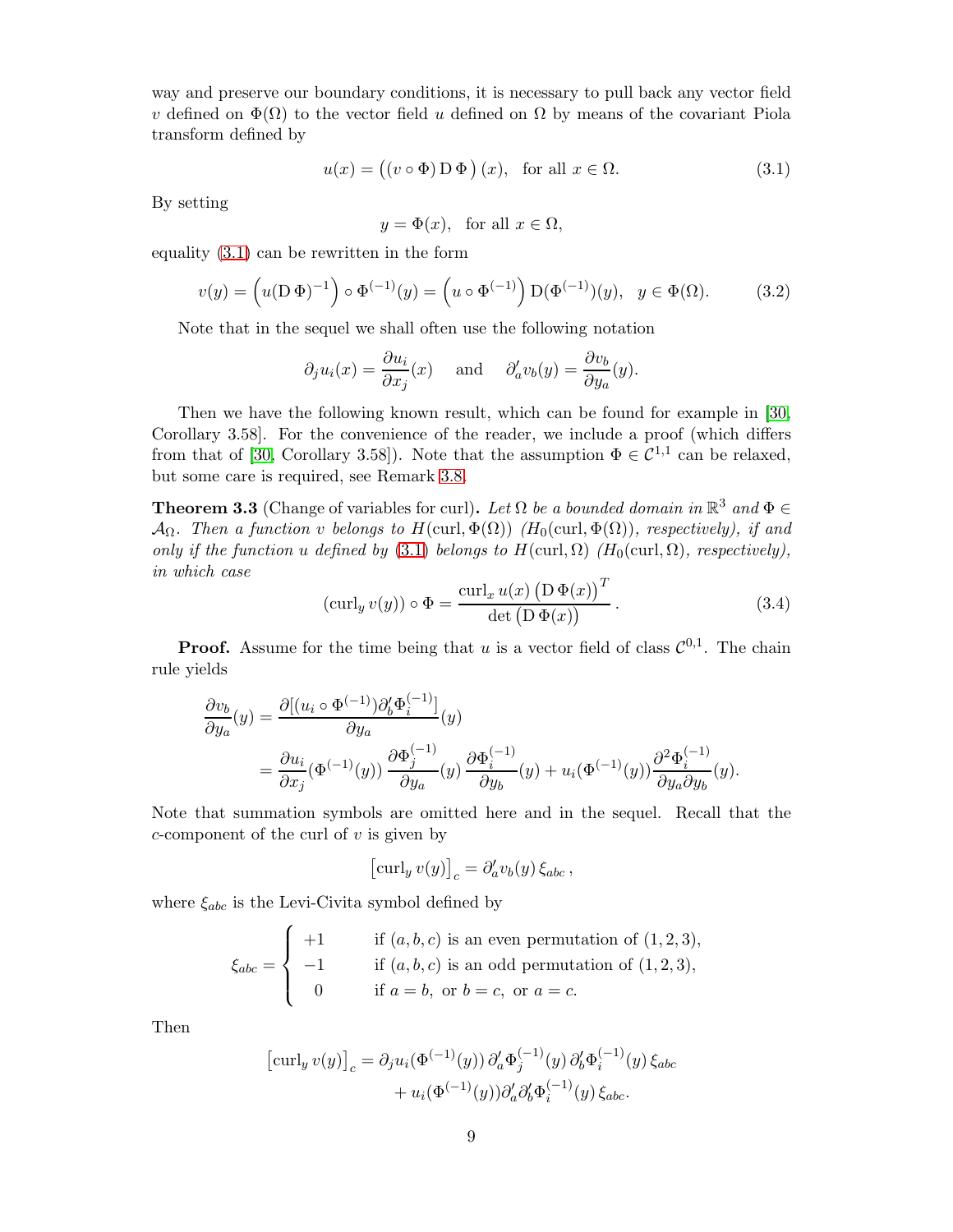Since  $\xi_{abc} = -\xi_{bac}$  we have that for all  $i = 1, 2, 3$ 

$$
\sum_{a,b=1}^3 \partial'_a \partial'_b \Phi_i^{(-1)}(y) \, \xi_{abc} = 0.
$$

Thus

$$
\begin{split}\n\left[\operatorname{curl}_{y} v(y) \left( \operatorname{D} \Phi^{(-1)}(y) \right)^{T} \right]_{k} &= \left[\operatorname{curl}_{y} v(y) \right]_{c} \frac{\partial \Phi_{k}^{(-1)}}{\partial y_{c}}(y) \\
&= \partial_{j} u_{i}(\Phi^{(-1)}(y)) \partial_{a}^{\prime} \Phi_{j}^{(-1)}(y) \partial_{b}^{\prime} \Phi_{i}^{(-1)}(y) \partial_{c}^{\prime} \Phi_{k}^{(-1)}(y) \xi_{abc} \\
&= \partial_{j} u_{i}(\Phi^{(-1)}(y)) \xi_{jik} \det \left( \operatorname{D} \Phi^{(-1)}(y) \right) \\
&= \left(\operatorname{curl}_{x} u(\Phi^{(-1)}) \right)_{k} \det \left( \operatorname{D} \Phi^{(-1)}(y) \right),\n\end{split}
$$

where we have used the fact that  $\partial'_a F_j \partial'_b F_i \partial'_c F_k \xi_{abc} = \xi_{jik} \det(D F)$ , for any vector field F of class  $\mathcal{C}^1$ .

Therefore

$$
\operatorname{curl}_y v(y) = \operatorname{curl}_x u(\Phi^{(-1)}(y)) \left( \operatorname{D} \Phi^{(-1)}(y) \right)^{-T} \det \left( \operatorname{D} \Phi^{(-1)}(y) \right),
$$

and formula [\(3.4\)](#page-8-1) follows.

We now prove the validity of formula [\(3.4\)](#page-8-1) in the weak sense. We begin with proving that if  $v \in H(\text{curl}, \Phi(\Omega))$  then the distributional curl of the function u defined above belongs to  $L^2(\Omega)$  and satisfies formula [\(3.4\)](#page-8-1). To do so, it suffices to prove that for

$$
\int_{\Omega} u \left( \operatorname{curl} \varphi \right)^{T} dx = \int_{\Omega} (\operatorname{curl}_{y} v(y)) (\Phi(x)) \left( \operatorname{D} \Phi(x) \right)^{-T} \det \operatorname{D} \Phi(x) \varphi^{T}(x) dx, \tag{3.5}
$$

for all  $\varphi \in C_c^{\infty}(\Omega)$ . Following formula [\(3.1\)](#page-8-0), we define a function  $\psi$  on  $\Phi(\Omega)$  by setting

<span id="page-9-0"></span>
$$
\varphi(x) = ((\psi \circ \Phi) D \Phi) (x).
$$
\n(3.6)

By formula [\(3.4\)](#page-8-1) we get

$$
\operatorname{curl}_x \varphi(x) = (\operatorname{curl}_y \psi(y))(\Phi(x)) (D \Phi(x))^{-T} \det D \Phi(x)
$$

and this implies that

$$
\int_{\Omega} u (\operatorname{curl} \varphi)^{T} dx = \int_{\Omega} u (D \Phi(x))^{-1} (\operatorname{curl}_{y} \psi(y))^{T} (\Phi(x)) \det D \Phi(x) dx
$$
  
\n
$$
= \int_{\Omega} v(\Phi(x)) (\operatorname{curl}_{y} \psi(y))^{T} (\Phi(x)) \det D \Phi(x) dx
$$
  
\n
$$
= \int_{\Phi(\Omega)} v(y) (\operatorname{curl}_{y} \psi(y))^{T} \operatorname{sgn}(\det D \Phi^{(-1)}(y)) dy
$$
  
\n
$$
= \int_{\Phi(\Omega)} (\operatorname{curl}_{y} v(y)) \psi^{T} \operatorname{sgn}(\det D \Phi^{(-1)}(y)) dy
$$
  
\n
$$
= \int_{\Omega} (\operatorname{curl}_{y} v(y)) (\Phi(x)) (D \Phi(x))^{-T} \det D \Phi(x) \varphi^{T}(x) dx,
$$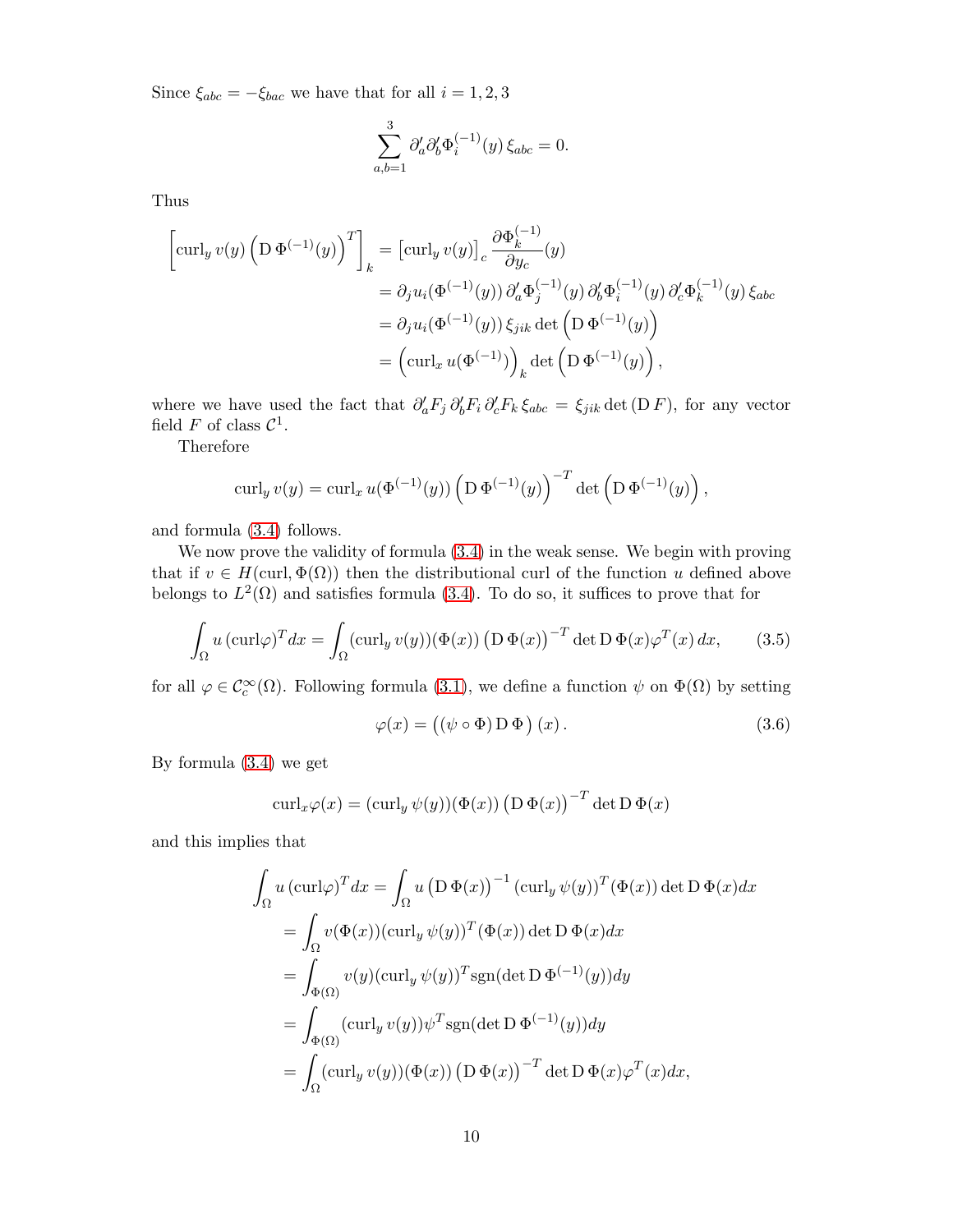as required. In the same way, one can prove that if  $u \in H(\text{curl}, \Omega)$  then the distributional curl of the function v belongs to  $L^2(\Phi(\Omega))$ , which completes the first part of the proof.

In order to prove that v belongs to  $H_0(\text{curl}, \Phi(\Omega))$  if and only u belongs to  $H_0(\text{curl}, \Omega)$ one can directly use formula  $(3.4)$  and the definition of the these spaces.  $\Box$ 

Remark 3.7. Theorem [3.3](#page-8-2) holds also under weaker assumptions on Φ. Namely, assume that  $\Phi \in C^1(\overline{\Omega}, \mathbb{R}^3)$  is injective and that  $\det D \Phi(x) \neq 0 \ \forall x \in \overline{\Omega}$ . Then the thesis of Theorem [3.3](#page-8-2) holds. Indeed, given any smooth domain U with  $\overline{U} \subset \Omega$ , one can find an approximating sequence  $\Phi_n \in \mathcal{A}_U$ ,  $n \in \mathbb{N}$  which converges to  $\Phi$  in  $\mathcal{C}^1(\overline{U}, \mathbb{R}^3)$ . This can be done by using standard mollifiers. Then, since the set of functions  $C^1(\overline{U}, \mathbb{R}^3)$ which are injective and such that  $\det D \Phi(x) \neq 0 \ \forall x \in \overline{U}$ , is an open set in  $\mathcal{C}^1(\overline{U}, \mathbb{R}^3)$ (cfr., [\[27,](#page-28-8) Lemma 5.2]), it follows that  $\Phi_n \in A_U$  for all n sufficiently large, hence Theorem [3.3](#page-8-2) is applicable to  $\Phi_n$ . Passing to the limit as  $n \to \infty$  we get the validity of formula [\(3.4\)](#page-8-1) in U, and since U is arbitrary, formula [\(3.4\)](#page-8-1) holds also in the whole of  $\Omega$ . The preservation of the spaces easily follows by formula [\(3.4\)](#page-8-1) itself and changing variables in integrarls.

<span id="page-10-0"></span>**Remark 3.8.** The fact that v belongs to  $H_0$ (curl,  $\Phi(\Omega)$ ) if and only if the function u defined by [\(3.1\)](#page-8-0) belongs to  $H_0(\text{curl}, \Omega)$  as stated in Theorem [3.3](#page-8-2) has a immediate explanation by using traces in the classical sense as follows. It is not difficult to realise that the unit outer normals to  $\partial\Omega$  and  $\partial\Phi(\Omega)$  satisfy the relation

$$
\nu_{\partial\Phi(\Omega)} \circ \Phi = \pm \frac{\nu_{\partial\Omega} (D \Phi)^{-1}}{|\nu_{\partial\Omega}(D \Phi)^{-1}|}.
$$

Then, using the fact that  $aM \times bM = \det(M)(a \times b)(M)^{-1}$  for all vectors  $a, b \in \mathbb{R}^3$ and for all invertible matrices  $M \in GL_3(\mathbb{R})$ , we immediately deduce that

$$
v \times \nu_{\partial \Phi(\Omega)} = 0 \text{ on } \partial \Phi(\Omega) \text{ if and only if } u \times \nu_{\partial \Omega} = 0 \text{ on } \partial \Omega,
$$
 (3.9)

for all vector fields admitting boundary values in the classical sense.

In order to transplant problem [\(2.9\)](#page-6-2) from  $\Phi(\Omega)$  to  $\Omega$  we also need a formula for the transformation of the divergence under the action of the pull-back operator defined in [\(3.1\)](#page-8-0).

**Theorem 3.10.** Let  $\Omega$  be a bounded domain in  $\mathbb{R}^3$  and  $\Phi \in \mathcal{A}_{\Omega}$ . Then a function v belongs to  $H^1(\Phi(\Omega))$  if and only if the function u defined by [\(3.1\)](#page-8-0) belongs to  $H^1(\Omega)$ , in which case

<span id="page-10-1"></span>
$$
(\text{div}_y v) \circ \Phi(x) = \frac{\text{div}_x \left[ u(x) (D \Phi(x))^{-1} (D \Phi(x))^{-T} \det(D \Phi(x)) \right]}{\det(D \Phi(x))}.
$$
 (3.11)

**Proof.** The first part of the statement is standard and can be carried out by using the chain rule and changing variables in integrals. The proof of formula [\(3.11\)](#page-10-1) is more involved. To simplify notation, we set  $M = D \Phi^{(-1)}$ , so that  $\partial'_{a} = M_{i,a} \partial_{i}$ , where  $M_{i,a}~=~\partial \Phi_i^{(-1)}$  $\sum_{i=1}^{(n-1)}$  / $\partial y_a$ . Note that  $M_{j,a} = \sum_{m,k=1}^{3} M_{j,m} M_{k,m} (M^{-1})_{a,k}$  simply because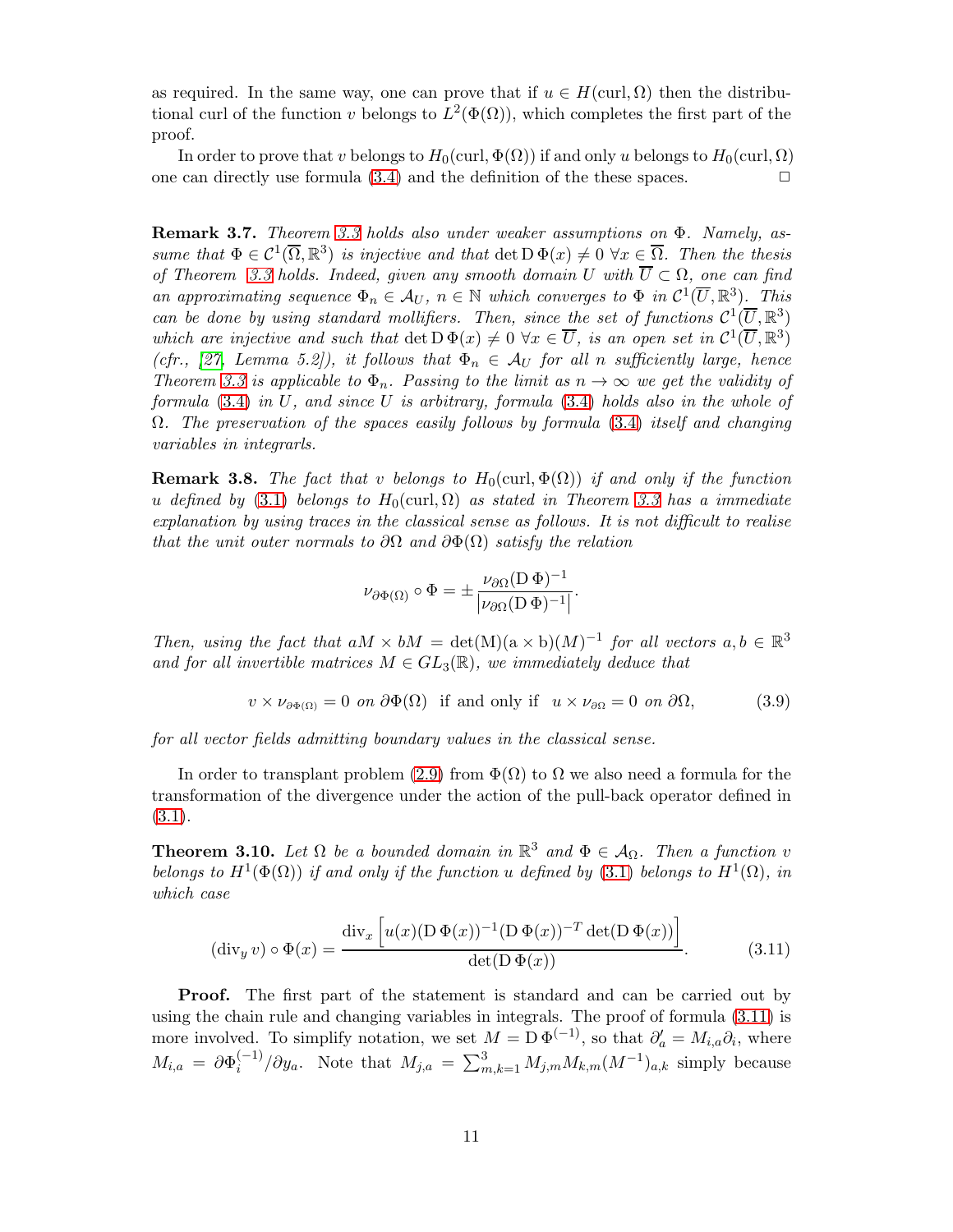$M_{j,a} = (MM^T M^{-T})_{j,a}.$  Since  $v_a = (u_j \circ \Phi^{(-1)}) \partial_a^j \Phi_j^{(-1)} = (u_j \circ \Phi^{(-1)}) M_{j,a}$  we have that

$$
\begin{aligned}\n\operatorname{div}_y v &= \partial'_a v_a = \partial'_a \left[ \left( u_j \circ \Phi^{(-1)} \right) M_{j,a} \right] \\
&= \partial'_a \left[ (u_j \circ \Phi^{(-1)}) M_{j,m} M_{k,m} (M^{-1})_{a,k} \right] \\
&= \partial'_a \left[ (u_j \circ \Phi^{(-1)}) (\partial'_m \Phi_j^{(-1)}) (\partial'_m \Phi_k^{(-1)}) ((\partial_k \Phi_a) \circ \Phi^{(-1)}) \right] \\
&= \partial'_a [P \, Q] = (\partial'_a P) Q + P(\partial'_a Q)\n\end{aligned}
$$

where we have set  $P = P(k) = \sum_{j,m=1}^{3} (u_j \circ \Phi^{(-1)}) (\partial'_m \Phi_j^{(-1)})$  $\big(\begin{smallmatrix} (-1)\j\end{smallmatrix}\big) (\partial'_m \Phi_k^{(-1)})$  $\det_k^{(-1)}) \det^{-1}(\mathrm{D}\,\Phi^{(-1)})$ and  $Q = Q(k, a) = ((\partial_k \Phi_a) \circ \Phi^{(-1)}) \det(D \Phi^{(-1)})$ . We claim that  $\sum_{a=1}^3 \partial_a Q = 0$ . Indeed, if by C we denote the cofactor matrix of  $M$ , we have that (see [\[29\]](#page-28-9), p.12)

$$
C_{k,a} = \frac{1}{2} \sum_{n,m,i,j=1}^{3} \xi_{anm} \, \xi_{kij} M_{i,n} M_{j,m} \,,
$$

hence

$$
\partial'_{a}\left((M^{-1})_{a,k}\det(\mathcal{D}\,\Phi^{(-1)})\right) = \partial'_{a}(C_{k,a}) = \frac{1}{2}\partial'_{a}(\xi_{anm}\,\xi_{kij}M_{i,n}M_{j,m})
$$

$$
= \frac{1}{2}\xi_{kij}M_{j,m}\left(\partial'_{a}M_{i,n}\right)\xi_{anm} + \xi_{anm}M_{i,n}\left(\partial'_{a}M_{j,m}\right)\xi_{kij}.
$$

Moreover

$$
\sum_{a,n=1}^{3} \xi_{anm} \, \partial_a' M_{i,n} = \sum_{a,n=1}^{3} \xi_{anm} \, \partial_n' M_{i,a} = \sum_{a,n=1}^{3} \xi_{nam} \, \partial_a' M_{i,n} = -\sum_{a,n=1}^{3} \xi_{anm} \, \partial_a' M_{i,n}.
$$

Thus  $\sum_{a,n=1}^{3} \xi_{anm} \partial'_{a} M_{i,n} = 0$ . Similarly  $\sum_{a,m=1}^{3} \xi_{anm} \partial'_{a} M_{j,m} = 0$  and the claim is proved. Then

$$
\begin{split}\n\text{div}_{y}v &= (\partial'_{a}P)Q = \det\left(\mathcal{D}\,\Phi^{(-1)}\right)(M)_{a,k}^{-1}\partial'_{a}P \\
&= \det\left(\mathcal{D}\,\Phi^{(-1)}\right)(M)_{a,k}^{-1}M_{i,a}[\partial_{i}(P\circ\Phi)] \circ\Phi^{(-1)} \\
&= \det\left(\mathcal{D}\,\Phi^{(-1)}\right)\delta_{i,k}[\partial_{i}(P\circ\Phi)] \circ\Phi^{(-1)} \\
&= \det\left(\mathcal{D}\,\Phi^{(-1)}\right)\partial_{i}\left[\frac{\left(u_{j}\circ\Phi^{(-1)}\right)(\partial'_{m}\Phi_{j}^{(-1)})(\partial'_{m}\Phi_{i}^{(-1)})}{\det\left(\mathcal{D}\,\Phi^{(-1)}\right)} \circ\Phi\right] \circ\Phi^{(-1)} \\
&= \left[\frac{\partial_{i}\left[u_{j}\left((\mathcal{D}\,\Phi)^{-1}(\mathcal{D}\,\Phi)^{-T}\right)_{j,i}\det(\mathcal{D}\,\Phi)\right]}{\det(\mathcal{D}\,\Phi)}\right] \circ\Phi^{(-1)} \\
&= \left[\frac{\partial_{i}\left[\left(u(\mathcal{D}\,\Phi)^{-1}(\mathcal{D}\,\Phi)^{-T}\right)_{i}\det(\mathcal{D}\,\Phi)\right]}{\det(\mathcal{D}\,\Phi)}\right] \circ\Phi^{(-1)} \\
&= \frac{\det\left(u(\mathcal{D}\,\Phi)^{-1}(\mathcal{D}\,\Phi)^{-T}\det(\mathcal{D}\,\Phi)\right)}{\det(\mathcal{D}\,\Phi)} \circ\Phi^{(-1)},\n\end{split}
$$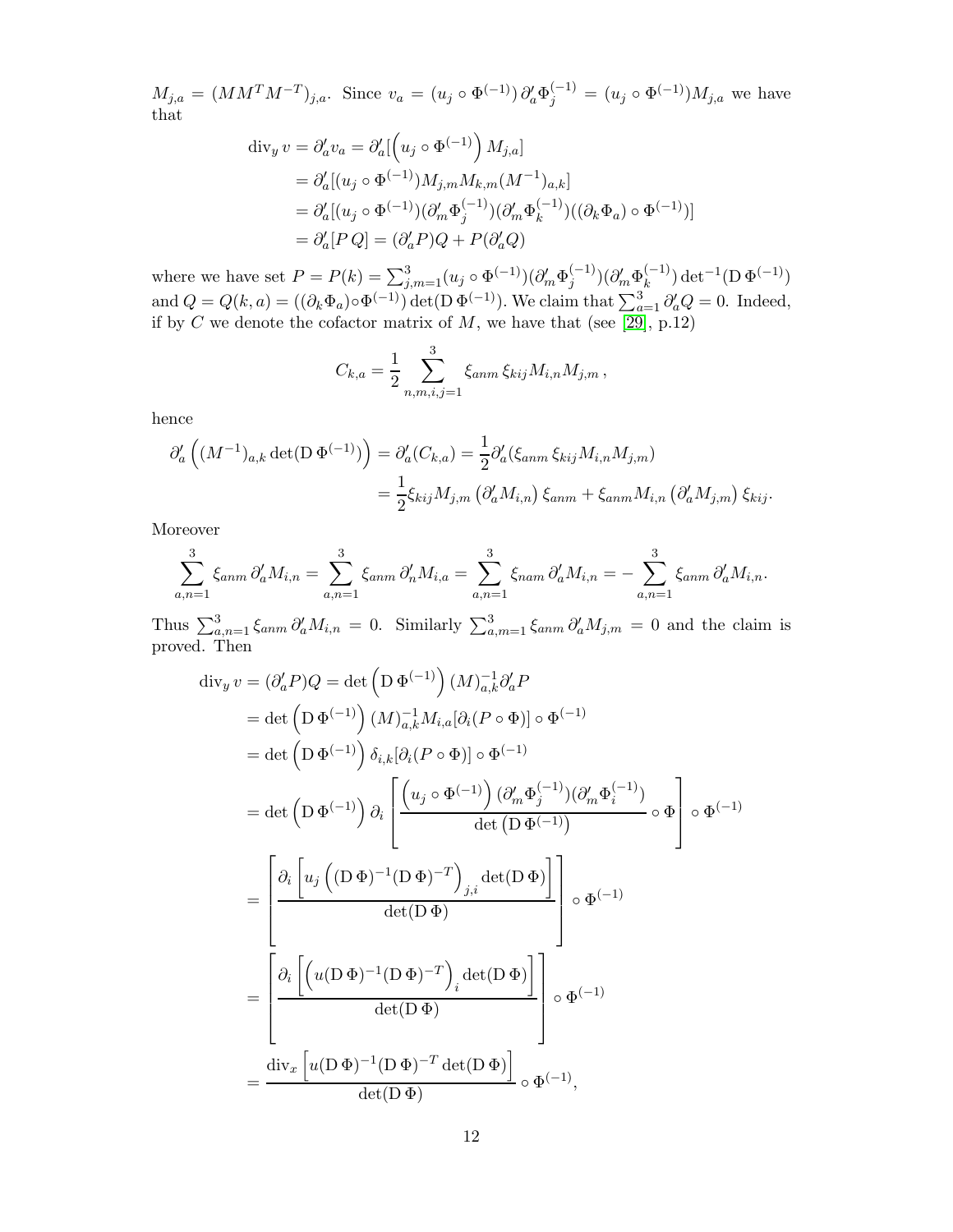hence formula  $(3.11)$  is proved.

We consider equation [\(2.9\)](#page-6-2) on  $\Phi(\Omega)$  that is

<span id="page-12-0"></span>
$$
\int_{\Phi(\Omega)} \operatorname{curl} v \cdot \operatorname{curl} \psi \, dy + \tau \int_{\Phi(\Omega)} \operatorname{div} v \operatorname{div} \psi \, dx = \lambda \int_{\Phi(\Omega)} v \cdot \psi \, dx, \text{ for all } \psi \in X_{\mathbb{N}}(\Phi(\Omega)),
$$
\n(3.12)

in the unknowns  $v \in X_N(\Phi(\Omega))$  and  $\lambda \in \mathbb{R}$ . If u is the function defined in  $\Omega$  by formula [\(3.1\)](#page-8-0) and, analogously,  $\varphi$  is the function defined by [\(3.6\)](#page-9-0), by changing variables in [\(3.12\)](#page-12-0) we get

$$
\int_{\Omega} \frac{\operatorname{curl} u \left( \mathbf{D} \Phi \right)^{T} \mathbf{D} \Phi(\operatorname{curl} \varphi)^{T}}{|\det(\mathbf{D} \Phi)|} dx \n+ \tau \int_{\Omega} \frac{\operatorname{div}_{x} \left( u(\mathbf{D} \Phi)^{-1} (\mathbf{D} \Phi)^{-T} \det(\mathbf{D} \Phi) \right) \operatorname{div}_{x} \left( \varphi(\mathbf{D} \Phi)^{-1} (\mathbf{D} \Phi)^{-T} \det(\mathbf{D} \Phi) \right)}{|\det(\mathbf{D} \Phi)|} dx \n= \lambda \int_{\Omega} u(\mathbf{D} \Phi)^{-1} (\mathbf{D} \Phi)^{-T} \varphi^{T} |\det \mathbf{D} \Phi| dx.
$$
\n(3.13)

Thus, instead of studying problem [\(3.12\)](#page-12-0) in the varying domain  $\Phi(\Omega)$ , we can study problem [\(3.13\)](#page-12-1) where the unknown  $u \in X_{\rm N}(\Omega)$  is defined on the fixed domain  $\Omega$  and the test functions  $\varphi$  have to be taken in the fixed space  $X_N(\Omega)$  as well. Recall that under our regularity assumptions on  $\Omega$ , the space  $X_N(\Omega)$  is contained in  $(H^1(\Omega))^3$ .

It is clear that the natural  $L^2$ -space for problem [\(3.13\)](#page-12-1) is the usual  $L^2$ -space endowed with the scalar product  $\langle \cdot, \cdot \rangle_{\Phi}$  defined by

<span id="page-12-2"></span><span id="page-12-1"></span>
$$
\langle u, \varphi \rangle_{\Phi} = \int_{\Omega} u(\mathbf{D} \, \Phi)^{-1} (\mathbf{D} \, \Phi)^{-T} \varphi^{T} |\det \mathbf{D} \, \Phi| \, dx \,, \tag{3.14}
$$

for all  $u, \varphi \in (L^2(\Omega))^3$ , which is equivalent to the usual one. We denote by  $L^2_{\Phi}(\Omega)$  the space  $(L^2(\Omega))^3$  endowed with scalar product [\(3.14\)](#page-12-2). As we have done for equation [\(2.9\)](#page-6-2) we recast problem [\(3.13\)](#page-12-1) as a problem for a compact self-adjoint operator. To do so, we consider the operator  $T_{\Phi}$  from the space  $X_{N}(\Omega)$  to its dual by setting  $\langle T_{\Phi}u, \varphi \rangle$  equal to the left-hand side of equation [\(3.13\)](#page-12-1). In the same way, we define the operator  $J_{\Phi}$ from  $L^2_{\Phi}(\Omega)$  to the dual of  $X_{\text{N}}(\Omega)$  by setting  $\langle J_{\Phi}u, \varphi \rangle$  equal to the right-hand side of equation [\(3.13\)](#page-12-1) divided by  $\lambda$ .

**Lemma 3.15.** Let  $\Omega$  be a bounded domain in  $\mathbb{R}^3$ . The operator  $S_{\Phi}$  from  $L^2_{\Phi}(\Omega)$  to itself defined by

$$
S_{\Phi}u = \iota \circ (T_{\Phi} + J_{\Phi})^{-1} \circ J_{\Phi}
$$

where *ι* denotes the embedding of  $X_N(\Omega)$  into  $L^2_{\Phi}(\Omega)$ , is a non-negative self-adjoint operator in  $L^2_{\Phi}(\Omega)$ . Moreover,  $\lambda$  is an eigenvalue of problem [\(3.13\)](#page-12-1) if and only if  $\mu = (\lambda + 1)^{-1}$  is an eigenvalue of the operator  $S_{\Phi}$ , the eigenfunctions being the same.

Clearly, if the space  $X_{\text{N}}(\Omega)$  is compactly embedded into  $(L^2(\Omega))^3$  then the operator  $S_{\Phi}$  is compact and its spectrum is given by  $\sigma(S_{\Phi}) = \{0\} \cup \{\mu_n(\Phi)\}_{n \in \mathbb{N}}$  where

$$
\mu_n[\Phi] = (\lambda_n[\Phi] + 1)^{-1}
$$

and  $\lambda_n[\Phi] := \lambda_n(\Phi(\Omega))$  are the eigenvalues of problem [\(3.12\)](#page-12-0).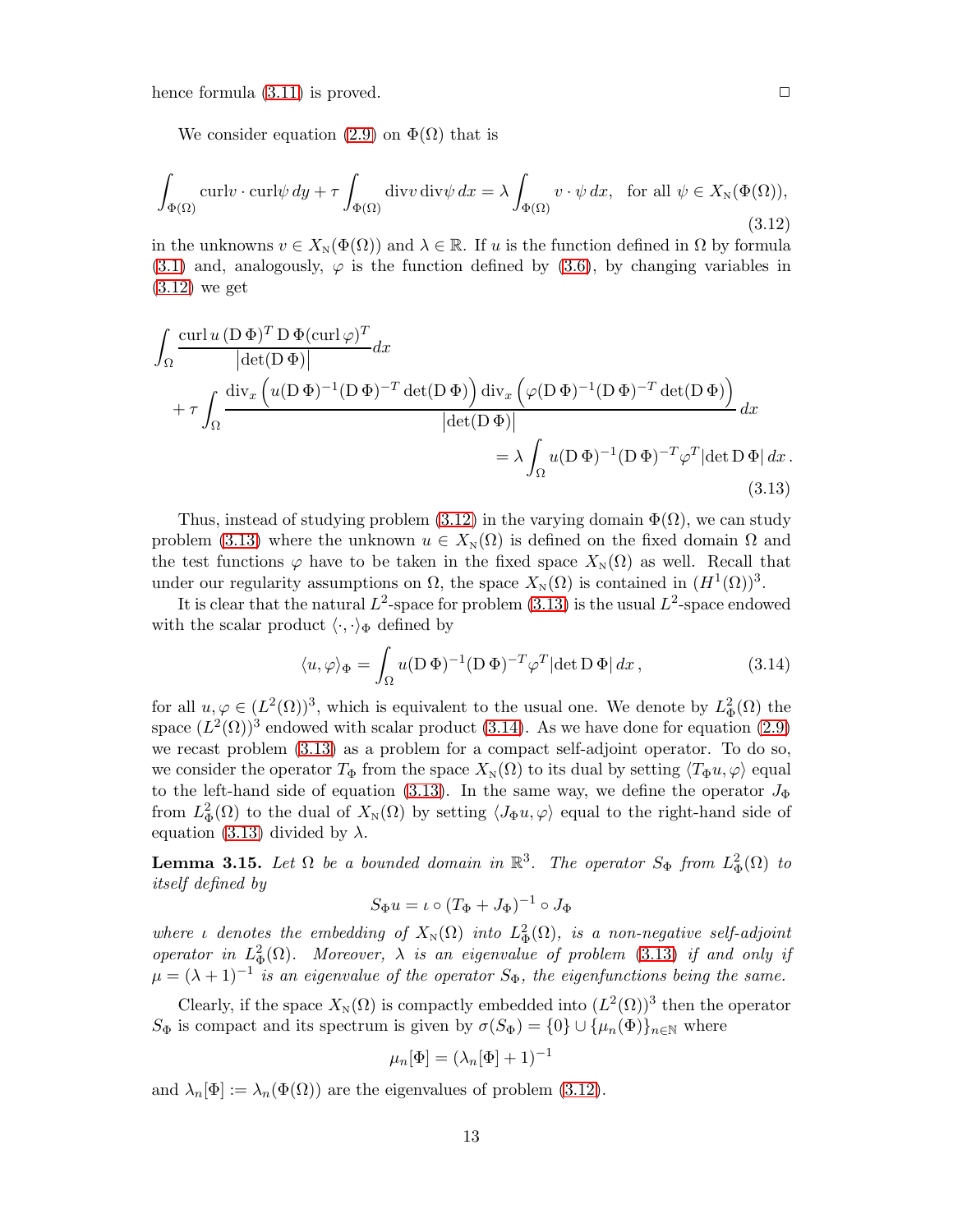### <span id="page-13-2"></span>4 Analyticity results and Hadamard-type formulas

Given a finite set of indices  $F \subset \mathbb{N}$ , we consider

$$
\mathcal{A}_{\Omega}[F] := \left\{ \Phi \in \mathcal{A}_{\Omega} : \lambda_j[\Phi] \neq \lambda_l[\Phi], \ \forall j \in F, l \in \mathbb{N} \setminus F \right\}
$$

and the elementary symmetric functions of the corresponding eigenvalues

$$
\Lambda_{F,s}[\Phi] = \sum_{\substack{j_1,\ldots,j_s \in F \\ j_1 < \cdots < j_s}} \lambda_{j_1}[\Phi] \cdots \lambda_{j_s}[\Phi], \qquad s = 1,\ldots,|F|.
$$
\n(4.1)

It is also convenient to consider

$$
\hat{\Lambda}_{F,s}[\Phi] = \sum_{\substack{j_1,\ldots,j_s \in F \\ j_1 < \cdots < j_s}} (\lambda_{j_1}[\Phi] + 1) \cdots (\lambda_{j_s}[\Phi] + 1),\tag{4.2}
$$

for all  $\Phi \in \mathcal{A}_{\Omega}[F]$  and to note that

<span id="page-13-3"></span>
$$
\Lambda_{F,s}[\Phi] = \sum_{k=0}^{s} (-1)^{s-k} \binom{|F|-k}{s-k} \hat{\Lambda}_{F,k}[\Phi],\tag{4.3}
$$

where we have set  $\Lambda_{F,0} = \hat{\Lambda}_{F,0} = 1$ .

Finally, we set

$$
\Theta_{\Omega}[F] := \left\{ \Phi \in \mathcal{A}_{\Omega}[F] : \lambda_j[\Phi] \text{ have a common value } \lambda_F[\Phi] \ \forall j \in F \right\}.
$$

Then, we can state our main theorem the proof of which is also based on Lemma [4.7](#page-15-0) below. Concerning the assumption on the summability of the second order derivatives of the eigenvectors, we include the following remark.

<span id="page-13-1"></span>**Remark 4.4.** If  $\Omega$  is of class  $C^{2,1}$  (which means that locally at the boundary  $\Omega$  can be described by the subgraphs of functions of class  $C^2$  with Lipschitz continuous second order derivatives), hence in particular if  $\Omega$  is of class  $C^3$ , then the eigenvectors of problem [\(2.7\)](#page-5-4) belong to the standard Sobolev space  $H^2(\Omega)$  of functions in  $L^2(\Omega)$  with weak derivatives up to the second order in  $L^2(\Omega)$ . See e.g., [\[35\]](#page-28-10) or the more recent paper [\[2\]](#page-26-6).

<span id="page-13-0"></span>**Theorem 4.5.** Let  $\Omega$  be a bounded domain in  $\mathbb{R}^3$  of class  $\mathcal{C}^{1,1}$ . Let F be a finite non-empty subset of  $\mathbb N$ . Then  $\mathcal{A}_{\Omega}[F]$  is an open set in  $\mathcal{C}^{1,1}(\overline{\Omega}, \mathbb R^3)$  and  $\Lambda_{F,s}[\Phi]$  depends real-analytically on  $\Phi \in \mathcal{A}_{\Omega}[F]$ .

Let  $\tilde{\Phi} \in \Theta_{\Omega}[F]$ . Assume that  $\lambda_F[\tilde{\Phi}]$  is a Maxwell eigenvalue and  $\tilde{E}^{(1)}, \ldots, \tilde{E}^{(F)} \in$  $X_{\text{N}}(\text{div } 0, \tilde{\Phi}(\Omega))$  is an orthonormal basis of Maxwell eigenvectors for the corresponding eigenspace, where the orthonormality is taken in  $(L^2(\tilde{\Phi}(\Omega))^3$ , and assume that those eigenvectors belong to  $H^2(\tilde{\Phi}(\Omega))$ . Then for any  $s \in \{1, \ldots, |F|\}$ , we have

<span id="page-13-4"></span>
$$
d|_{\Phi=\tilde{\Phi}}(\Lambda_{F,s})[\Psi]
$$
  
=  $\binom{|F|-1}{s-1} (\lambda_F[\tilde{\Phi}])^{s-1} \sum_{l=1}^{|F|} \int_{\partial \tilde{\Phi}(\Omega)} \left( \lambda_F[\tilde{\Phi}] \left| \tilde{E}^{(l)} \right|^2 - \left| \operatorname{curl} \tilde{E}^{(l)} \right|^2 \right) \left( (\Psi \circ \tilde{\Phi}^{(-1)}) \cdot \nu \right) d\sigma$   
(4.6)

for all  $\Psi \in \mathcal{C}^{1,1}(\overline{\Omega}, \mathbb{R}^3)$ .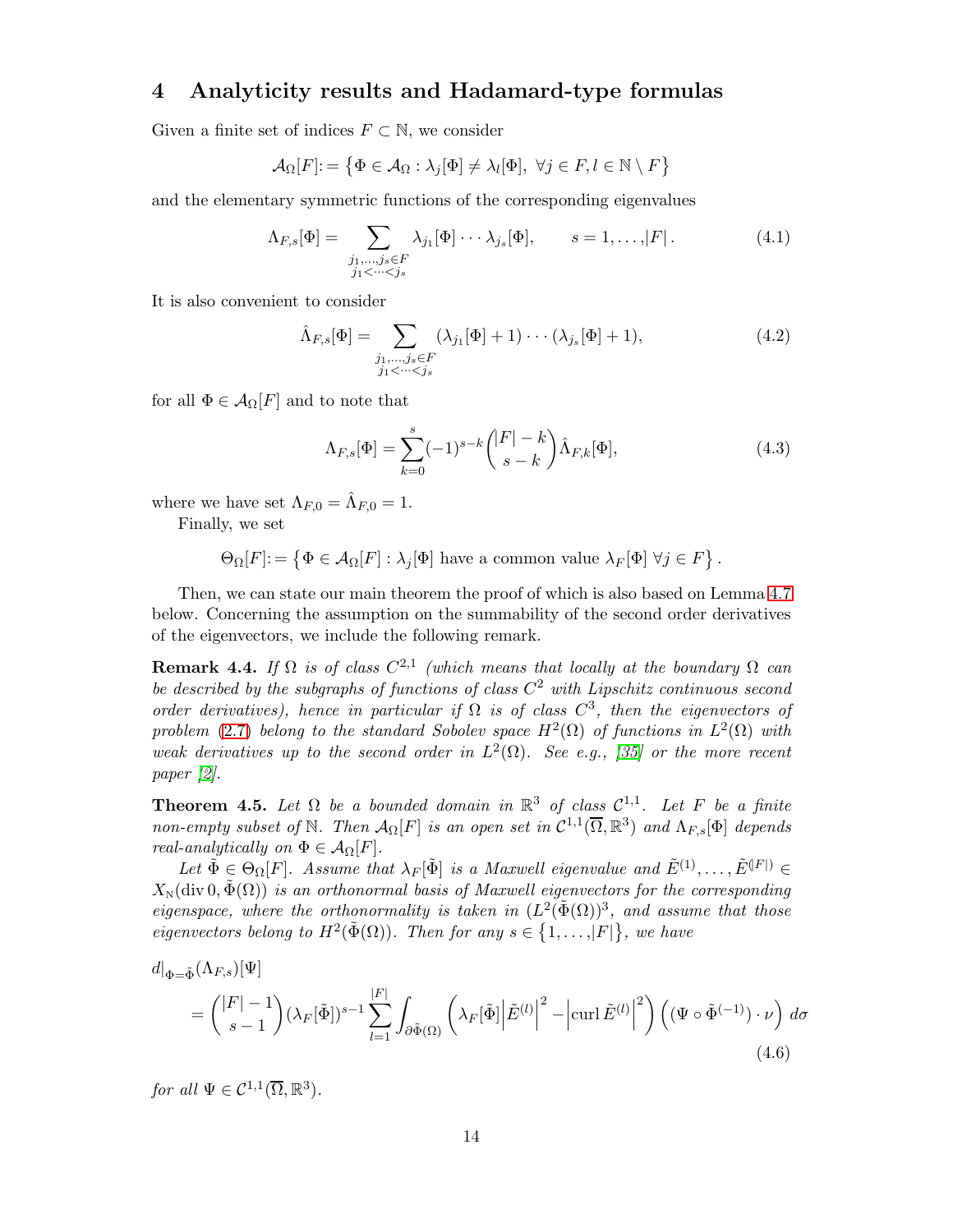*Proof.* Recall that  $\mu_j[\Phi] = (\lambda_j[\Phi] + 1)^{-1}, j \in \mathbb{N}$ , are the eigenvalues of the operator  $S_{\Phi}$ , hence the set  $\mathcal{A}_{\Omega}[F]$  coincides with the set  $\{\Phi \in \mathcal{A}_{\Omega} : \mu_j[\Phi] \neq \mu_l[\Phi], \ \forall j \in F, l \in$  $\mathbb{N} \setminus F$ . Moreover,  $S_{\Phi}$  is a compact self-adjoint operator in  $L^2_{\Phi}(\Omega)$ . Since both the operator  $S_{\Phi}$  and the scalar product  $\langle \cdot, \cdot \rangle_{\Phi}$  depend real-analytically on  $\Phi$ , being obtained by compositions and inversions of real-analytic maps (such as linear and multilinear continuous maps), we can apply the general result [\[25,](#page-28-7) Thm. 2.30]. Thus, the set  $\{\Phi \in \mathcal{A}_{\Omega} : \mu_j[\Phi] \neq \mu_l[\Phi], \ \forall j \in F, l \in \mathbb{N} \setminus F\}$  is open in  $\mathcal{C}^{1,1}(\overline{\Omega}, \mathbb{R}^3)$  as required, and the functions

$$
M_{F,s}[\Phi] := \sum_{\substack{j_1,\ldots,j_s \in F \\ j_1 < \cdots < j_s}} \mu_{j_1}[\Phi] \cdots \mu_{j_s}[\Phi],
$$

depend real-analytically on  $\Phi \in \mathcal{A}_{\Omega}[F]$ . Since

$$
\hat{\Lambda}_{F,s}[\Phi] = \frac{M_{F,|F|-s}[\Phi]}{M_{F,|F|}[\Phi]}, \qquad s = 1,\ldots,|F|,
$$

we deduce that  $\hat{\Lambda}_{F,s}[\Phi]$  depend real-analytically on  $\Phi \in \mathcal{A}_{\Omega}[F]$ . Finally, by formula [\(4.3\)](#page-13-3) we conclude that  $\Lambda_{F,s}[\Phi]$  depend real-analytically on  $\Phi \in \mathcal{A}_{\Omega}[F]$ .

We now prove formula [\(4.6\)](#page-13-4). We set  $\tilde{u}^{(l)} = (\tilde{E}^{(l)} \circ \tilde{\Phi}) \mathcal{D} \tilde{\Phi}$  for all  $l = 1, \ldots, |F|$  and we observe that  $\tilde{u}^{(l)}$ ,  $l \in 1, \ldots, |F|$  is an orthonormal basis in  $L^2_{\tilde{\Phi}}(\Omega)$  of the eigenspace associated with the eigenvalue  $\mu_F[\tilde{\Phi}] := (\lambda_F[\tilde{\Phi}] + 1)^{-1}$  of the operator  $S_{\tilde{\Phi}}$ . By applying [\[25,](#page-28-7) Thm. 2.30], we have that

$$
d|_{\Phi=\tilde{\Phi}}M_{F,s}[\Psi] = { |F|-1 \choose s-1} (\lambda_F[\tilde{\Phi}] + 1)^{1-s} \sum_{l=1}^{|F|} \langle d|_{\Phi=\tilde{\Phi}} S_{\Phi}[\Psi][\tilde{u}^{(l)}], \tilde{u}^{(l)} \rangle_{\tilde{\Phi}}.
$$

Therefore, by Lemma [4.7](#page-15-0)

$$
d|_{\Phi=\tilde{\Phi}}(\hat{\Lambda}_{F,s})[\Psi]
$$
  
\n
$$
= \{d|_{\Phi=\tilde{\Phi}}M_{F,|F|-s}[\Phi][\Psi]M_{F,|F|}[\tilde{\Phi}] - M_{F,|F|-s}[\tilde{\Phi}]d|_{\Phi=\tilde{\Phi}}M_{F,|F|}[\Phi][\Psi]\}
$$
  
\n
$$
\cdot (\lambda_F[\tilde{\Phi}] + 1)^{2|F|} = \left[ \binom{|F|-1}{|F|-s-1} (\lambda_F[\tilde{\Phi}] + 1)^{s+1-2|F|} - \binom{|F|}{s} \binom{|F|-1}{|F|-1} \right]
$$
  
\n
$$
(\lambda_F[\tilde{\Phi}] + 1)^{s+1-2|F|} \left[ (\lambda_F[\tilde{\Phi}] + 1)^{2|F|} \sum_{l=1}^{|F|} \langle d|_{\Phi=\tilde{\Phi}} S_{\Phi}[\Psi][\tilde{u}^{(l)}], \tilde{u}^{(l)} \rangle_{\tilde{\Phi}}
$$
  
\n
$$
= (\lambda_F[\tilde{\Phi}] + 1)^{s-1} \binom{|F|-1}{s-1} \sum_{l=1}^{|F|} \int_{\partial \tilde{\Phi}(\Omega)} \left( \lambda_F[\tilde{\Phi}] \left| \tilde{E}^{(l)} \right|^2 - \left| \operatorname{curl} \tilde{E}^{(l)} \right|^2 \right) \left( (\Psi \circ \tilde{\Phi}^{(-1)}) \cdot \nu \right) d\sigma.
$$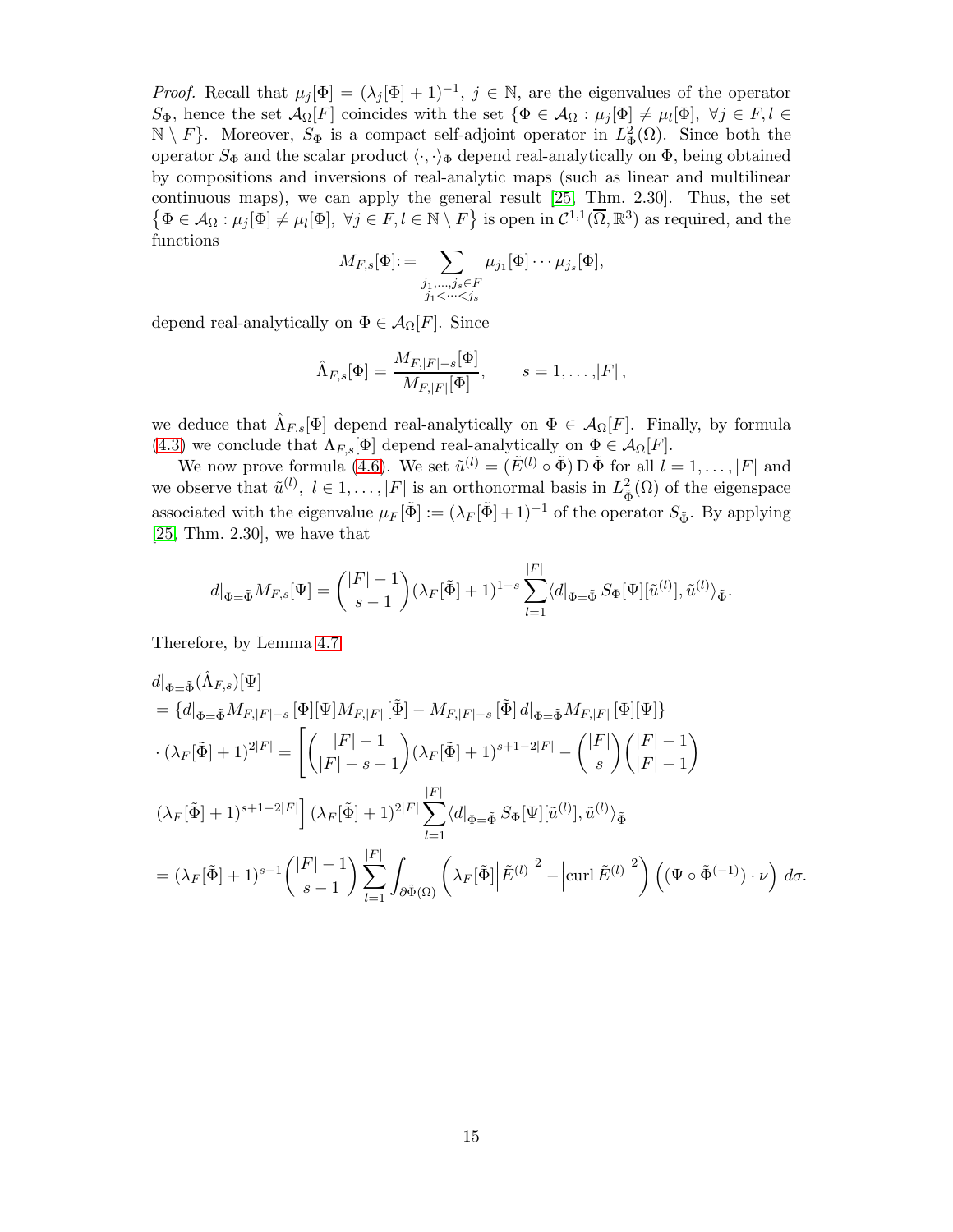Thus, using [\(4.3\)](#page-13-3), we get

$$
d|_{\Phi=\tilde{\Phi}}(\Lambda_{F,s})[\Psi]
$$
\n
$$
= \sum_{k=1}^{s} (-1)^{s-k} (\lambda_{F}[\tilde{\Phi}] + 1)^{k-1} { |F| - k \choose s-k} { |F| - 1 \choose k-1}
$$
\n
$$
\cdot \sum_{l=1}^{|F|} \int_{\partial \tilde{\Phi}(\Omega)} \left( \lambda_{F}[\tilde{\Phi}] \Big| \tilde{E}^{(l)} \Big|^{2} - \left| \operatorname{curl} \tilde{E}^{(l)} \Big|^{2} \right) \left( (\Psi \circ \tilde{\Phi}^{(-1)}) \cdot \nu \right) d\sigma
$$
\n
$$
= { |F| - 1 \choose s-1} \sum_{k=0}^{s-1} { s-1 \choose k} (\lambda_{F}[\tilde{\Phi}] + 1)^{k} (-1)^{s-k-1}
$$
\n
$$
\cdot \sum_{l=1}^{|F|} \int_{\partial \tilde{\Phi}(\Omega)} \left( \lambda_{F}[\tilde{\Phi}] \Big| \tilde{E}^{(l)} \Big|^{2} - \left| \operatorname{curl} \tilde{E}^{(l)} \Big|^{2} \right) \left( (\Psi \circ \tilde{\Phi}^{(-1)}) \cdot \nu \right) d\sigma
$$
\n
$$
= { |F| - 1 \choose s-1} (\lambda_{F}[\tilde{\Phi}])^{s-1} \sum_{l=1}^{|F|} \int_{\partial \tilde{\Phi}(\Omega)} \left( \lambda_{F}[\tilde{\Phi}] \Big| \tilde{E}^{(l)} \Big|^{2} - \left| \operatorname{curl} \tilde{E}^{(l)} \Big|^{2} \right) \left( (\Psi \circ \tilde{\Phi}^{(-1)}) \cdot \nu \right) d\sigma
$$

which proves formula [\(4.6\)](#page-13-4).

$$
\Box
$$

<span id="page-15-0"></span>**Lemma 4.7.** Let  $\Omega$  be a bounded domain in  $\mathbb{R}^3$  of class  $\mathcal{C}^{1,1}$  and  $\tilde{\Phi} \in \mathcal{A}_{\Omega}$ . Let  $\tilde{v}, \tilde{w} \in$  $X_{\text{N}}(\text{div } 0, \tilde{\Phi}(\Omega))$  be two Maxwell eigenvectors associated with a Maxwell eigenvalue  $\tilde{\lambda}$ . Assume that  $\tilde{v}, \tilde{w} \in H^2(\tilde{\Phi}(\Omega))$ . Let  $\tilde{u} = (\tilde{v} \circ \tilde{\Phi}) \mathcal{D} \tilde{\Phi}, \tilde{\varphi} = (\tilde{w} \circ \tilde{\Phi}) \mathcal{D} \tilde{\Phi}$ . Then

$$
\langle d|_{\Phi = \tilde{\Phi}} S_{\Phi}[\Psi][\tilde{u}], \tilde{\varphi} \rangle_{\tilde{\Phi}}
$$
  
=  $(\tilde{\lambda} + 1)^{-2} \int_{\partial \tilde{\Phi}(\Omega)} \left( \operatorname{curl} \tilde{v} \cdot \operatorname{curl} \tilde{w} - \tilde{\lambda} \tilde{v} \cdot \tilde{w} \right) \left( (\Psi \circ \tilde{\Phi}^{(-1)}) \cdot \nu \right) d\sigma$ , (4.8)

for all  $\Psi \in \mathcal{C}^{1,1}(\overline{\Omega}, \mathbb{R}^3)$ .

*Proof.* To shorten our notation, we set  $\Upsilon_{\Phi} = T_{\Phi} + J_{\Phi}$ . Since  $J_{\tilde{\Phi}}[\tilde{u}] = (\tilde{\lambda} + 1)^{-1} \Upsilon_{\tilde{\Phi}}[\tilde{u}],$  $J_{\tilde{\Phi}}[\tilde{\varphi}]= (\tilde{\lambda}+1)^{-1} \Upsilon_{\tilde{\Phi}}[\tilde{\varphi}],$  and  $\Upsilon_{\tilde{\Phi}}$  is symmetric, we have that

<span id="page-15-1"></span>
$$
\langle d|_{\Phi=\tilde{\Phi}}S_{\Phi}[\Psi][\tilde{u}],\tilde{\varphi}\rangle_{\tilde{\Phi}}
$$
\n
$$
= \langle \iota \circ \Upsilon_{\tilde{\Phi}}^{-1} \circ d|_{\Phi=\tilde{\Phi}}J_{\Phi}[\Psi][\tilde{u}],\tilde{\varphi}\rangle_{\tilde{\Phi}} + \langle \iota \circ d|_{\Phi=\tilde{\Phi}}\Upsilon_{\Phi}^{-1}[\Psi] \circ J_{\tilde{\Phi}}[\tilde{u}],\tilde{\varphi}\rangle_{\tilde{\Phi}}
$$
\n
$$
= J_{\tilde{\Phi}}[\tilde{\varphi}]\left[\iota \circ \Upsilon_{\tilde{\Phi}}^{-1} \circ d|_{\Phi=\tilde{\Phi}}J_{\Phi}[\Psi][\tilde{u}]\right] + J_{\tilde{\Phi}}[\tilde{\varphi}]\left[\iota \circ d|_{\Phi=\tilde{\Phi}}\Upsilon_{\Phi}^{-1}[\Psi] \circ J_{\tilde{\Phi}}[\tilde{u}]\right]
$$
\n
$$
= (\tilde{\lambda}+1)^{-1}\Upsilon_{\tilde{\Phi}}[\tilde{\varphi}]\left[\Upsilon_{\tilde{\Phi}}^{-1} \circ d|_{\Phi=\tilde{\Phi}}J_{\Phi}[\Psi][\tilde{u}]-\Upsilon_{\tilde{\Phi}}^{-1} \circ d|_{\Phi=\tilde{\Phi}}\Upsilon_{\Phi}[\Psi] \circ \Upsilon_{\tilde{\Phi}}^{-1} \circ J_{\tilde{\Phi}}[\tilde{u}]\right]
$$
\n
$$
= (\tilde{\lambda}+1)^{-1}\Upsilon_{\tilde{\Phi}}\left[\Upsilon_{\tilde{\Phi}}^{-1} \circ d|_{\Phi=\tilde{\Phi}}J_{\Phi}[\Psi][\tilde{u}]-\Upsilon_{\tilde{\Phi}}^{-1} \circ d|_{\Phi=\tilde{\Phi}}\Upsilon_{\Phi}[\Psi] \circ \Upsilon_{\tilde{\Phi}}^{-1} \circ (\tilde{\lambda}+1)^{-1}\Upsilon_{\tilde{\Phi}}[\tilde{u}]\right][\tilde{\varphi}]
$$
\n
$$
= (\tilde{\lambda}+1)^{-1}\left(d|_{\Phi=\tilde{\Phi}}J_{\Phi}[\Psi][\tilde{u}][\tilde{\varphi}]-(\tilde{\lambda}+1)^{-1}d|_{\Phi=\tilde{\Phi}}\Upsilon_{\Phi}[\Psi][\tilde{u}][\tilde{\varphi}]\right)
$$
\n
$$
= (\tilde{\lambda}+1)^
$$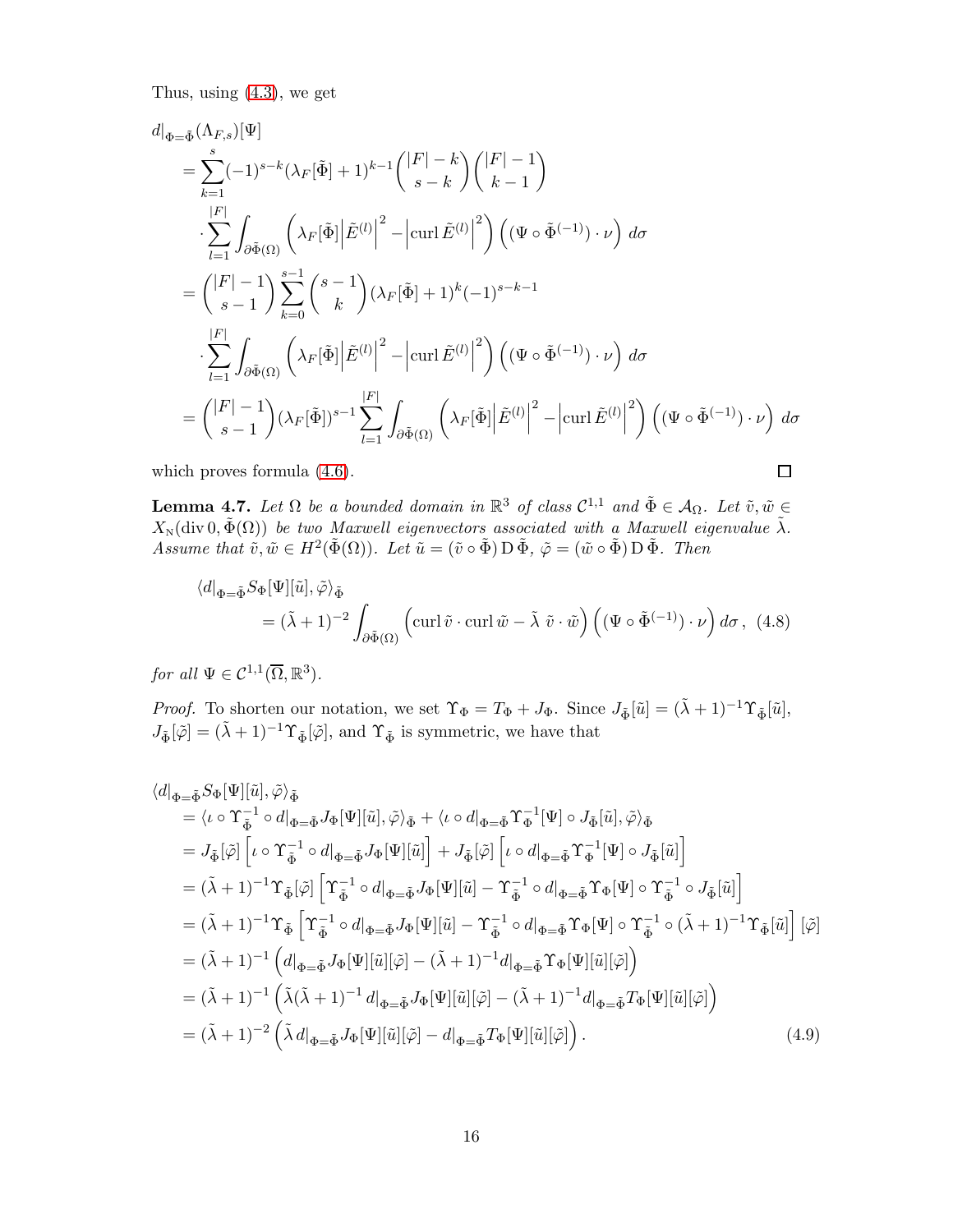We claim that

<span id="page-16-3"></span>
$$
d|_{\Phi = \tilde{\Phi}} J_{\Phi}[\Psi][\tilde{u}][\tilde{\varphi}] = -\int_{\tilde{\Phi}(\Omega)} \tilde{v} \left( D(\Psi \circ \tilde{\Phi}^{(-1)}) + D(\Psi \circ \tilde{\Phi}^{(-1)})^T \right) \tilde{w}^T dy + \int_{\tilde{\Phi}(\Omega)} \tilde{v} \tilde{w}^T \operatorname{div}(\Psi \circ \tilde{\Phi}^{(-1)}) dy.
$$
\n(4.10)

Indeed, it is easy to see that

<span id="page-16-0"></span>
$$
\left[ \left[ d \right]_{\Phi = \tilde{\Phi}} (\det(\mathbf{D} \, \Phi))[\Psi] \right] \circ \tilde{\Phi}^{(-1)} \right] \det \mathbf{D} \, \tilde{\Phi}^{(-1)} = \operatorname{div} \left( \Psi \circ \tilde{\Phi}^{(-1)} \right). \tag{4.11}
$$

Moreover, since

$$
J_{\Phi}[\tilde{u}][\tilde{\varphi}] = \int_{\Omega} \tilde{u} R_{\Phi} \tilde{\varphi}^{T} |\det D \Phi| dx,
$$

where  $R_{\Phi} = (\mathbf{D} \Phi)^{-1} (\mathbf{D} \Phi)^{-T}$ , then

<span id="page-16-1"></span>
$$
d|_{\Phi=\tilde{\Phi}} J_{\Phi}[\Psi][\tilde{u}][\tilde{\varphi}] = \int_{\Omega} \tilde{u} \, d|_{\Phi=\tilde{\Phi}} R_{\Phi}[\Psi] \, \tilde{\varphi}^{T} |\det D \, \Phi| \, dx + \int_{\Omega} \tilde{u} \, R_{\tilde{\Phi}} \, \tilde{\varphi}^{T} d|_{\Phi=\tilde{\Phi}} |\det D \, \Phi| \, [\Psi] \, dx.
$$
\n(4.12)

Note that

<span id="page-16-2"></span>
$$
\left[d|_{\Phi=\tilde{\Phi}}R_{\Phi}[\Psi]\right] \circ \tilde{\Phi}^{(-1)} = -D \tilde{\Phi}^{(-1)} \left[D(\Psi \circ \tilde{\Phi}^{(-1)}) + (D(\Psi \circ \tilde{\Phi}^{(-1)}))^T\right] (D \tilde{\Phi}^{(-1)})^T.
$$
\n(4.13)

Therefore by equalities  $(4.11)$ ,  $(4.12)$ ,  $(4.13)$  and a change of variables, equality  $(4.10)$ follows.

We now compute the second term in the right-hand side of [\(4.9\)](#page-15-1). Obviously, we have that

$$
d|_{\Phi=\tilde{\Phi}}T_{\Phi}[\Psi][\tilde{u}][\tilde{\varphi}] = \int_{\Omega} \operatorname{curl} \tilde{u} \left(d|_{\Phi=\tilde{\Phi}}G_{\Phi}[\Psi]\right) (\operatorname{curl} \tilde{\varphi})^{T} dx + \tau d|_{\Phi=\tilde{\Phi}} \int_{\Omega} \frac{N(\Phi, \tilde{u}, \tilde{\varphi})}{|\det(\mathbf{D}\Phi)|} dx,
$$
  
where we have set  $G_{\Phi} = \frac{(\mathbf{D}\Phi)^{T} \mathbf{D}\Phi}{|\det(\mathbf{D}\Phi)|}$  and  $N(\Phi, \tilde{u}, \tilde{\varphi}) = N(\Phi, \tilde{u})N(\Phi, \tilde{\varphi})$  with  

$$
N(\Phi, \eta) = \operatorname{div}_{x} \left(\eta(\mathbf{D}\Phi)^{-1}(\mathbf{D}\Phi)^{-T} \det(\mathbf{D}\Phi)\right),
$$

for any vector field  $\eta$ . To shorten our notation, we also set  $\zeta = \Psi \circ \tilde{\Phi}^{(-1)}$ . By a change of variables one can see that

$$
\int_{\Omega} \operatorname{curl} \tilde{u} \, d\vert_{\Phi = \tilde{\Phi}} G_{\Phi} \, (\operatorname{curl} \tilde{\varphi})^T \, dx =
$$
\n
$$
= \int_{\Omega} \operatorname{curl} \tilde{u} \, \frac{(\mathbf{D} \, \Psi)^T \, \mathbf{D} \, \tilde{\Phi} + (\mathbf{D} \, \tilde{\Phi})^T \, \mathbf{D} \, \Psi}{\left| \det(\mathbf{D} \, \tilde{\Phi}) \right|} \, (\operatorname{curl} \tilde{\varphi})^T \, dx
$$
\n
$$
- \int_{\Omega} \operatorname{curl} \tilde{u} \, \frac{(\mathbf{D} \, \tilde{\Phi})^T \, \mathbf{D} \, \tilde{\Phi} \, d\vert_{\Phi = \tilde{\Phi}} \left| \det(\mathbf{D} \, \Phi) \right| \, [\Psi]}{\left( \det(\mathbf{D} \, \tilde{\Phi}) \right)^2} \, (\operatorname{curl} \tilde{\varphi})^T \, dx
$$
\n
$$
= \int_{\tilde{\Phi}(\Omega)} \operatorname{curl} \tilde{v} \left( \mathbf{D} \, \zeta + (\mathbf{D} \, \zeta)^T \right) (\operatorname{curl} \tilde{w})^T \, dy - \int_{\tilde{\Phi}(\Omega)} \operatorname{curl} \tilde{v} \left( \operatorname{curl} \tilde{w} \right)^T \operatorname{div}(\zeta) \, dy.
$$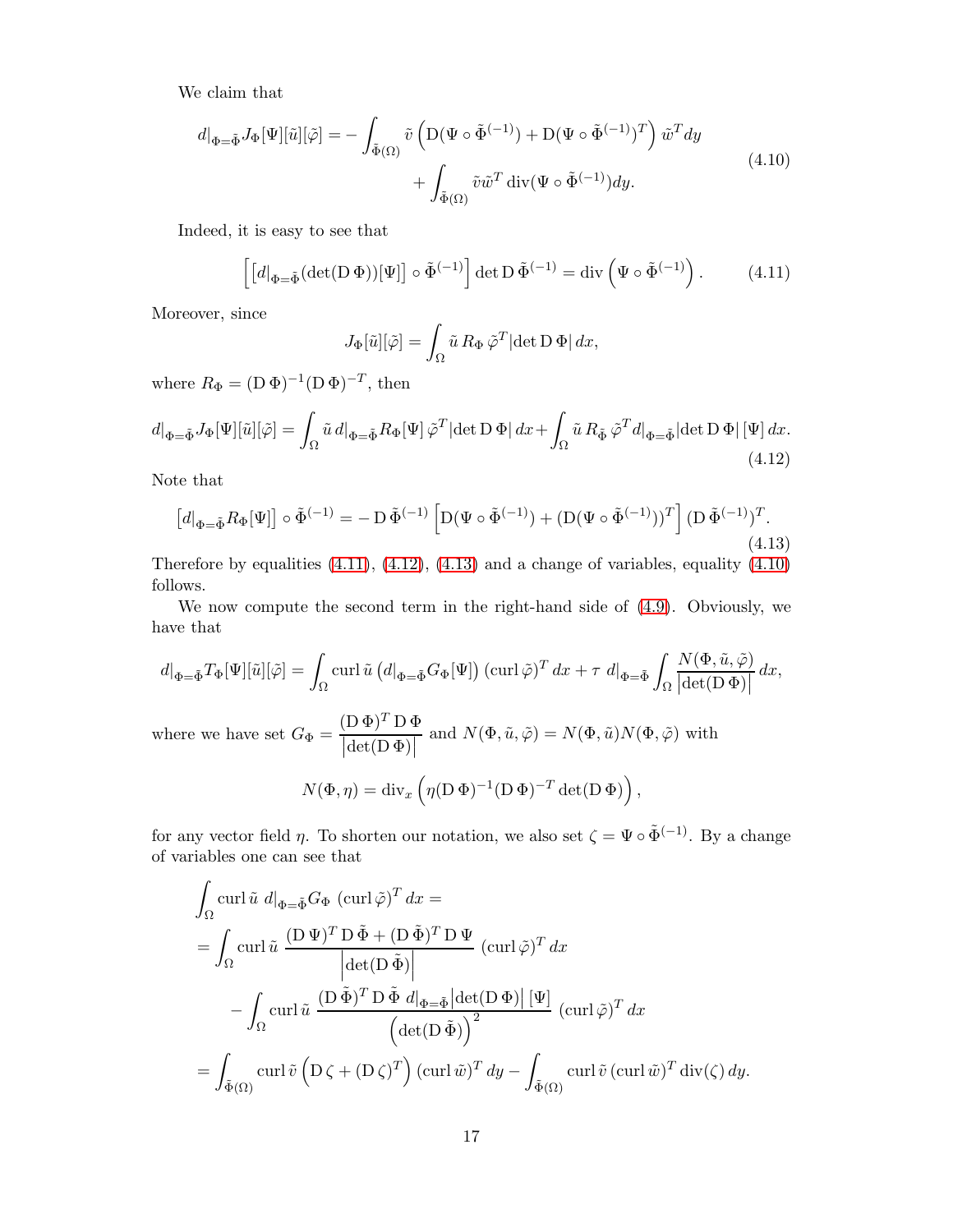Now by standard calculus we have

<span id="page-17-0"></span>
$$
d|_{\Phi=\tilde{\Phi}} \int_{\Omega} \frac{N(\Phi, \tilde{u}, \tilde{\varphi})}{|\det(\mathbf{D}\Phi)|} dx = \int_{\Omega} \frac{d}{dt} \left( \frac{N(\tilde{\Phi} + t\Psi, \tilde{u}, \tilde{\varphi})}{|\det(\mathbf{D}(\tilde{\Phi} + t\Psi))|} \right) \Big|_{t=0} dx
$$
  
\n
$$
= \int_{\Omega} \frac{\frac{d}{dt}(N(\tilde{\Phi} + t\Psi, \tilde{u}, \tilde{\varphi})|_{t=0} |det(\mathbf{D}\tilde{\Phi})| - N(\tilde{\Phi}, \tilde{u}, \tilde{\varphi}) d|_{\Phi=\tilde{\Phi}} |det(\mathbf{D}\Phi)| [\Psi]}{(\det(\mathbf{D}\tilde{\Phi}))^2} dx
$$
  
\n
$$
= \int_{\Omega} \left( \frac{d}{dt}(N(\tilde{\Phi} + t\Psi, \tilde{u})|_{t=0} N(\tilde{\Phi}, \tilde{\varphi}) + N(\tilde{\Phi}, \tilde{u}) \frac{d}{dt}(N(\tilde{\Phi} + t\Psi, \tilde{\varphi})|_{t=0}) |det \mathbf{D}\tilde{\Phi}|^{-1} dx - \int_{\tilde{\Phi}(\Omega)} div_y(\tilde{v}) div_y(\tilde{w}) div_y(\zeta) dy.
$$
\n(4.14)

Going back to formula [\(4.10\)](#page-16-3), we note that by integrating by parts we obtain that

$$
- \int_{\tilde{\Phi}(\Omega)} \tilde{v} \left( D \zeta + (D \zeta)^T \right) \tilde{w}^T dy = - \int_{\tilde{\Phi}(\Omega)} \tilde{v}_i (\partial_j \zeta_i) \tilde{w}_j dy - \int_{\tilde{\Phi}(\Omega)} \tilde{v}_i (\partial_i \zeta_j) \tilde{w}_j dy
$$
  
\n
$$
= \int_{\tilde{\Phi}(\Omega)} (\partial_j \tilde{v}_i) \tilde{w}_j \zeta_i dy + \int_{\tilde{\Phi}(\Omega)} (\tilde{v} \cdot \zeta) \operatorname{div}(\tilde{w}) dy - \int_{\partial \tilde{\Phi}(\Omega)} (\tilde{v} \cdot \zeta) (\tilde{w} \cdot \nu) d\sigma
$$
  
\n
$$
+ \int_{\tilde{\Phi}(\Omega)} (\tilde{w} \cdot \zeta) \operatorname{div}(\tilde{v}) dy + \int_{\tilde{\Phi}(\Omega)} (\partial_i \tilde{w}_j) \tilde{v}_i \zeta_j dy - \int_{\partial \tilde{\Phi}(\Omega)} (\tilde{v} \cdot \nu) (\tilde{w} \cdot \zeta) d\sigma
$$
  
\n
$$
= \int_{\tilde{\Phi}(\Omega)} (\partial_j \tilde{v}_i) \tilde{w}_j \zeta_i dy + \int_{\tilde{\Phi}(\Omega)} (\partial_i \tilde{w}_j) \tilde{v}_i \zeta_j dy + \int_{\tilde{\Phi}(\Omega)} (\tilde{v} \cdot \zeta) \operatorname{div}(\tilde{w}) dy
$$
  
\n
$$
+ \int_{\tilde{\Phi}(\Omega)} (\tilde{w} \cdot \zeta) \operatorname{div}(\tilde{v}) dy - 2 \int_{\partial \tilde{\Phi}(\Omega)} (\tilde{v} \cdot \tilde{w}) (\zeta \cdot \nu) d\sigma,
$$

where we have used the fact that  $\tilde{v}\times \nu=0=\tilde{w}\times \nu$  hence

$$
(\tilde{v} \cdot \nu)(\tilde{w} \cdot \zeta) = (\tilde{v} \cdot \zeta)(\tilde{w} \cdot \nu) = (\tilde{v} \cdot \nu)(\tilde{w} \cdot \nu)(\zeta \cdot \nu) = (\tilde{v} \cdot \tilde{w})(\zeta \cdot \nu)
$$

on  $\partial \tilde{\Phi}(\Omega)$ . Now, since

$$
\sum_{i,j=1}^{3} (\partial_j \tilde{v}_i) \tilde{w}_j \zeta_i - (\partial_i \tilde{v}_j) \tilde{w}_j \zeta_i = \operatorname{curl} \tilde{v} \cdot (\tilde{w} \times \zeta),
$$
  

$$
\sum_{i,j=1}^{3} (\partial_i \tilde{w}_j) \tilde{v}_i \zeta_j - (\partial_j \tilde{w}_i) \tilde{v}_i \zeta_j = \operatorname{curl} \tilde{w} \cdot (\tilde{v} \times \zeta),
$$

we deduce that

$$
\int_{\tilde{\Phi}(\Omega)} (\partial_j \tilde{v}_i) \tilde{w}_j \zeta_i dy + \int_{\tilde{\Phi}(\Omega)} (\partial_i \tilde{w}_j) \tilde{v}_i \zeta_j dy \n= \int_{\tilde{\Phi}(\Omega)} (\partial_j \tilde{v}_i) \tilde{w}_j \zeta_i dy + \int_{\tilde{\Phi}(\Omega)} (\partial_i \tilde{w}_j) \tilde{v}_i \zeta_j dy - \int_{\tilde{\Phi}(\Omega)} (\partial_i \tilde{v}_j) \tilde{w}_j \zeta_i dy \n- \int_{\tilde{\Phi}(\Omega)} (\partial_j \tilde{w}_i) \tilde{v}_i \zeta_j dy + \int_{\tilde{\Phi}(\Omega)} \nabla (\tilde{v} \cdot \tilde{w}) \cdot \zeta dy \n= \int_{\tilde{\Phi}(\Omega)} \operatorname{curl} \tilde{v} \cdot (\tilde{w} \times \zeta) dy + \int_{\tilde{\Phi}(\Omega)} \operatorname{curl} \tilde{w} \cdot (\tilde{v} \times \zeta) dy + \int_{\tilde{\Phi}(\Omega)} \nabla (\tilde{v} \cdot \tilde{w}) \cdot \zeta dy.
$$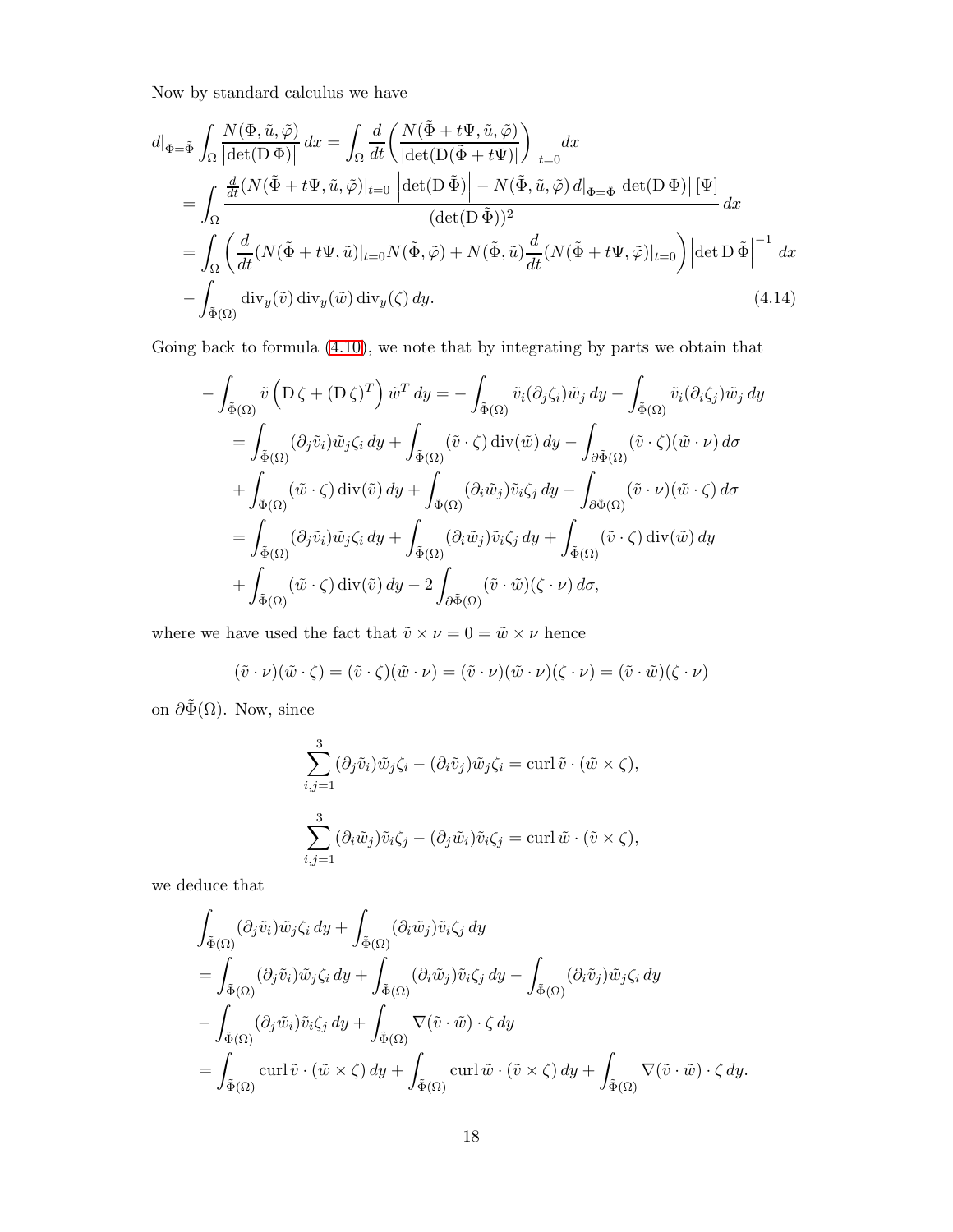Thus we get

$$
- \int_{\tilde{\Phi}(\Omega)} \tilde{v} \left( D \zeta + (D \zeta)^T \right) \tilde{w}^T dy
$$
  
= 
$$
\int_{\tilde{\Phi}(\Omega)} \tilde{v} \cdot (\zeta \times \operatorname{curl} \tilde{w}) dy + \int_{\tilde{\Phi}(\Omega)} \tilde{w} \cdot (\zeta \times \operatorname{curl} \tilde{v}) dy + \int_{\tilde{\Phi}(\Omega)} \nabla (\tilde{v} \cdot \tilde{w}) \cdot \zeta dy
$$
  
+ 
$$
\int_{\tilde{\Phi}(\Omega)} (\tilde{v} \cdot \zeta) \operatorname{div} \tilde{w} dy + \int_{\tilde{\Phi}(\Omega)} (\tilde{w} \cdot \zeta) \operatorname{div} \tilde{v} dy - 2 \int_{\partial \tilde{\Phi}(\Omega)} (\tilde{v} \cdot \tilde{w})(\zeta \cdot \nu) d\sigma.
$$

Since v and w satisfy the equation in [\(2.9\)](#page-6-2) on  $\tilde{\Phi}(\Omega)$ , we have

<span id="page-18-0"></span>
$$
\int_{\tilde{\Phi}(\Omega)} \tilde{v} \cdot (\zeta \times \operatorname{curl} \tilde{w}) dy
$$
\n
$$
= \lambda^{-1} \int_{\tilde{\Phi}(\Omega)} \operatorname{curl} \operatorname{curl} \tilde{v} \cdot (\zeta \times \operatorname{curl} \tilde{w}) dy - \lambda^{-1} \tau \int_{\tilde{\Phi}(\Omega)} \nabla \operatorname{div} \tilde{v} \cdot (\zeta \times \operatorname{curl} \tilde{w}) dy
$$
\n
$$
= -\lambda^{-1} \int_{\tilde{\Phi}(\Omega)} (\operatorname{curl} \tilde{w} \cdot \operatorname{curl} \tilde{v}) \operatorname{div}(\zeta) dy + \lambda^{-1} \int_{\tilde{\Phi}(\Omega)} \operatorname{curl} \tilde{v} D \zeta (\operatorname{curl} \tilde{w})^T dy \qquad (4.15)
$$
\n
$$
- \lambda^{-1} \int_{\tilde{\Phi}(\Omega)} \operatorname{curl} \tilde{v} D (\operatorname{curl} \tilde{w}) \zeta^T dy - \lambda^{-1} \tau \int_{\tilde{\Phi}(\Omega)} \nabla \operatorname{div} \tilde{v} \cdot (\zeta \times \operatorname{curl} \tilde{w}) dy
$$
\n
$$
+ \lambda^{-1} \int_{\partial \tilde{\Phi}(\Omega)} (\zeta \cdot \nu) (\operatorname{curl} \tilde{w} \cdot \operatorname{curl} \tilde{v}) d\sigma - \lambda^{-1} \int_{\partial \tilde{\Phi}(\Omega)} (\zeta \cdot \operatorname{curl} \tilde{v}) (\nu \cdot \operatorname{curl} \tilde{w}) d\sigma,
$$

where, in order to compute the boundary integrals, we have used the following formula

$$
(\nu \times \text{curl} \,\tilde{v}) \cdot (\zeta \times \text{curl} \,\tilde{w})
$$
  
=  $\xi_{ijk}\nu_j(\text{curl} \,\tilde{v})_k\xi_{ilm}\zeta_l(\text{curl} \,\tilde{w})_m = (\delta_{jl}\delta_{km} - \delta_{jm}\delta_{kl})\nu_j\zeta_l(\text{curl} \,\tilde{v})_k(\text{curl} \,\tilde{w})_m$   
=  $(\zeta \cdot \nu)(\text{curl} \,\tilde{w} \cdot \text{curl} \,\tilde{v}) - (\nu \cdot \text{curl} \,\tilde{w})(\zeta \cdot \text{curl} \,\tilde{v})$ . (4.16)

We note that the last boundary term in formula [\(4.15\)](#page-18-0) vanishes by Lemma [2.3.](#page-5-0) Then

$$
- \tilde{\lambda} \int_{\tilde{\Phi}(\Omega)} \tilde{v} \left( D \zeta + (D \zeta)^T \right) \tilde{w}^T dy
$$
  
\n
$$
= -2 \int_{\tilde{\Phi}(\Omega)} (\operatorname{curl} \tilde{w} \cdot \operatorname{curl} \tilde{v}) \operatorname{div} \zeta dy + \int_{\tilde{\Phi}(\Omega)} \operatorname{curl} \tilde{w} \left( D \zeta + (D \zeta)^T \right) (\operatorname{curl} \tilde{v})^T dy
$$
  
\n
$$
- \int_{\tilde{\Phi}(\Omega)} \nabla (\operatorname{curl} \tilde{w} \cdot \operatorname{curl} \tilde{v}) \cdot \zeta dy - \tau \int_{\tilde{\Phi}(\Omega)} \nabla \operatorname{div} \tilde{v} \cdot (\zeta \times \operatorname{curl} \tilde{w}) dy
$$
  
\n
$$
- \tau \int_{\tilde{\Phi}(\Omega)} \nabla \operatorname{div} \tilde{w} \cdot (\zeta \times \operatorname{curl} \tilde{v}) dy + 2 \int_{\partial \tilde{\Phi}(\Omega)} (\zeta \cdot \nu) (\operatorname{curl} \tilde{w} \cdot \operatorname{curl} \tilde{v}) d\sigma
$$
  
\n
$$
+ \tilde{\lambda} \int_{\tilde{\Phi}(\Omega)} \nabla (\tilde{v} \cdot \tilde{w}) \cdot \zeta dy + \tilde{\lambda} \int_{\tilde{\Phi}(\Omega)} (\tilde{w} \cdot \zeta) \operatorname{div} \tilde{v} dy + \tilde{\lambda} \int_{\tilde{\Phi}(\Omega)} (\tilde{v} \cdot \zeta) \operatorname{div} \tilde{w} dy
$$
  
\n
$$
- 2 \tilde{\lambda} \int_{\partial \tilde{\Phi}(\Omega)} (\tilde{v} \cdot \tilde{w}) (\zeta \cdot \nu) d\sigma = - \int_{\tilde{\Phi}(\Omega)} (\operatorname{curl} \tilde{w} \cdot \operatorname{curl} \tilde{v}) \operatorname{div} \zeta dy
$$
  
\n
$$
+ \int_{\tilde{\Phi}(\Omega)} \operatorname{curl} \tilde{w} \left( D \zeta + (D \zeta)^T \right) (\operatorname{curl} \tilde{v})^T dy - \tau \int_{\tilde{\Phi}(\Omega)} \nabla \operatorname{div} \tilde{v} \cdot (\
$$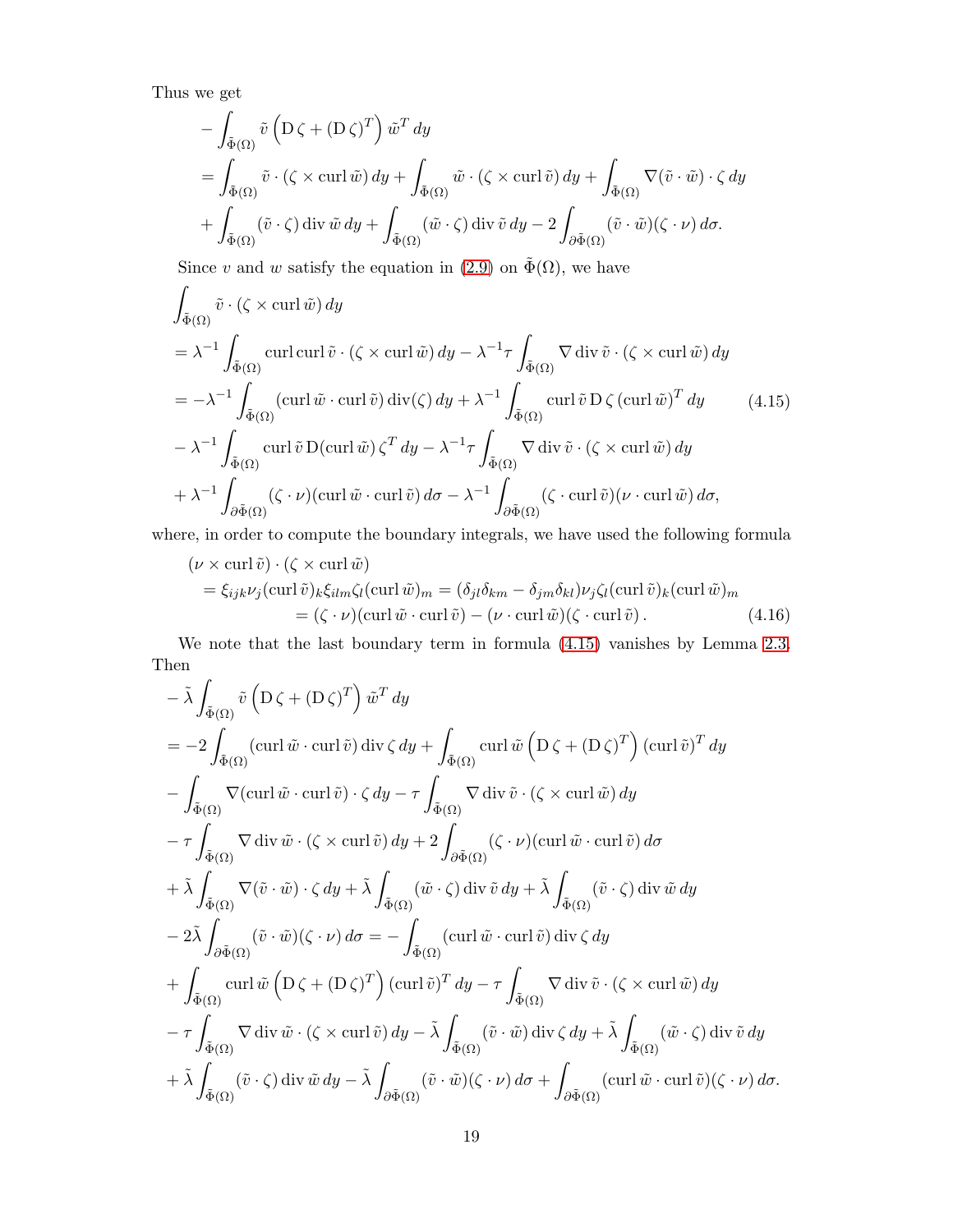Hence

$$
(\tilde{\lambda} + 1)^2 \langle d|_{\Phi = \tilde{\Phi}} S_{\Phi}[\Psi][\tilde{u}], \tilde{\varphi} \rangle_{\tilde{\Phi}}
$$
  
\n
$$
= -\tilde{\lambda} \int_{\tilde{\Phi}(\Omega)} \tilde{v} \left( D \zeta + (D \zeta)^T \right) \tilde{w}^T dy + \tilde{\lambda} \int_{\tilde{\Phi}(\Omega)} \tilde{v} \tilde{w}^T \operatorname{div}(\zeta) dy
$$
  
\n
$$
- \int_{\tilde{\Phi}(\Omega)} \operatorname{curl} \tilde{v} \left( D \zeta + (D \zeta)^T \right) (\operatorname{curl} \tilde{w})^T dy + \int_{\tilde{\Phi}(\Omega)} \operatorname{curl} \tilde{v} (\operatorname{curl} \tilde{w})^T \operatorname{div}(\zeta) dy
$$
  
\n
$$
- \tau d|_{\Phi = \tilde{\Phi}} \int_{\Omega} \frac{N(\Phi, \tilde{u}, \tilde{\varphi}))}{|\det(D \Phi)|} dx = \int_{\partial \tilde{\Phi}(\Omega)} \left( \operatorname{curl} \tilde{v} \cdot \operatorname{curl} \tilde{w} - \tilde{\lambda} \tilde{v} \cdot \tilde{w} \right) (\zeta \cdot \nu) d\sigma
$$
  
\n
$$
- \tau \int_{\tilde{\Phi}(\Omega)} \nabla \operatorname{div} \tilde{v} \cdot (\zeta \times \operatorname{curl} \tilde{w}) dy - \tau \int_{\tilde{\Phi}(\Omega)} \nabla \operatorname{div} \tilde{w} \cdot (\zeta \times \operatorname{curl} \tilde{v}) dy + \tilde{\lambda} \int_{\tilde{\Phi}(\Omega)} (\tilde{w} \cdot \zeta) \operatorname{div} (\tilde{v}) dy
$$
  
\n
$$
+ \tilde{\lambda} \int_{\tilde{\Phi}(\Omega)} (\tilde{v} \cdot \zeta) \operatorname{div} (\tilde{w}) dy - \tau d|_{\Phi = \tilde{\Phi}} \int_{\Omega} \frac{N(\Phi, \tilde{u}, \tilde{\varphi})}{|\det(D \Phi)|} dx.
$$

By the previous equality, [\(4.14\)](#page-17-0) and by observing that

$$
\frac{\operatorname{div}_x \left[ \tilde{u}(x) (\operatorname{D} \tilde{\Phi}(x))^{-1} (\operatorname{D} \tilde{\Phi}(x))^{-T} \operatorname{det}(\operatorname{D} \tilde{\Phi}(x)) \right]}{\operatorname{det}(\operatorname{D} \tilde{\Phi}(x))} = \operatorname{div}_y \tilde{v}(\tilde{\Phi}(x)) = 0,
$$
  

$$
\frac{\operatorname{div}_x \left[ \tilde{\varphi}(x) (\operatorname{D} \tilde{\Phi}(x))^{-1} (\operatorname{D} \tilde{\Phi}(x))^{-T} \operatorname{det}(\operatorname{D} \tilde{\Phi}(x)) \right]}{\operatorname{det}(\operatorname{D} \tilde{\Phi}(x))} = \operatorname{div}_y \tilde{w}(\tilde{\Phi}(x)) = 0,
$$

for almost all  $x \in \Omega$ , we conclude.

In the case of domain perturbations depending real analytically on one scalar parameter, it is possible to prove a Rellich-Nagy-type theorem and describe all the eigenvalues splitting from a multiple eigenvalue of multiplicity  $m$  by means of  $m$  real-analytic functions.

<span id="page-19-1"></span>**Theorem 4.17.** Let  $\Omega$  be a bounded domain in  $\mathbb{R}^N$  of class  $C^{1,1}$ . Let  $\tilde{\Phi} \in \mathcal{A}_{\Omega}$  and  ${\{\Phi_{\epsilon}\}}_{\epsilon \in \mathbb{R}} \subset A_{\Omega}$  be a family depending real-analytically on  $\epsilon$  such that  $\Phi_0 = \tilde{\Phi}$ . Assume that  $\tilde{\lambda}$  is a Maxwell eigenvalue on  $\tilde{\Phi}(\Omega)$  of multiplicity  $m, \tilde{\lambda} = \lambda_n[\tilde{\Phi}] = \cdots = \lambda_{n+m-1}[\tilde{\Phi}]$ for some  $n \in \mathbb{N}$  and that  $\tilde{E}^{(1)}, \ldots, \tilde{E}^{(m)} \in X_{\text{N}}(\text{div } 0, \tilde{\Phi}(\Omega))$  is an orthonormal basis of the eigenspace of  $\tilde{\lambda}$ , the orthonormality being taken in  $(L^2(\tilde{\Phi}(\Omega))^3$ . Moreover, assume that  $\tilde{E}^{(i)} \in H^2(\tilde{\Phi}(\Omega))$  for all  $i = 1, \ldots, m$ .

Then there exists an open interval  $I$  containing zero and  $m$  real-analytic functions  $g_1, \ldots, g_m$  from I to R such that  $\{\lambda_n[\Phi_\epsilon], \ldots, \lambda_{n+m-1}[\Phi_\epsilon]\} = \{g_1(\epsilon), \ldots, g_m(\epsilon)\}\$  for all  $\epsilon \in I$ . Moreover, the derivatives  $g'_1(0), \ldots, g'_m(0)$  at zero of the functions  $g_1, \ldots, g_m$ coincide with the eigenvalues of the matrix

<span id="page-19-0"></span>
$$
\left(\int_{\partial \tilde{\Phi}(\Omega)} \left(\lambda_F[\tilde{\Phi}]\tilde{E}^{(i)} \cdot \tilde{E}^{(j)} - \operatorname{curl} \tilde{E}^{(i)} \cdot \operatorname{curl} \tilde{E}^{(j)}\right) \zeta \cdot \nu \, d\sigma\right)_{i,j=1,\dots,m} \tag{4.18}
$$

where  $\zeta = \dot{\Phi}_0 \circ \tilde{\Phi}^{(-1)}$ ,  $\dot{\Phi}_0$  denotes the derivative at zero of the map  $\epsilon \mapsto \Phi_{\epsilon}$ .

*Proof.* First of all, we note that by our assumptions,  $\lambda$  does not coincide with any of the eigenvalues of the Dirichlet Laplacian in  $\Omega$  multiplied by  $\tau$ , see Remark [2.13,](#page-6-1) and by the well-known continuity of the eigenvalues of the Dirichlet Laplacian, this

 $\Box$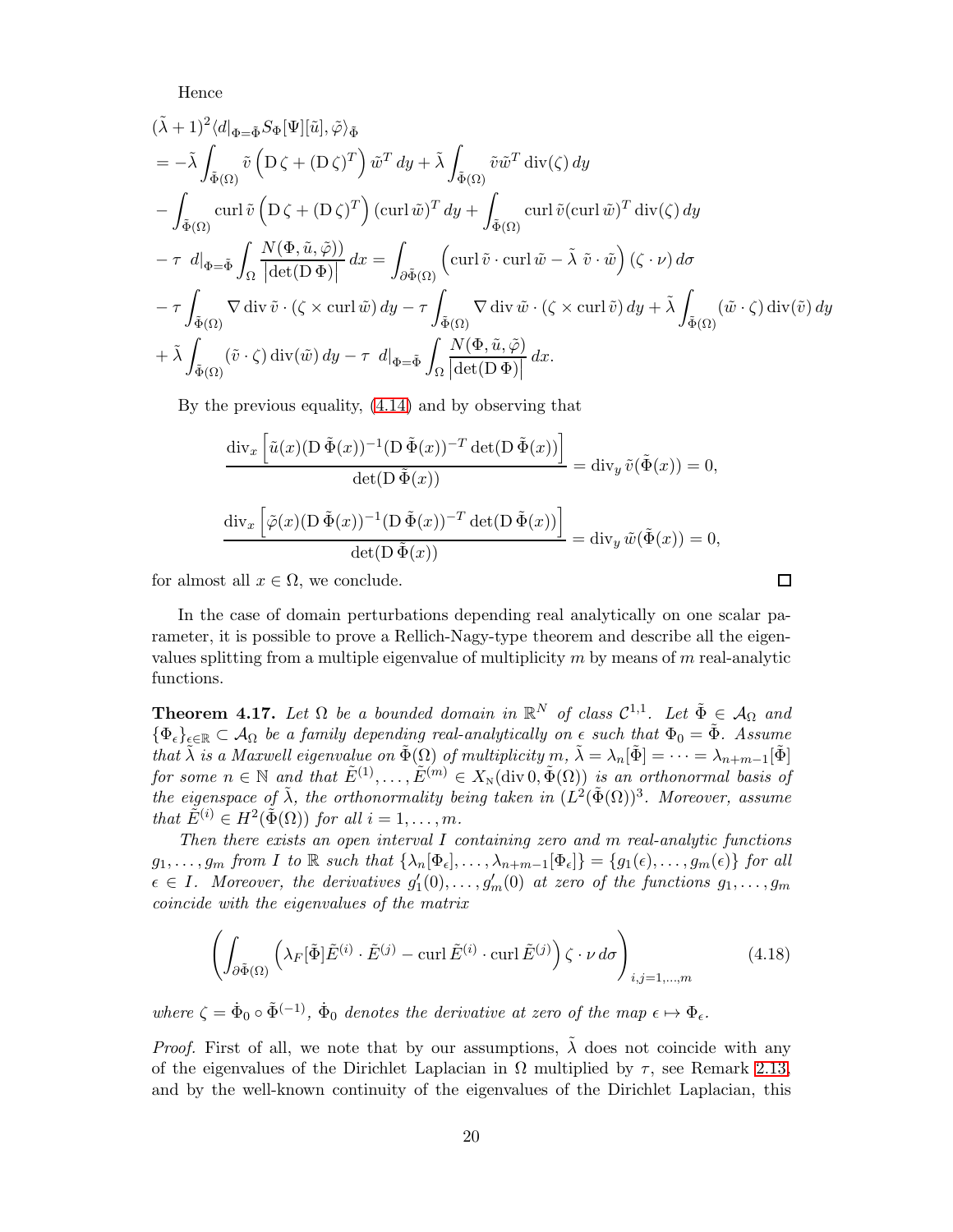implies that for all  $\epsilon$  in a sufficiently small neighbourhood of zero, the eigenvalues  ${\lambda_n[\Phi_{\epsilon}], \ldots, \lambda_{n+m-1}[\Phi_{\epsilon}]}$  satisfy the same property. By applying [\[25,](#page-28-7) Theorem 2.27, Corollary 2.28] to the family of operators  $S_{\Phi_{\epsilon}}$  we deduce that there exists an open interval I containing zero and m real-analytic functions  $\tilde{g}_1, \ldots, \tilde{g}_m$  from I to R such that  $\{(1 + \lambda_n[\Phi_\epsilon])^{-1}, \ldots, (1 + \lambda_{n+m-1}[\Phi_\epsilon])^{-1}\} = \{\tilde{g}_1(\epsilon), \ldots, \tilde{g}_m(\epsilon)\}\$ for all  $\epsilon \in I$ ; moreover, the derivatives of those functions at zero are given by the eigenvalues of the matrix

$$
\left( \langle d |_{\Phi = \tilde{\Phi}} S_{\Phi}[\Psi] [\tilde{u}^{(i)}], \tilde{u}^{(j)} \rangle_{\tilde{\Phi}} \right)_{i,j=1,\dots,m},
$$

where  $\tilde{u}^{(i)} = \tilde{E}^{(i)} \circ \tilde{\Phi}$  for all  $i = 1, ..., m$ . The proof follows by setting  $g_i(\epsilon) = \tilde{g}_i^{-1}(\epsilon) - 1$ ,  $i = 1, \ldots, m$ , and using Lemma [4.7.](#page-15-0)

We conclude this section by proving an immediate consequence of our results, namely the Rellich-Pohozaev identity for Maxwell eigenvalues.

**Theorem 4.19** (Rellich-Pohozaev Identity). Let  $\Omega$  be a bounded domain in  $\mathbb{R}^3$  of class  $\mathcal{C}^{1,1}$ . Let  $\lambda$  be a Maxwell eigenvalue and  $E \in X_{\mathbb{N}}(\text{div}, 0, \Omega)$  a corresponding nontrivial eigenvector normalized in  $(L^2(\Omega))^3$ . Assume that  $E \in H^2(\Omega)$ . Then

$$
\lambda = \frac{1}{2} \int_{\partial \Omega} \left( |\text{curl } E|^2 - \lambda |E|^2 \right) (x \cdot \nu) \, d\sigma \, .
$$

*Proof.* Assume that  $\lambda = \lambda_n(\Omega) = \cdots = \lambda_{n+m-1}(\Omega)$  is a Maxwell eigenvalue with multiplicity  $m$  (with the understanding that the corresponding  $m$ -dimensional eigenspace is made of Maxwell eigenvectors, see Remark [2.13\)](#page-6-1). We consider a family of dilations  $(1 + \epsilon)\Omega$  of  $\Omega$  which can viewed as a family of diffeomorphisms  $\Phi_{\epsilon} = I + \epsilon I, \epsilon \in \mathbb{R}$ . It is obvious that  $\lambda_{n+i}[\Phi_{\epsilon}] = (1+\epsilon)^{-2} \lambda$  for all  $i = 0, \ldots, m-1$ . In particular, the domain perturbation under consideration preserves the multiplicity of  $\lambda$  and the matrix  $(4.18)$  is a multiple of the identity. By differentiating with respect to  $\epsilon$  and applying Theorem [4.17](#page-19-1) with  $\Phi = \zeta = I$ , we obtain

<span id="page-20-1"></span>
$$
\frac{d}{d\epsilon}\lambda_n[\Phi_\epsilon]\bigg|_{\epsilon=0} = \int_{\partial\Omega} \left(\lambda |E|^2 - |\text{curl}\,E|^2\right) (x \cdot \nu) \, d\sigma,\tag{4.20}
$$

where the given normalized eigenvector  $E$  is serving as an element of the orthonormal basis of the eigenspace. If we differentiate the equality  $\lambda_n[\Phi_\epsilon] = (1+\epsilon)^{-2} \lambda$  with respect to  $\epsilon$ , we obtain

<span id="page-20-2"></span>
$$
\frac{d}{d\epsilon}\lambda_n[\Phi_\epsilon]\bigg|_{\epsilon=0} = \frac{d}{dt}\left((1+\epsilon)^{-2}\lambda\right)\bigg|_{t=0} = -2\lambda.
$$
\n(4.21)

口

By combining [\(4.20\)](#page-20-1) and [\(4.21\)](#page-20-2) we conclude.

#### <span id="page-20-0"></span>5 Criticality for symmetric functions of the eigenvalues

We denote by  $V[\Phi]$  the measure of  $\Phi(\Omega)$ , that is

<span id="page-20-3"></span>
$$
\mathcal{V}[\Phi] := \int_{\Phi(\Omega)} dx = \int_{\Omega} |\det \mathcal{D} \Phi| dx, \tag{5.1}
$$

and by  $\mathcal{P}[\Phi]$  the perimeter of  $\Phi(\Omega)$  that is

$$
\mathcal{P}[\Phi] := \int_{\partial \Phi(\Omega)} d\sigma = \int_{\partial \Omega} \left| \nu (\mathcal{D} \Phi)^{-1} \right| |\det \mathcal{D} \Phi| d\sigma. \tag{5.2}
$$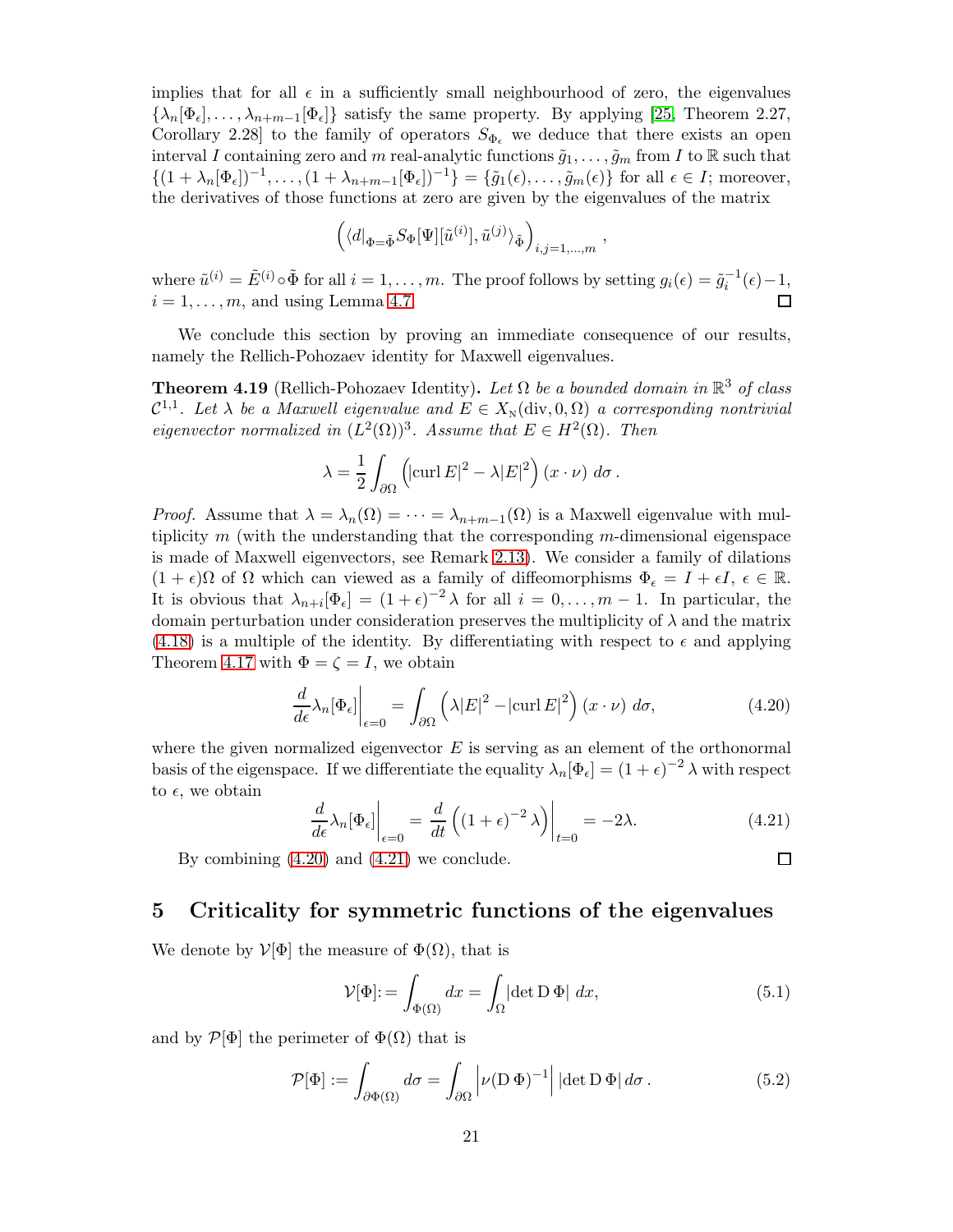We are interested in extremum problems of the type

<span id="page-21-1"></span>
$$
\min_{\mathcal{V}[\Phi]=\text{const.}} \Lambda_{F,s}[\Phi] \quad \text{or} \quad \max_{\mathcal{V}[\Phi]=\text{const.}} \Lambda_{F,s}[\Phi],\tag{5.3}
$$

as well as problems of the type

<span id="page-21-2"></span>
$$
\min_{\mathcal{P}[\Phi]=\text{const.}} \Lambda_{F,s}[\Phi] \quad \text{or} \quad \max_{\mathcal{P}[\Phi]=\text{const.}} \Lambda_{F,s}[\Phi]. \tag{5.4}
$$

It is convenient to recall the following lemma from [\[23\]](#page-27-14), where  $\mathcal{H} = \text{div}\nu$  denotes the mean curvature of  $\Omega$ , that is, the sum of the principal curvatures.

**Lemma 5.5.** Let  $\Omega$  be a bounded domain in  $\mathbb{R}^N$  of class  $C^{1,1}$ . Then the maps  $V$ ,  $\mathcal{P}$ from  $\mathcal{A}_{\Omega}$  to R defined in [\(5.1\)](#page-20-3) are real-analytic. Moreover, the differentials of V and P at any point  $\Phi \in A_{\Omega}$  are given by the formulas

<span id="page-21-5"></span>
$$
d|_{\Phi = \tilde{\Phi}} \mathcal{V}[\Phi][\psi] = \int_{\partial \tilde{\Phi}(\Omega)} (\Psi \circ \tilde{\Phi}^{(-1)}(x)) \cdot \nu(x) \, d\sigma,\tag{5.6}
$$

and

<span id="page-21-6"></span>
$$
d|_{\Phi = \tilde{\Phi}} \mathcal{P}[\Phi][\psi] = \int_{\partial \tilde{\Phi}(\Omega)} \mathcal{H}(x) \left(\Psi \circ \tilde{\Phi}^{(-1)}(x)\right) \cdot \nu(x) d\sigma,\tag{5.7}
$$

for all  $\Psi \in \mathcal{C}^{1,1}(\overline{\Omega}, \mathbb{R}^3)$ .

For  $\alpha \in ]0, +\infty[$ , we set

$$
V(\alpha): = \left\{ \Phi \in \mathcal{A}_{\Omega} : \mathcal{V}(\Phi) = \alpha \right\}, \quad P(\alpha): = \left\{ \Phi \in \mathcal{A}_{\Omega} : \mathcal{P}(\Phi) = \alpha \right\}.
$$

Keeping in mind the Lagrange Multiplier Theorem (which holds also in infinite dimensional spaces), we note that if  $\Phi \in \mathcal{A}_{\Omega}[F]$  is a minimizer/maximizer in [\(5.3\)](#page-21-1) or [\(5.4\)](#page-21-2) respectively, then it is a critical point for the function  $\Phi \mapsto \Lambda_{F,s}[\Phi]$  under the constraint  $\Phi \in V(\tilde{\alpha})$  or the constraint  $\Phi \in P(\tilde{\beta})$  respectively, where  $\tilde{\alpha} = V(\tilde{\Phi})$  and  $\tilde{\beta} = \mathcal{P}(\tilde{\Phi})$ , which means that

<span id="page-21-3"></span>
$$
\operatorname{Ker} d|_{\Phi = \tilde{\Phi}} \mathcal{V}[\Phi] \subset \operatorname{Ker} d|_{\Phi = \tilde{\Phi}} \Lambda_{F,s}[\Phi],\tag{5.8}
$$

or

<span id="page-21-4"></span>
$$
\operatorname{Ker} d|_{\Phi = \tilde{\Phi}} \mathcal{P}[\Phi] \subset \operatorname{Ker} d|_{\Phi = \tilde{\Phi}} \Lambda_{F,s}[\Phi],\tag{5.9}
$$

respectively.

The following theorem provides a characterization of those points  $\Phi \in \mathcal{A}_{\Omega}[F]$  satisfying [\(5.8\)](#page-21-3) or [\(5.9\)](#page-21-4).

<span id="page-21-0"></span>**Theorem 5.10.** Let  $\Omega$  be a bounded domain in  $\mathbb{R}^N$  of class  $\mathcal{C}^{1,1}$ . Let F be a non-empty finite subset of  $\mathbb N$  and  $\tilde{\alpha} \in ]0, +\infty[$ . The following statements hold:

(i) Assume that  $\tilde{\Phi} \in \Theta_{\Omega}[F] \cap V(\tilde{\alpha})$  is such that  $\lambda_j[\tilde{\Phi}]$  are Maxwell eigenvalues with common value  $\lambda_F[\tilde{\Phi}]$  for all  $j \in F$ . Assume that  $\tilde{E}^{(1)}, \ldots, \tilde{E}^{(F)} \in X_N(\text{div } 0, \tilde{\Phi}(\Omega))$ is an orthonormal basis of the eigenspace corresponding to  $\lambda_F[\tilde{\Phi}]$  and that those eigenvectors belong to  $H^2(\tilde{\Phi}(\Omega))$ .

For  $s = 1, \ldots, |F|$  the function  $\tilde{\Phi}$  is a critical point for  $\Lambda_{F,s}$  with volume constraint  $\Phi \in V(\tilde{\alpha})$  (that is, condition [\(5.8\)](#page-21-3) is satisfied) if and only if there exists a constant  $c \in \mathbb{R}$  such that

<span id="page-21-7"></span>
$$
\sum_{l=1}^{|F|} \left( \lambda_F[\tilde{\Phi}] \left| \tilde{E}^{(l)} \right|^2 - \left| \operatorname{curl} \tilde{E}^{(l)} \right|^2 \right) = c, \qquad \text{on } \partial \tilde{\Phi}(\Omega). \tag{5.11}
$$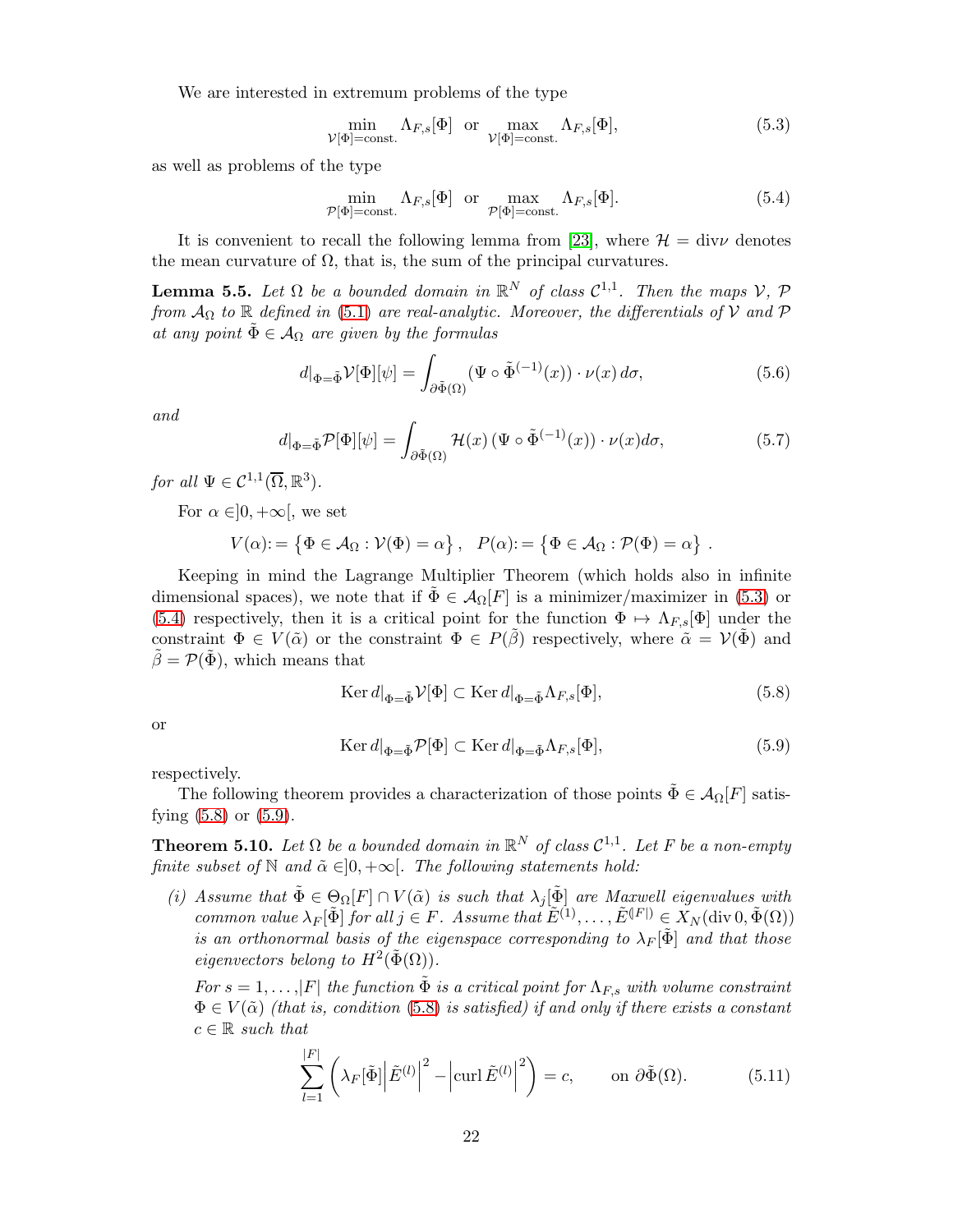(ii) Assume that  $\tilde{\Phi} \in \Theta_{\Omega}[F] \cap P(\tilde{\alpha})$  is such that  $\lambda_j[\tilde{\Phi}]$  are Maxwell eigenvalues with common value  $\lambda_F[\tilde{\Phi}]$  for all  $j \in F$ . Assume that  $\tilde{E}^{(1)}, \ldots, \tilde{E}^{(F)} \in X_N(\text{div } 0, \tilde{\Phi}(\Omega))$ is an orthonormal basis of the eigenspace corresponding to  $\lambda_F[\tilde{\Phi}]$  and that those eigenvectors belong to  $H^2(\tilde{\Phi}(\Omega))$ . For  $s = 1, ..., |F|$  the function  $\tilde{\Phi}$  is a critical point for  $\Lambda_{F,s}$  with perimeter constraint  $\Phi \in P(\tilde{\alpha})$  (that is, condition [\(5.9\)](#page-21-4) is satisfied) if and only if there exists a constant  $c \in \mathbb{R}$  such that

<span id="page-22-1"></span>
$$
\sum_{l=1}^{|F|} \left( \lambda_F[\tilde{\Phi}] \left| \tilde{E}^{(l)} \right|^2 - \left| \operatorname{curl} \tilde{E}^{(l)} \right|^2 \right) = c\mathcal{H}, \qquad \text{on } \partial \tilde{\Phi}(\Omega). \tag{5.12}
$$

Proof. It suffices to observe that by standard linear algebra condition [\(5.8\)](#page-21-3) or condition [\(5.9\)](#page-21-4) is satisfied if and only if there exists a constant  $l \in \mathbb{R}$  such that  $d|_{\Phi=\tilde{\Phi}}\Lambda_{F,s}[\Phi]=$  $\lVert d \rVert_{\Phi = \tilde{\Phi}} \mathcal{V}[\Phi]$  or  $d \rVert_{\Phi = \tilde{\Phi}} \Lambda_{F,s}[\Phi] = \lVert d \rVert_{\Phi = \tilde{\Phi}} \mathcal{P}[\Phi]$  respectively . By formulas  $(4.6), (5.6), (5.7)$  $(4.6), (5.6), (5.7)$  $(4.6), (5.6), (5.7)$  $(4.6), (5.6), (5.7)$ and the Fundamental Lemma of the Calculus of Variations, we conclude. □

In the next theorem, we show that balls are critical domains.

<span id="page-22-0"></span>**Theorem 5.13.** Let  $\Omega$  be a bounded domain in  $\mathbb{R}^3$  of class  $C^{1,1}$ . Let  $\tilde{\Phi} \in A_{\Omega}$  be such that  $\tilde{\Phi}(\Omega)$  is a ball. Let  $\tilde{\lambda}$  be a Maxwell eigenvalue in  $\tilde{\Phi}(\Omega)$  with an eigenspace of dimension m in  $X_N(\text{div } 0, \tilde{\Phi}(\Omega))$ . Assume that  $\lambda_{n-1}[\tilde{\Phi}(\Omega)] < \lambda_n[\tilde{\Phi}(\Omega)] = \cdots$  $\lambda_{n+m-1}[\tilde{\Phi}(\Omega)] < \lambda_{n+m}[\tilde{\Phi}(\Omega)]$  for some  $n \in \mathbb{N}$ , and let  $F = \{n, \ldots, n+m-1\}$ . Then  $\tilde{\Phi}$  is both a critical point for  $\Lambda_{F,s}$  with volume constraint  $\Phi \in V(\mathcal{V}(\tilde{\Phi}))$  and a critical point for  $\Lambda_{F,s}$  with perimeter constraint  $\Phi \in P(\mathcal{P}(\Phi))$ , for all  $s = 1, \ldots, |F|$ .

Proof. Conditions  $(5.11)$  and  $(5.12)$  are satisfied thanks to Lemma [5.14](#page-22-2) below.  $\Box$ 

<span id="page-22-2"></span>**Lemma 5.14.** Let B be a ball in  $\mathbb{R}^3$  centered at zero. Let  $\lambda$  be a Maxwell eigenvalue in B with an eigenspace of dimension m in  $X_N(\text{div } 0, B)$  and let  $E^{(1)}, \ldots, E^{(m)}$  be a corresponding orthonormal basis. Then, the functions

$$
\sum_{l=1}^{m} |E^{(l)}|^2, \sum_{l=1}^{m} |\text{curl } E^{(l)}|^2
$$

are radial.

*Proof.* Let E be an eigenvector of problem  $(2.6)$  with eigenvalue  $\lambda$ . Take an orthogonal matrix  $A \in O_3(\mathbb{R})$  and consider the vector field u defined by  $u = (E \circ A)A$ . Then

$$
D u(x) = A^T D E(Ax) A.
$$

Note that in this proof, for simplicity, we denote by  $Ax$  the row vector  $(Ax^T)^T$  which is identified with the image of  $x$  via the linear transformation associated with the matrix A. Thus

$$
\operatorname{div} u(x) = \operatorname{Tr}(\operatorname{D} u(x)) = \operatorname{Tr}(A^T \operatorname{D} E(Ax) A) = \operatorname{Tr}(\operatorname{D} E(x)) = \operatorname{div} E(Ax).
$$

Moreover, we have

$$
\Delta u_i(x) = \frac{\partial}{\partial x_k} \frac{\partial u_i}{\partial x_k}(x) = \frac{\partial}{\partial x_k} [A_{rk}(\partial_r E_j)(Ax) A_{ji}]
$$
  
=  $A_{rk}(\partial_s \partial_r E_j)(Ax) A_{sk} A_{ji} = (\partial_s \partial_r E_j)(Ax) \delta_{rs} A_{ji} = \partial_r^2 E_j(Ax) A_{ji} = [\Delta E(Ax) A]_i$ .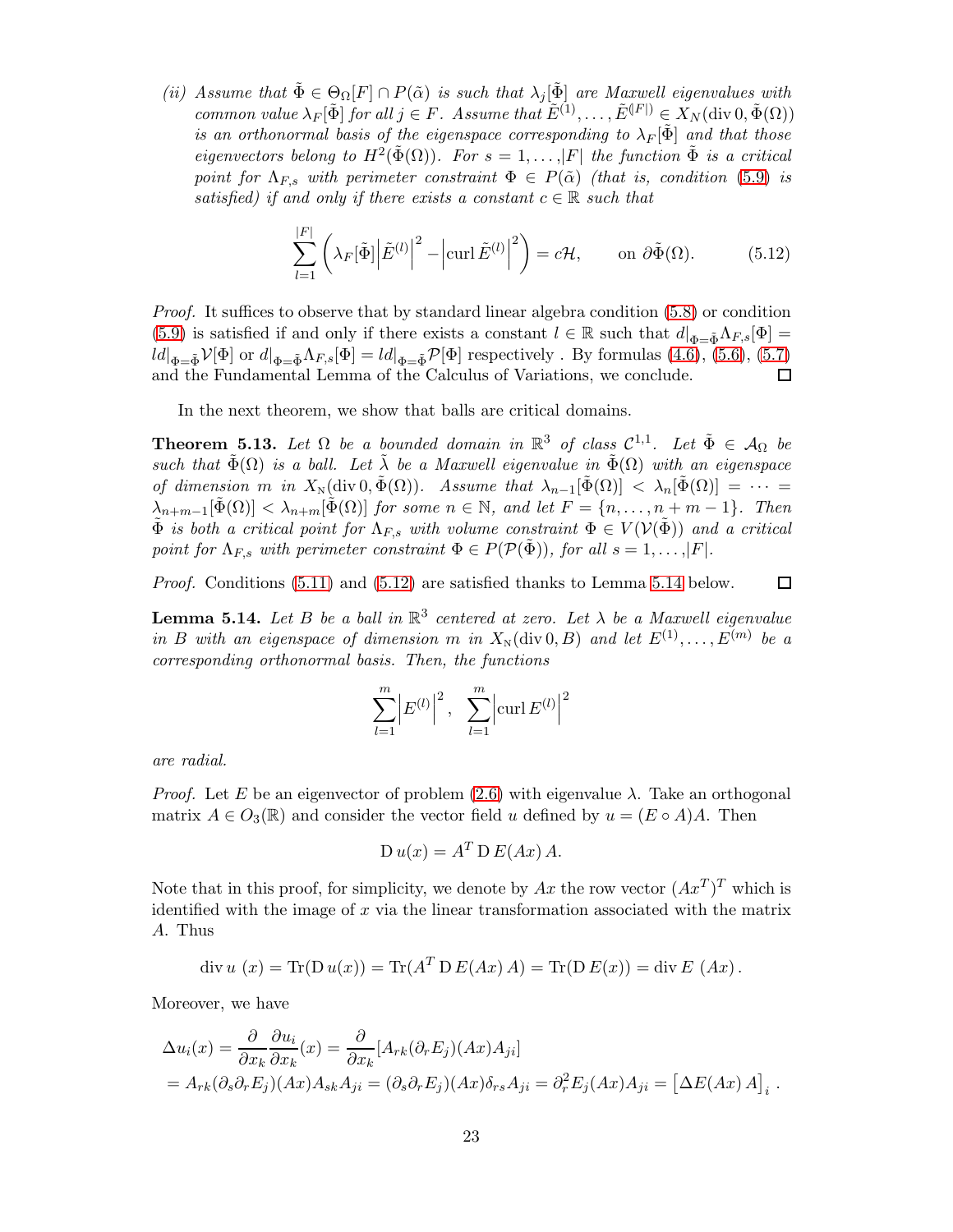Therefore the vector laplacian of  $u$  satisfies

$$
\Delta u(x) = \Delta E(Ax) A.
$$

Finally, we get that

$$
\text{curl curl } u(x) = D \text{ div } u(x) - \Delta u(x) = \left[ (\text{D div } E)(Ax) - (\Delta E)(Ax) \right] A
$$

$$
= \left[ (\text{curl curl } E)(Ax) \right] A = \lambda E(Ax)A = \lambda u(x).
$$

This proves that if  $E^{(1)}, \ldots, E^{(m)}$  is an orthonormal basis of the eigenspace associated with the eigenvalue  $\lambda$ , then  $\{u^{(j)} = (E^{(j)} \circ A)A : j = 1, \ldots, m\}$  is another orthonormal basis for the eigenspace associate with  $\lambda$ . Since both  $\{E^{(j)}: j = 1, \ldots, m\}$  and  $\left\{u^{(j)}: j=1,\ldots,m\right\}$  are orthonormal bases, then there exists  $R[A] \in O_m(\mathbb{R})$  with matrix  $(R_{ij}[A])i, j = 1, \ldots, m$  such that

$$
u^{(j)} = \sum_{l=1}^{m} R_{jl} [A] E^{(l)}.
$$

Therefore

$$
\sum_{j=1}^{m} |E^{(j)}|^2 \circ A = \sum_{j=1}^{m} |(E^{(j)} \circ A) A|^2 = \sum_{j=1}^{m} |u^{(j)}|^2
$$
  
= 
$$
\sum_{j=1}^{m} \left( \sum_{l=1}^{m} R_{jl}[A] E^{(l)} \right) \cdot \left( \sum_{h=1}^{m} R_{jh}[A] E^{(h)} \right)
$$
  
= 
$$
\sum_{j=1}^{m} \sum_{l,h=1}^{m} R_{jl}[A] R_{jh}[A] (E^{(l)} \cdot E^{(h)}) = \sum_{l=1}^{m} |E^{(l)}|^2,
$$

which proves that  $\sum_{l=1}^{m}$  $\left| \frac{E^{(l)}}{m} \right|$  $\frac{2}{1}$  is a radial function. Note that  $\text{curl } u^{(j)} = \sum_{j=1}^{m}$  $_{l=1}$  $R_{jl}[A]$  curl  $E^{(l)}$ . By formula [\(3.4\)](#page-8-1) we have that

$$
\operatorname{curl} E \circ A = \frac{\operatorname{curl} u A^T}{\det A}.
$$

Thus

$$
\sum_{j=1}^{m} \left| \operatorname{curl} E^{(j)} \right|^{2} \circ A = \sum_{j=1}^{m} \left( \operatorname{curl} E^{(j)} \circ A \right) \cdot \left( \operatorname{curl} E^{(j)} \circ A \right)
$$
  
= 
$$
\sum_{j=1}^{m} \left( \operatorname{curl} u^{(j)} A^{T} \right) \cdot \left( \operatorname{curl} u^{(j)} A^{T} \right) \frac{1}{\det(A)^{2}} = \sum_{j=1}^{m} \left| \operatorname{curl} u^{(j)} \right|^{2}
$$
  
= 
$$
\sum_{j=1}^{m} \left( \sum_{l=1}^{m} R_{jl}[A] \operatorname{curl} E^{(l)} \right) \cdot \left( \sum_{h=1}^{m} R_{jh}[A] \operatorname{curl} E^{(h)} \right)
$$
  
= 
$$
\sum_{l=1}^{m} \delta_{lh} \operatorname{curl} E^{(l)} \cdot \operatorname{curl} E^{(h)} = \sum_{l=1}^{m} \left| \operatorname{curl} E^{(l)} \right|^{2},
$$

which proves that  $\sum_{l=1}^{m} |\text{curl } E^{(l)}|^2$  is also a radial function.

 $\Box$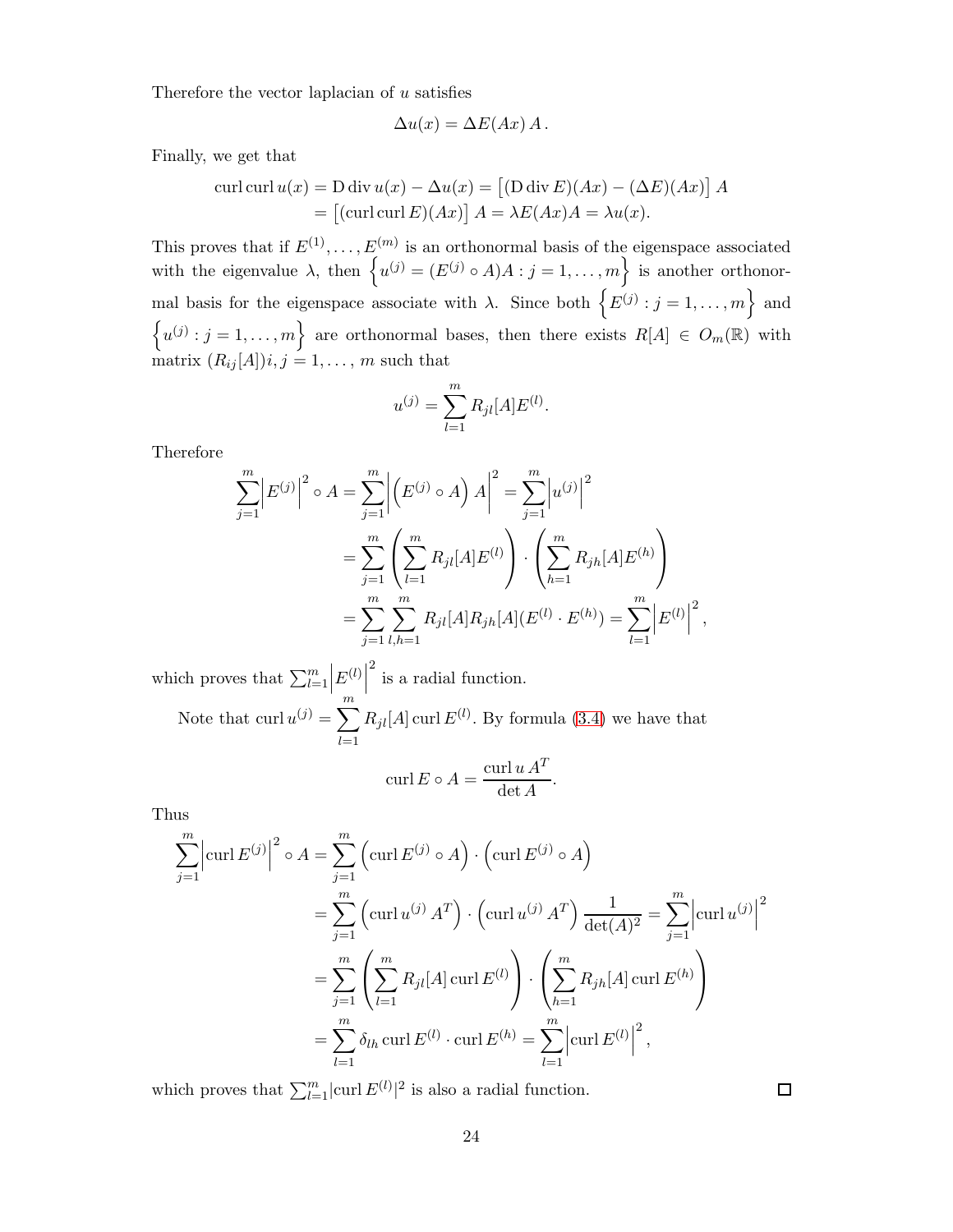## 6 Appendix: eigenfunctions on the ball

Let B the ball in  $\mathbb{R}^3$  of radius R centred at zero. Here we use the spherical coordinates  $(\rho, \theta, \varphi) \in [0, R] \times [0, \pi] \times [0, 2\pi]$  where  $\theta$  is the polar angle  $(\theta = 0$  at the north pole) and  $\varphi$  is the azimuthal angle. It is also convenient to use the standard local orthonormal base  $(\hat{\rho}, \hat{\theta}, \hat{\varphi})$  canonically associated with  $(\rho, \theta, \varphi)$ , namely

$$
\hat{\rho} = (\sin \theta \cos \varphi, \sin \theta \sin \varphi, \cos \theta) \n\hat{\theta} = (\cos \theta \cos \varphi, \cos \theta \sin \varphi, -\sin \theta) \n\hat{\varphi} = (-\sin \varphi, \cos \varphi, 0)
$$

The eigenpairs  $(\lambda, u)$  of problem [\(2.6\)](#page-5-2) in B can be expressed in terms of the Riccati-Bessel functions  $\psi_n$  and the spherical harmonics  $Y_n^m$ .

Recall that  $\psi_n(z) = \sqrt{\frac{\pi z}{2}} J_{n+\frac{1}{2}}(z)$ , where  $J_{n+\frac{1}{2}}$  denote Bessel functions of the first kind and half-integer order, and that the functions  $\psi_n$  satisfy the differential equation

$$
z2 f''(z) + (z2 - n(n+1))f(z) = 0.
$$

Recall also that the spherical harmonics  $Y_n^m(\theta, \varphi)$ , with  $|m| \leq n$ , are eigenfunctions of the Laplace-Beltrami operator  $\Delta_{\mathbb{S}^2}$  on the unit sphere  $\mathbb{S}^2$ , namely

$$
\Delta_{\mathbb{S}^2} Y_n^m + n(n+1) Y_n^m = 0.
$$

For more details on these functions we refer to [\[1\]](#page-26-7).

It it proved in [\[13\]](#page-27-7) and in [\[17\]](#page-27-0) that the eigenpairs  $(\lambda, u)$  of problem [\(2.6\)](#page-5-2) in B are given by the union of the two families

<span id="page-24-0"></span>
$$
\left\{k_{nh}^2, \text{curl}[Y_n^m(\theta, \varphi)\psi_n(k_{nh}\rho)\hat{\boldsymbol{\rho}}]\right\}_{nmh} \text{ and } \left\{(k_{nl}')^2, \text{curl}\,\text{curl}[Y_n^m(\theta, \varphi)\psi_n(k_{nl}'\rho)\hat{\boldsymbol{\rho}}]\right\}_{nml} \tag{6.1}
$$

where  $n, h, l \in \mathbb{N}$ ,  $m \in \mathbb{Z}$  with  $|m| \leq n$ . Here  $k_{nh}, h \in \mathbb{N}$  denote the positive zeros of the function  $k \mapsto \psi_n(kR)$ , arranged in increasing order and  $k'_{nl}$ ,  $l \in \mathbb{N}$  denote the positive zeros of the function  $k \mapsto \psi'_n(kR)$ , arranged in the same way.

Now, we compute explicitly the eigenvectors in [\(6.1\)](#page-24-0). Recalling the formula curl( $q\hat{\rho}$ ) =  $\nabla q \times \hat{\rho}$  we have

<span id="page-24-1"></span>
$$
\text{curl}[Y_n^m(\theta,\varphi)\psi_n(k_{nh}\rho)\hat{\rho}]
$$
\n
$$
= \frac{1}{\rho} \left( \frac{1}{\sin \theta} \partial_\varphi \left( Y_n^m(\theta,\varphi) \right) \psi_n(k_{nh}\rho) \hat{\theta} - \partial_\theta \left( Y_n^m(\theta,\varphi) \right) \psi_n(k_{nh}\rho) \hat{\varphi} \right). \quad (6.2)
$$

Note that the vector in  $(6.2)$  is zero if and only if  $n = 0$ . Similarly, using the formula curl curl $(q\hat{\rho}) = \nabla(\partial_{\rho}q) - \rho \Delta(\frac{q}{\rho})\hat{\rho}$  and the fact that  $-\rho \Delta(Y_n^m(\theta, \varphi)\psi_n(k\rho)/\rho) =$  $k^2 Y_n^m(\theta, \varphi) \psi_n(k \rho)$ , see [\[13\]](#page-27-7), we have that

<span id="page-24-2"></span>
$$
\text{curl}\,\text{curl}\left[Y_{n}^{m}(\theta,\varphi)\psi_{n}(k'_{nl}\rho)\hat{\rho}\right]
$$
\n
$$
= (k'_{nl})^{2}Y_{n}^{m}(\theta,\varphi)\left[\psi_{n}''(k'_{nl}\rho) + \psi_{n}(k'_{nl}\rho)\right]\hat{\rho} + \frac{1}{\rho}k'_{nl}\partial_{\theta}\left(Y_{n}^{m}(\theta,\varphi)\right)\psi_{n}'(k'_{nl}\rho)\hat{\theta}
$$
\n
$$
+ \frac{1}{\rho\sin\theta}k'_{nl}\partial_{\varphi}\left(Y_{n}^{m}(\theta,\varphi)\right)\psi_{n}'(k'_{nl}\rho)\hat{\varphi} = \frac{1}{\rho}\left(\frac{n(n+1)}{\rho}Y_{n}^{m}(\theta,\varphi)\psi_{n}(k'_{nl}\rho)\hat{\rho}\right)
$$
\n
$$
k'_{nl}\partial_{\theta}\left(Y_{n}^{m}(\theta,\varphi)\right)\psi_{n}'(k'_{nl}\rho)\hat{\theta} + \frac{1}{\sin\theta}k'_{nl}\partial_{\varphi}\left(Y_{n}^{m}(\theta,\varphi)\right)\psi_{n}'(k'_{nl}\rho)\hat{\varphi}\right), \qquad (6.3)
$$

and again this vector is zero if and only if  $n = 0$ .

Then, we are ready to prove the following theorem. Recall that the Riccati-Bessel function  $\psi_1$  is given by  $\psi_1(z) = \frac{\sin z}{z} - \cos z$ .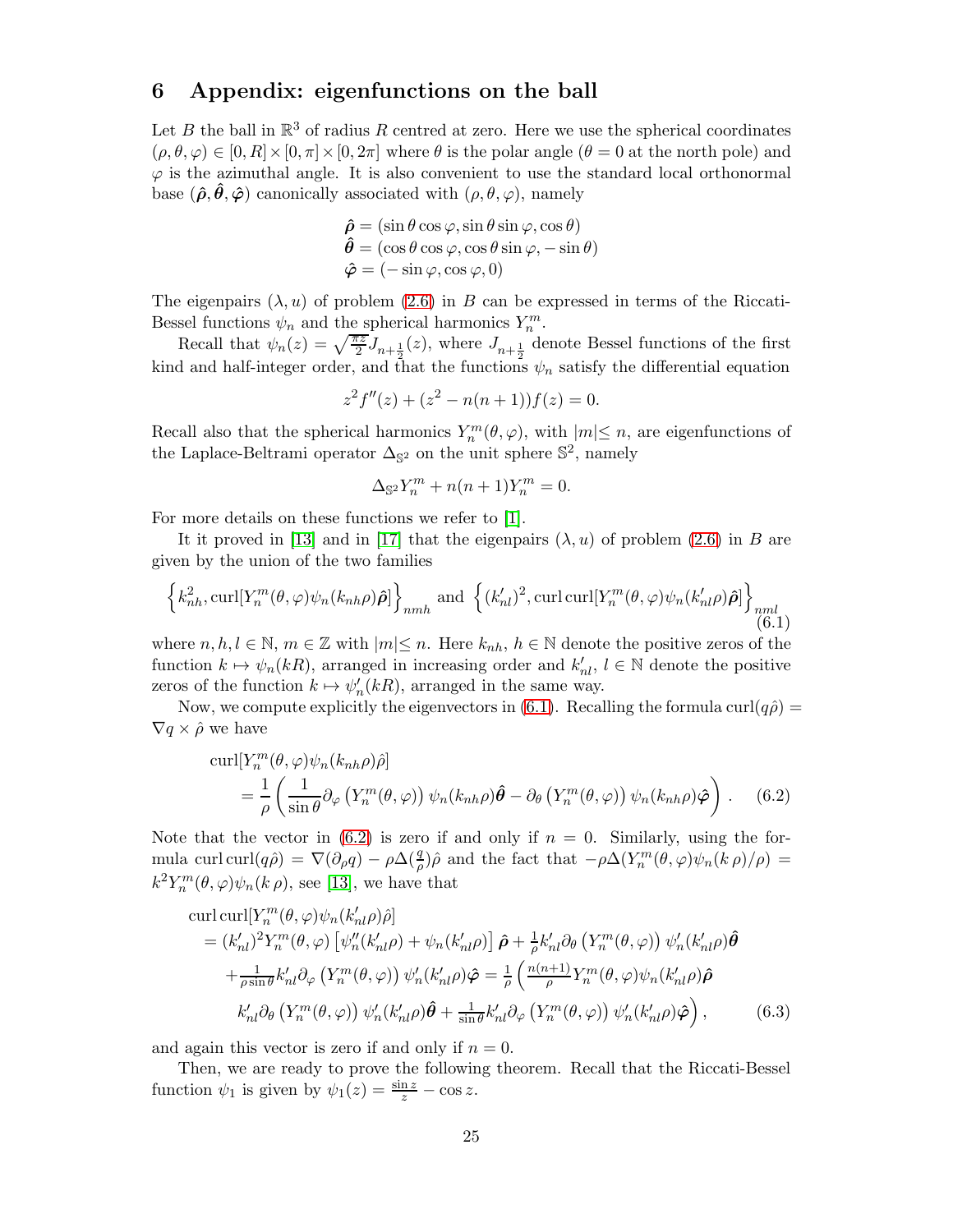<span id="page-25-0"></span>**Theorem 6.4.** The first Maxwell eigenvalue in a ball of radius R centred at zero is  $(k'_{11})^2$  where  $k'_{11}$  is the first positive zero of the derivative of the rescaled Riccati-Bessel function  $k \mapsto \psi_1'(Rk)$ . Its multiplicity is three and the corresponding Electric eigenspace is generated by the three Electric fields

$$
E^{(m)}(\rho,\theta,\varphi) = \frac{1}{\rho} \left( \frac{2}{\rho} Y_1^m(\theta,\varphi) \psi_1(k_{11}'\rho) \hat{\rho} + k_{11}' \partial_\theta \left( Y_1^m(\theta,\varphi) \right) \psi_1'(k_{11}'\rho) \hat{\theta} \right) + \frac{1}{\sin \theta} k_{11}' \partial_\varphi \left( Y_1^m(\theta,\varphi) \right) \psi_1'(k_{11}'\rho) \hat{\varphi} \right), \quad (6.5)
$$

for  $m = -1, 0, 1$ . The associated magnetic fields are given by

$$
H^{(m)}(\rho,\theta,\varphi) = -\frac{i}{k'_{11}} \text{curl} E^{(m)}(\rho,\theta,\varphi)
$$
  
= 
$$
\frac{ik'_{11}}{\rho} \left( \frac{1}{\sin \theta} \partial_{\varphi} \left( Y_1^m(\theta,\varphi) \right) \psi_1(k'_{11}\rho) \hat{\theta} - \partial_{\theta} \left( Y_1^m(\theta,\varphi) \right) \psi_1(k'_{11}\rho) \hat{\varphi} \right).
$$
 (6.6)

*Proof.* Recall that  $\psi_n(z) = zj_n(z)$  where  $j_n$  are the spherical Bessel functions of the first kind. Due to the above observations, we need to find the smallest positive number  $\bar{z} > 0$  such that there exists  $n \ge 1$  with either  $\psi_n(\bar{z}) = 0$  or  $\psi'_n(\bar{z})$ ; the first eigenvalue would then be  $(\bar{z}/R)^2$ . Notice that the positive zeros of  $\psi_n$  coincide with the zeros of  $j_n$ . First, we recall a useful result about the zeros of the spherical Bessel functions and their derivatives. Denote by  $a_{n,s}$  and by  $a'_{n,s}$  the s-th positive zero of the function  $j_n$ and  $j'_n$  respectively, for all  $n \in \mathbb{N}$ ; then we have the following interlacing relations:

$$
a_{n,1} < a_{n+1,1} < a_{n,2} < a_{n+1,2} < a_{n,3} < \cdots
$$

and

$$
a'_{n,1} < a'_{n+1,1} < a'_{n,2} < a'_{n+1,2} < a'_{n,3} < \cdots
$$

For a proof of these relations we refer to [\[28\]](#page-28-11). From this we can easily deduce that for each  $s \in \mathbb{N}$ , the sequences  $\{a_{n,s}\}_{n=1}^{\infty}$  and  $\{a'_{n,s}\}_{n=1}^{\infty}$  are strictly monotonically increasing.

Observe that since the functions  $\psi_n$  are smooth and  $\psi_n(0) = 0$  for all  $n \in \mathbb{N}$ , the number  $\bar{z}$  we are looking for is the first positive zero of  $\psi'_n$  for some  $n \in \mathbb{N}$ . We claim that it is the first positive zero of the function

$$
\psi_1'(z) = \frac{\cos z}{z} + \sin z - \frac{\sin z}{z^2},
$$

i.e.  $\bar{z} \sim 2.74 \pm 0.01$ . To prove this, note that

<span id="page-25-1"></span>
$$
\psi'_n(z) = j_n(z) + z j'_n(z). \tag{6.7}
$$

Since

$$
j_n(z) = z^n \sum_{m=0}^{\infty} \frac{(-1)^m}{m! (2m+2n+1)!!} \left(\frac{z^2}{2}\right)^m,
$$

then  $j_n(0) = 0$  and  $j_n(z) > 0$  for all  $n \in \mathbb{N}$  and for all z between zero and  $a_{n,1}$ .

Then by [\(6.7\)](#page-25-1),  $\psi'_n(z) > 0$  for all  $z \in ]0, a'_{n,1}[$ . Due to the monotonicity of the sequence  $a'_{n,1}$ ,  $n \in \mathbb{N}$ , it is then sufficient to prove that  $\overline{z} \in ]0, a'_{2,1}[$ , because in this way the first positive zero of all other functions  $\psi'_n, n \geq 2$ , will be necessarily larger. Since  $a'_{2,1} \sim 3.34 \pm 0.01$ , the claim is proved, and the first eigenvalue is  $k'_{11} = (\bar{z}/R)^2$ ,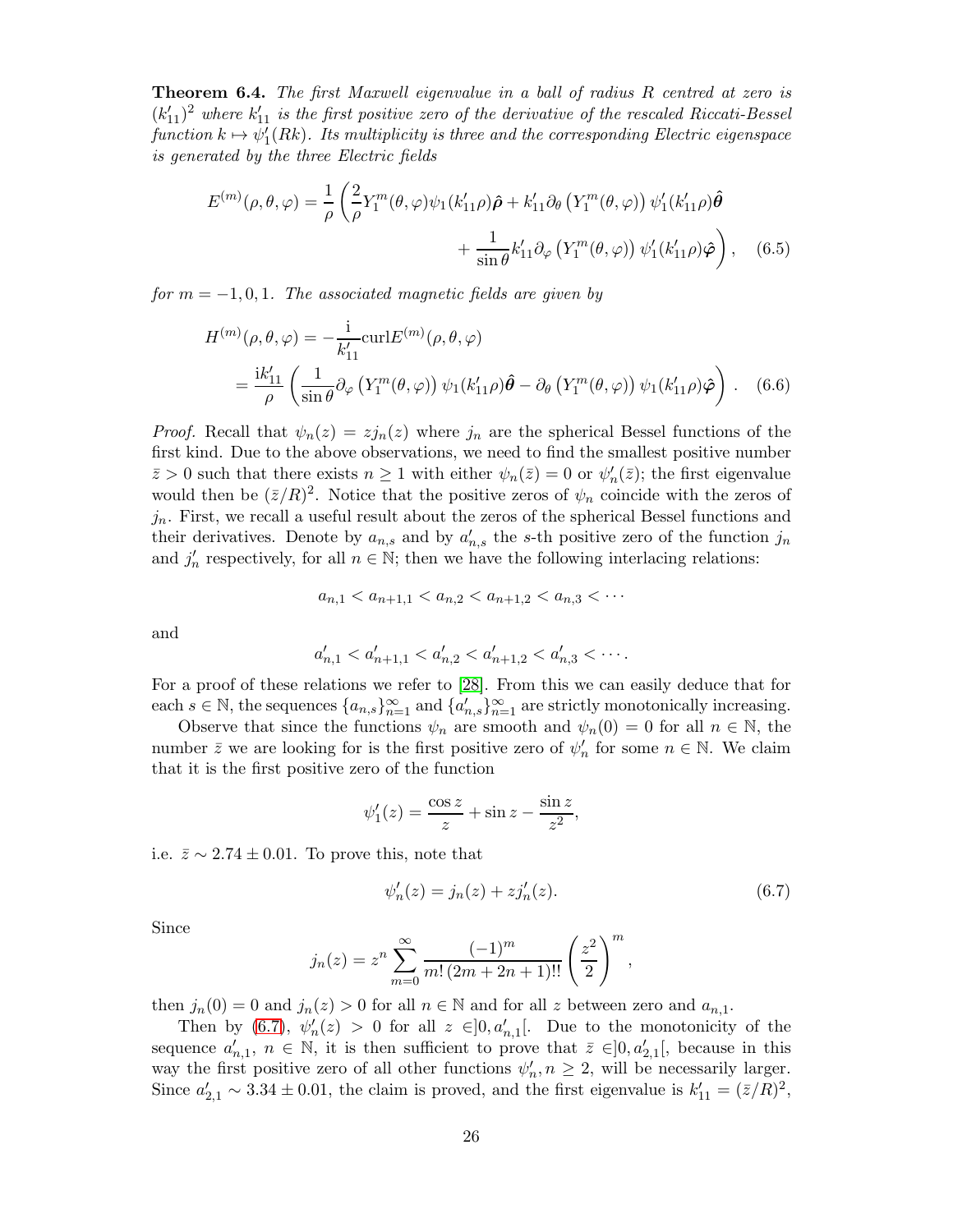where  $\bar{z}$  is the first positive zero of the function  $\psi'_1$ . The eigenvectors and their curls are computed by using formulas [\(6.2\)](#page-24-1) and [\(6.3\)](#page-24-2) above and it is easily seen that the multiplicity is three.

Acknowledgments: The authors are very thankful to Prof. Giovanni S. Alberti for pointing out reference [\[2\]](#page-26-6) and to Prof. Shuichi Jimbo for helping them in identifying formula (4-88) in the book [\[20\]](#page-27-9) (in Japanese). They are also very thankful to Prof. Ioannis G. Stratis for useful discussions and references concerning the mathematical theory of electromagnetism, and to Prof. Enrique Zuazua for bringing to their attention the method which allows to deduce Rellich-type identities from Hadamard-type formulas. The author acknowledge financial support from the research project BIRD191739/19 "Sensitivity analysis of partial differential equations in the mathematical theory of electromagnetism" of the University of Padova. The authors are members of the Gruppo Nazionale per l'Analisi Matematica, la Probabilit`a e le loro Applicazioni (GNAMPA) of the Istituto Nazionale di Alta Matematica (INdAM).

# <span id="page-26-7"></span>References

- [1] Abramowitz, M., Stegun, I. A., Handbook of mathematical functions with formulas, graphs, and mathematical tables, National Bureau of Standards Applied Mathematics Series Vol. 55, U.S. Government Printing Office, Washington, D.C., 1964.
- <span id="page-26-6"></span>[2] Alberti, G.S., Capdeboscq, Y., Elliptic regularity theory applied to time harmonic anisotropic Maxwell's equations with less than Lipschitz complex coefficients. SIAM J. Math. Anal. 46 (2014), no. 1, 998-1016.
- <span id="page-26-1"></span>[3] Ammari, H., Bao G., Wood, A.W., An integral equation method for the electromagnetic scattering from cavities. Math. Methods Appl. Sci. 23 (2000), no. 12, 1057-1072.
- <span id="page-26-2"></span>[4] Bauer, S., Pauly, D., Schomburg, M., The Maxwell compactness property in bounded weak Lipschitz domains with mixed boundary conditions. SIAM J. Math. Anal. 48 (2016), no. 4, 2912-2943.
- <span id="page-26-4"></span>[5] Bucur, D., Buttazzo, G. Variational methods in shape optimization problems. Progress in Nonlinear Differential Equations and their Applications, 65. Birkhuser Boston, Inc., Boston, MA, 2005.
- <span id="page-26-5"></span>[6] Buoso, D., Lamberti, P.D., On a classical spectral optimization problem in linear elasticity. New trends in shape optimization, 43-55, Internat. Ser. Numer. Math., 166, Birkhuser/Springer, Cham, 2015.
- <span id="page-26-3"></span>[7] Camanõ, J., Lackner, C., Monk, P., Electromagnetic Stekloff eigenvalues in inverse scattering, SIAM J. Math. Anal. 49 (2017), 4376-4401.
- <span id="page-26-0"></span>[8] Cessenat, M., Mathematical Methods in Electromagnetics, Linear Theory and Applications, Series on Advances in Mathematics for Applied Sciences - Vol. 41, World Scientific Publishing, Singapore, 1996.

 $\Box$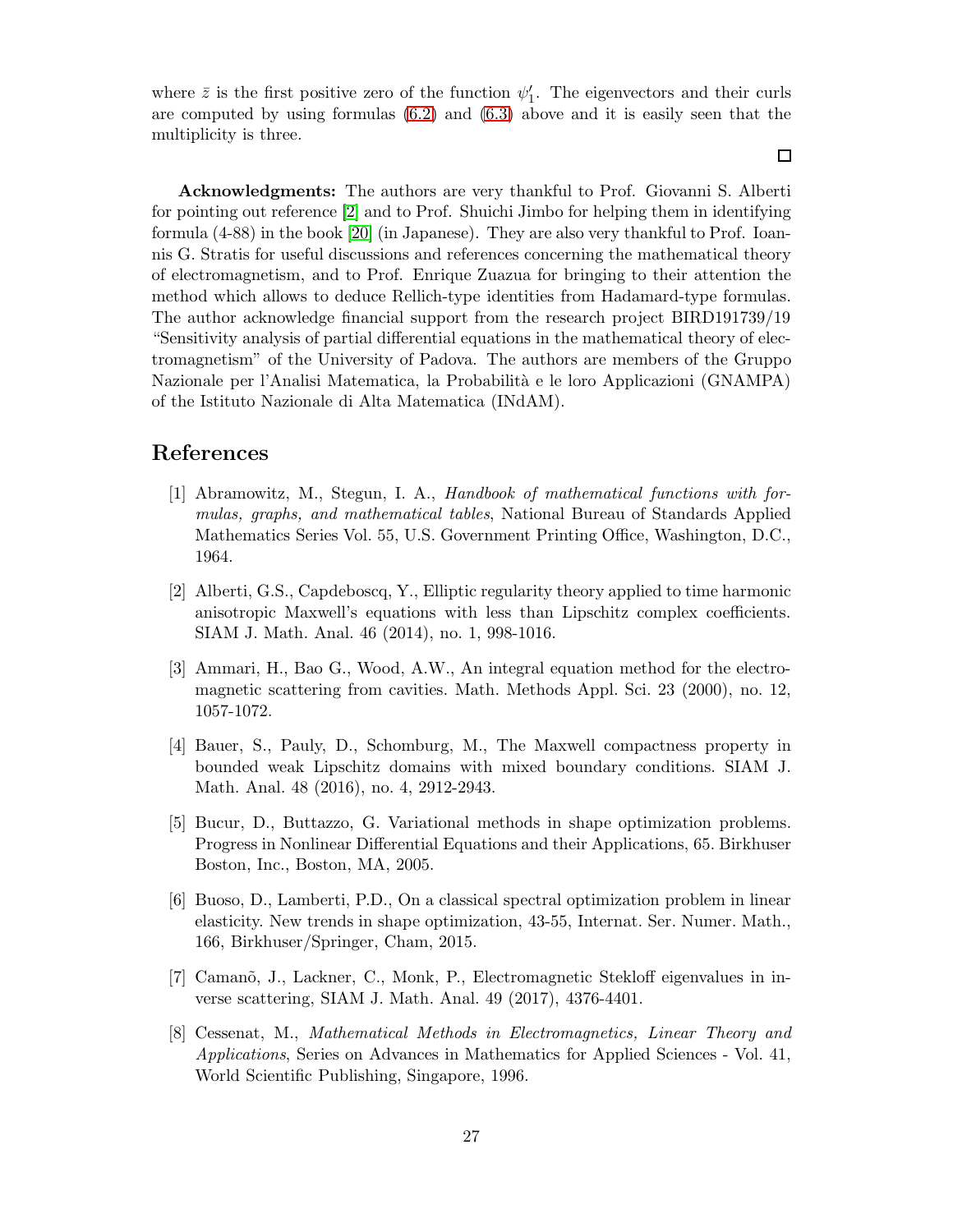- <span id="page-27-6"></span>[9] Cogar, S., Colton, D., Monk, P., Eigenvalue problems in inverse electromagnetic scattering theory, in Maxwell's Equations, Analysis and Numerics, Radon Series on Computational and Applied Mathematics Vol. 24, U. Langer, D. Pauly and S.I Repin (Eds.), De Gruyter, Berlin/Boston, 2019.
- <span id="page-27-4"></span><span id="page-27-3"></span>[10] Costabel, M., A remark on the regularity of solutions of Maxwell's equations on Lipschitz domains. Math. Methods Appl. Sci. 12 (1990), no. 4, 365-368.
- <span id="page-27-5"></span>[11] Costabel, M., A coercive bilinear form for Maxwell's equations. J. Math. Anal. Appl. 157 (1991), no. 2, 527-541.
- <span id="page-27-7"></span>[12] Costabel, M., Dauge M., Maxwell and Lam´e eigenvalues on polyhedra, Math. Methods Appl. Sci. 22 (1999), 243-258.
- <span id="page-27-12"></span>[13] Costabel, M., Dauge, M., Maxwell eigenmodes in product domains, 2018.
- <span id="page-27-1"></span>[14] Dalla Riva M., Lanza de Cristoforis M., Musolino P., A Functional Analytic Approach to singularly perturbed boundary value problems, book draft (2020).
- [15] Dautray, R., Lions, J.-L., Mathematical Analysis and Numerical Methods for Science and Technology: Vol. 3, Spectral Theory and Applications, Springer-Verlag, Berlin, 1990.
- <span id="page-27-2"></span><span id="page-27-0"></span>[16] Girault, V., Raviart P.-A., Finite Element Approximation of the Navier-Stokes Equations, Lecture Notes in Mathematics - No. 749, Springer, Berlin, 1981.
- [17] Hanson, G.W., Yakovlev, A.B., Operator Theory for Electromagnetics, Springer-Verlag New York, 2002.
- <span id="page-27-11"></span><span id="page-27-10"></span>[18] Henrot, Antoine Extremum problems for eigenvalues of elliptic operators. Frontiers in Mathematics. Birkhuser Verlag, Basel, 2006
- [19] Henry, D. Perturbation of the boundary in boundary-value problems of partial differential equations. With editorial assistance from Jack Hale and Antnio Luiz Pereira. London Mathematical Society Lecture Note Series, 318. Cambridge University Press, Cambridge, 2005.
- <span id="page-27-9"></span><span id="page-27-8"></span>[20] Hirakawa, K., Denki Rikigaku. Baifukan, Tokyo (1973) (in Japanese).
- [21] Jimbo, S., Hadamard variation for electromagnetic frequencies. Geometric properties for parabolic and elliptic PDE's, 179-199, Springer INdAM Ser., 2, Springer, Milan, 2013.
- <span id="page-27-14"></span>[22] Kristensson, G., Stratis, I. G., Wellander, N., Yannacopoulos, A. N., The exterior Calderón operator for non-spherical objects, (2019) preprint.
- [23] Lamberti, P.D., Steklov-type eigenvalues associated with best Sobolev trace constants: domain perturbation and overdetermined system, Complex Var. Elliptic Equ. 59 (2014), 309-323.
- <span id="page-27-13"></span>[24] Lamberti, P.D., Lanza de Cristoforis, M. An analyticity result for the dependence of multiple eigenvalues and eigenspaces of the Laplace operator upon perturbation of the domain. Glasg. Math. J. 44 (2002), no. 1, 29-43.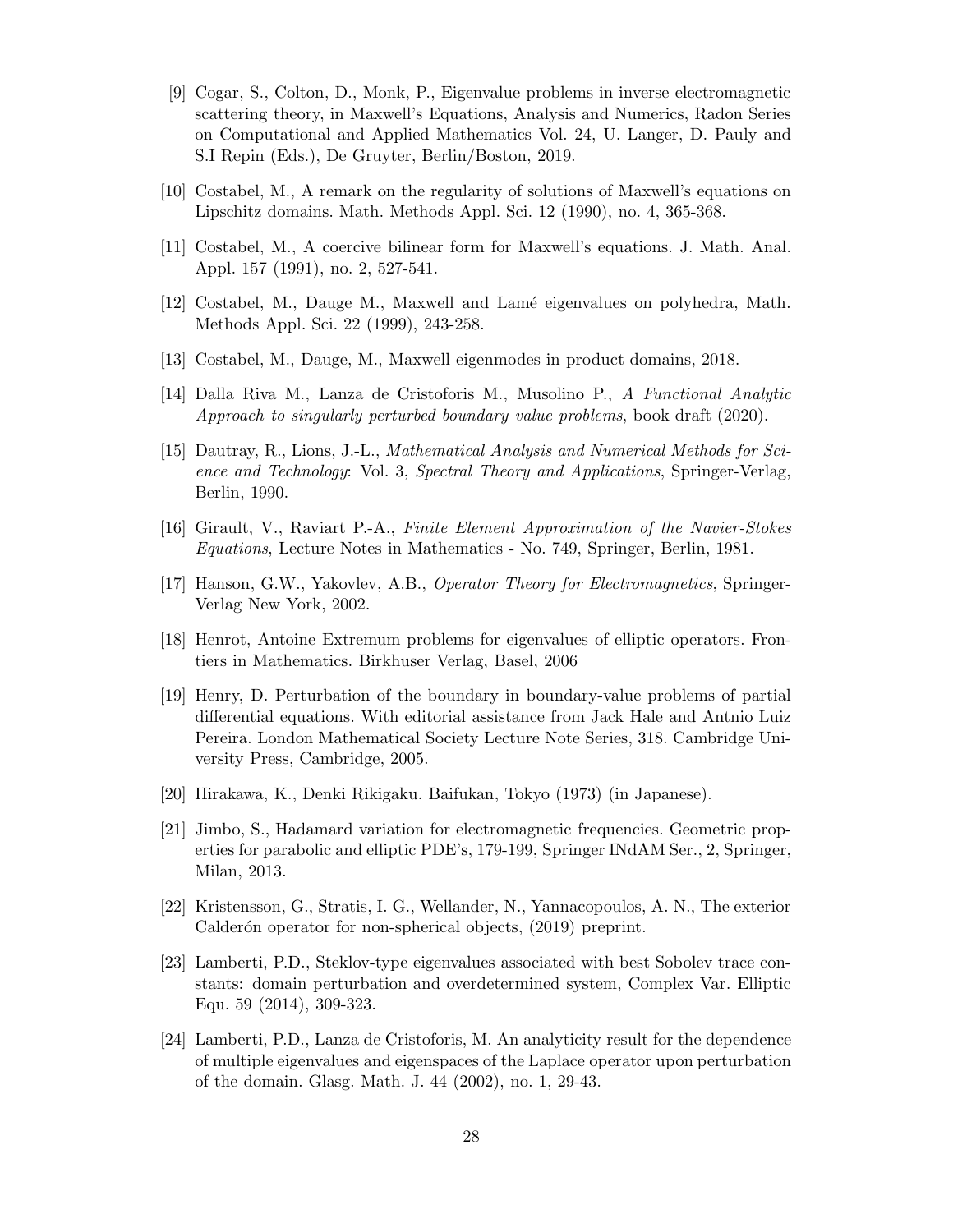- <span id="page-28-7"></span>[25] Lamberti, P.D., Lanza de Cristoforis, M., A real analyticity result for symmetric functions of the eigenvalues of a domain dependent Dirichlet problem for the Laplace operator. J. Nonlinear Convex Anal. 5 (2004) 19-42.
- <span id="page-28-8"></span><span id="page-28-3"></span>[26] Lamberti P.D., Stratis, I.G., On an interior Calderón operator and a related Steklov eigenproblem for Maxwell's equations, preprint 2019.
- <span id="page-28-11"></span>[27] Lanza de Cristoforis, M., Higher order differentiability properties of the composition and of the inversion operator. Indag. Math. (N.S.) 5 (1994), no. 4, 457-482.
- [28] Liu, H., Zou, J., Zeros of the Bessel and spherical Bessel functions and their applications for uniqueness in inverse acoustic obstacle scattering, IMA Journal of Applied Mathematics (2007) - Vol. 72, no. 6, 817-831.
- <span id="page-28-9"></span><span id="page-28-0"></span>[29] McConnell, A. J., Application of tensor analysis, Dover Publications, Inc., New York, 1957.
- <span id="page-28-1"></span>[30] Monk, P., Finite Element Methods for Maxwell's Equations, Clarendon Press, Oxford, 2003.
- [31] Nédeléc, J.-C., Acoustic and Electromagnetic Equations, Integral Representations for Harmonic Problems, Applied Mathematical Sciences - Vol. 144, Springer-Verlag, New York, 2001.
- <span id="page-28-4"></span><span id="page-28-2"></span>[32] Pauly, D. On the Maxwell constants in 3D. Math. Methods Appl. Sci. 40 (2017), no. 2, 435-447.
- [33] Roach, G. F., Stratis, I. G., Yannacopoulos, A. N., Mathematical Analysis of Deterministic and Stochastic Problems in Complex Media Electromagnetics, Princeton Series in Applied Mathematics, Princeton University Press, Princeton, NJ, 2012.
- <span id="page-28-5"></span>[34] Yin, H.M., An eigenvalue problem for curlcurl operators. Can. Appl. Math. Q. 20 (2012), no. 3, 421-434.
- <span id="page-28-10"></span><span id="page-28-6"></span>[35] Weber, C. Regularity theorems for Maxwell's equations. Math. Methods Appl. Sci. 3 (1981), no. 4, 523-536.
- [36] Zhang, Z., Comparison results for eigenvalues of curlcurl operator and Stokes operator, Z. Angew. Math. Phys. 69-104 (2018).

Pier Domenico Lamberti Dipartimento di Matematica 'Tullio Levi-Civita' University of Padova Via Trieste 63 35121 Padova Italy e-mail: lamberti@math.unipd.it